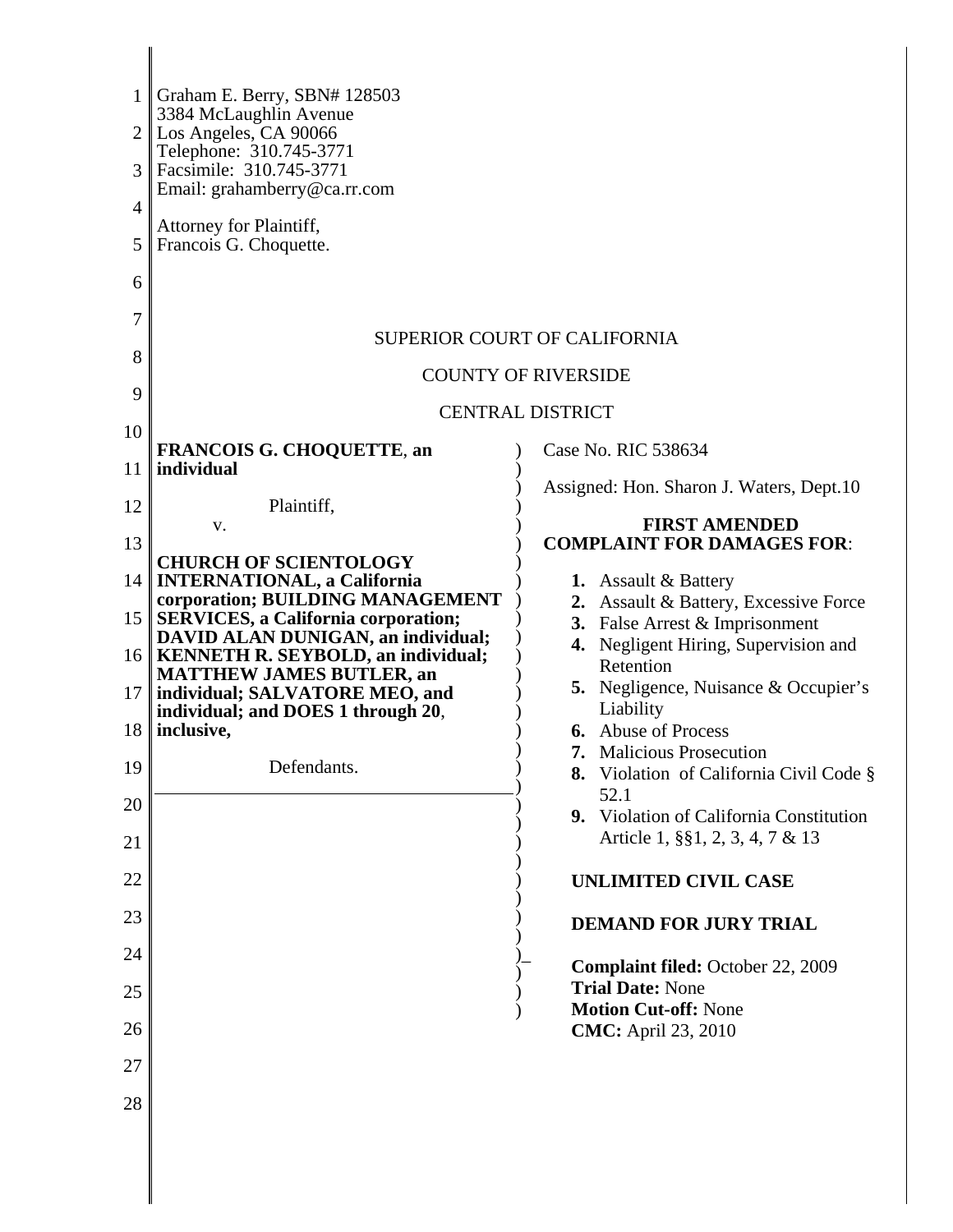| $\mathbf{1}$   | Plaintiff, FRANCOIS G. CHOQUETTE, on information and belief, makes the following                                     |
|----------------|----------------------------------------------------------------------------------------------------------------------|
| $\overline{2}$ | allegations to support his First Amended Complaint as of right:                                                      |
| 3              | <b>SECULAR ACTION</b>                                                                                                |
| 4              | This First Amended Complaint is not directed at any of Defendants' religious beliefs or<br>1.                        |
| 5              | freedoms. It is only directed at Defendants' demonstrably secular policies, processes, practices                     |
| 6              | and conduct in connection with, at the very most, religiously motivated conduct which is subject                     |
| 7<br>8         | to regulation for the protection of society.                                                                         |
| 9              | <b>PARTIES</b>                                                                                                       |
| 10             | 2. Plaintiff FRANCOIS G. CHOQUETTE ("Choquette" or "Plaintiff") is an individual who                                 |
| 11             | currently resides in the County of Riverside, California.                                                            |
| 12             | 3. Defendant CHURCH OF SCIENTOLOGY INTERNATIONAL ("CSI") is an entity                                                |
| 13             | incorporated under the laws of the State of California as a religious corporation with its principal                 |
| 14<br>15       | place of business at 6331 Hollywood Boulevard, Los Angeles, CA. CSI also does business as                            |
| 16             | GOLDEN ERA PRODUCTIONS ("GOLDEN ERA") at 19625 Highway 79, Gilman Hot Springs,                                       |
| 17             | CA 92583. In doing the acts herein alleged, CSI's employees, subcontractors, volunteers and                          |
| 18             | agents acted within the scope of their employment and agency with CSI. Defendant CSI engaged                         |
| 19             | in the acts alleged herein and/or condoned, permitted, authorized, and/or ratified the conduct of its                |
| 20             | managing agent Sea Organization Captain David Miscavige, corporate affiliates, employees,                            |
| 21             | subcontractors, volunteers and agents alleged herein. Although CSI is organized as a religious                       |
| 22<br>23       | corporation with the word "church" part of its name, it is a mere management entity that acts as a                   |
| 24             | self-described "mother church" which, <i>inter alia</i> , directs and controls the activities of <i>alter egos</i> , |
| 25             | other Scientology corporations and individuals, and many false front groups including the World                      |
| 26             | Institute of Scientology Enterprises ("WISE"), the Cult Awareness Network ("CAN"), the                               |
| 27             | Citizen's Commissions for Human Rights ("CCHR"), the Association for Better Living                                   |
| 28             |                                                                                                                      |

 $\mathbb{I}$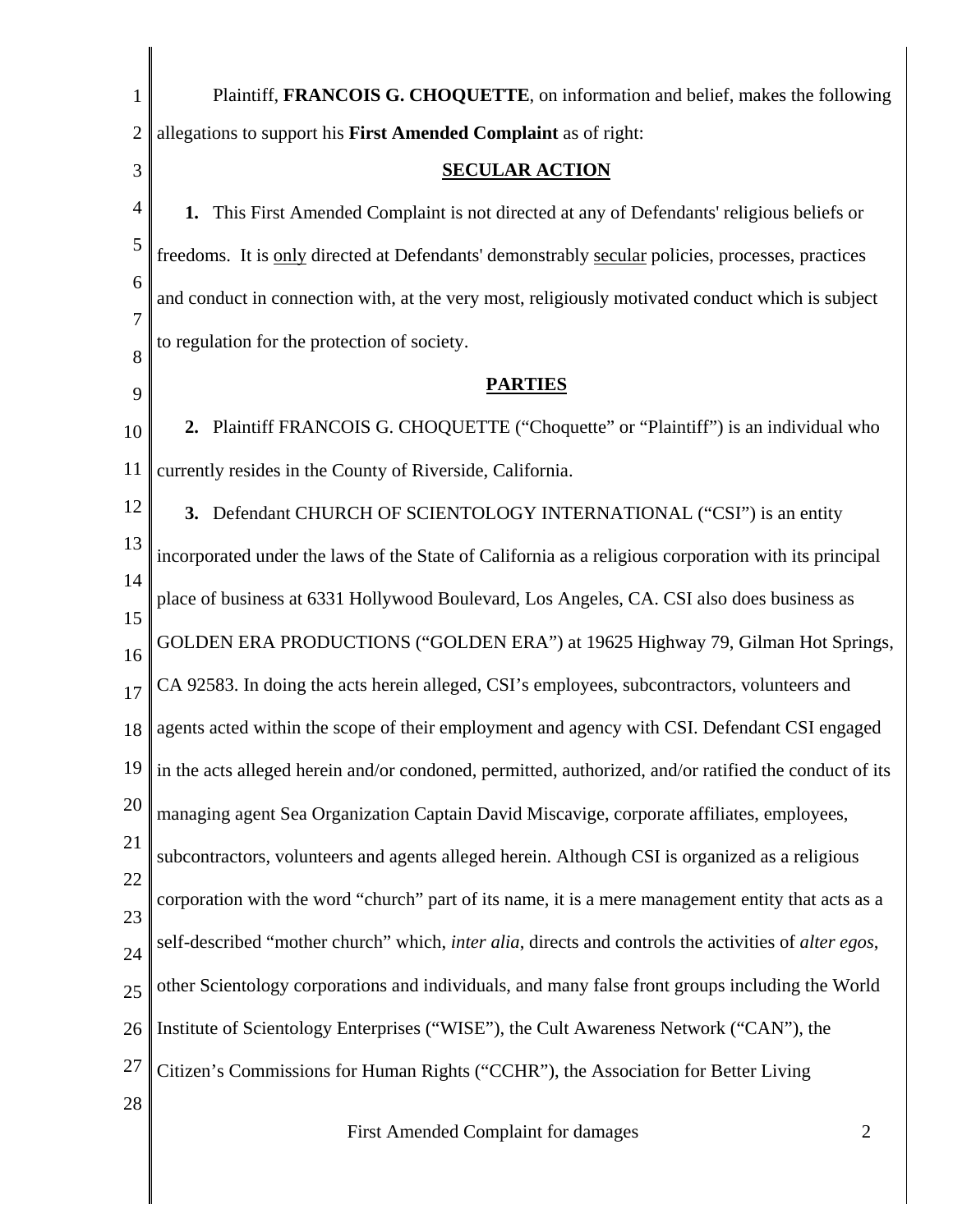1 2 3 4 5 6 7 8 9 10 11 12 13 14 15 16 17 18 19 20 21 22 23 24 25 26 27 28 ("ABLE"), Applied Scholastics, Narconon and Criminon. CSI is also the registered copyright owner of either most or all of the written policies referred to herein as the policies and practices for the "handling" [and "destruction"] of "Suppressive Persons" or "SPs." **4.** Defendant BUILDING MANAGEMENT SERVICES ("BMS") is an entity incorporated under the laws of the State of California as a religious corporation with its principal place of business at 6331 Hollywood Boulevard, Los Angeles, CA. BMS also does business as BUILDING MANAGEMENT SERVICES (GOLD) at 19625 Highway 79, Gilman Hot Springs, CA 92583. BMS is one of the corporations of Scientology with its principal object being the ownership and management of various Scientology properties. In doing the acts herein alleged, its employees, subcontractors, volunteers and agents acted within the scope of their employment and agency with BMS and its affiliates. Defendant BMS engaged in the acts alleged herein and/or condoned, permitted, authorized, and/or ratified the conduct of its managing agent Sea Organization Captain David Miscavige, corporate affiliates, lessees, mortgagors, employees, subcontractors, volunteers and agents alleged herein. Although BMS is organized as a religious corporation, it is a mere real estate ownership and management entity that participates through its officers, directors, and Scientology Sea Organization volunteers and/or employees, in the activities of *alter egos*, false front groups and other Scientology corporations and individuals including those alleged of the various other Defendants herein. Upon information and belief, one of the principal purposes of the corporate existence of BMS is to own, manage and shield Church of Scientology real property assets from attachment by potential judgment creditors such as the Plaintiff herein. **5.** Plaintiff is informed and believes that the Scientology corporate structure is a deliberately deceptive façade and that in reality the entire Scientology organization is the *alter ego* of the Scientology Sea Organization, the Commodore's Messenger Organization, and their most senior ranking officer and managing agent Captain DAVID MISCAVIGE. The Sea Organization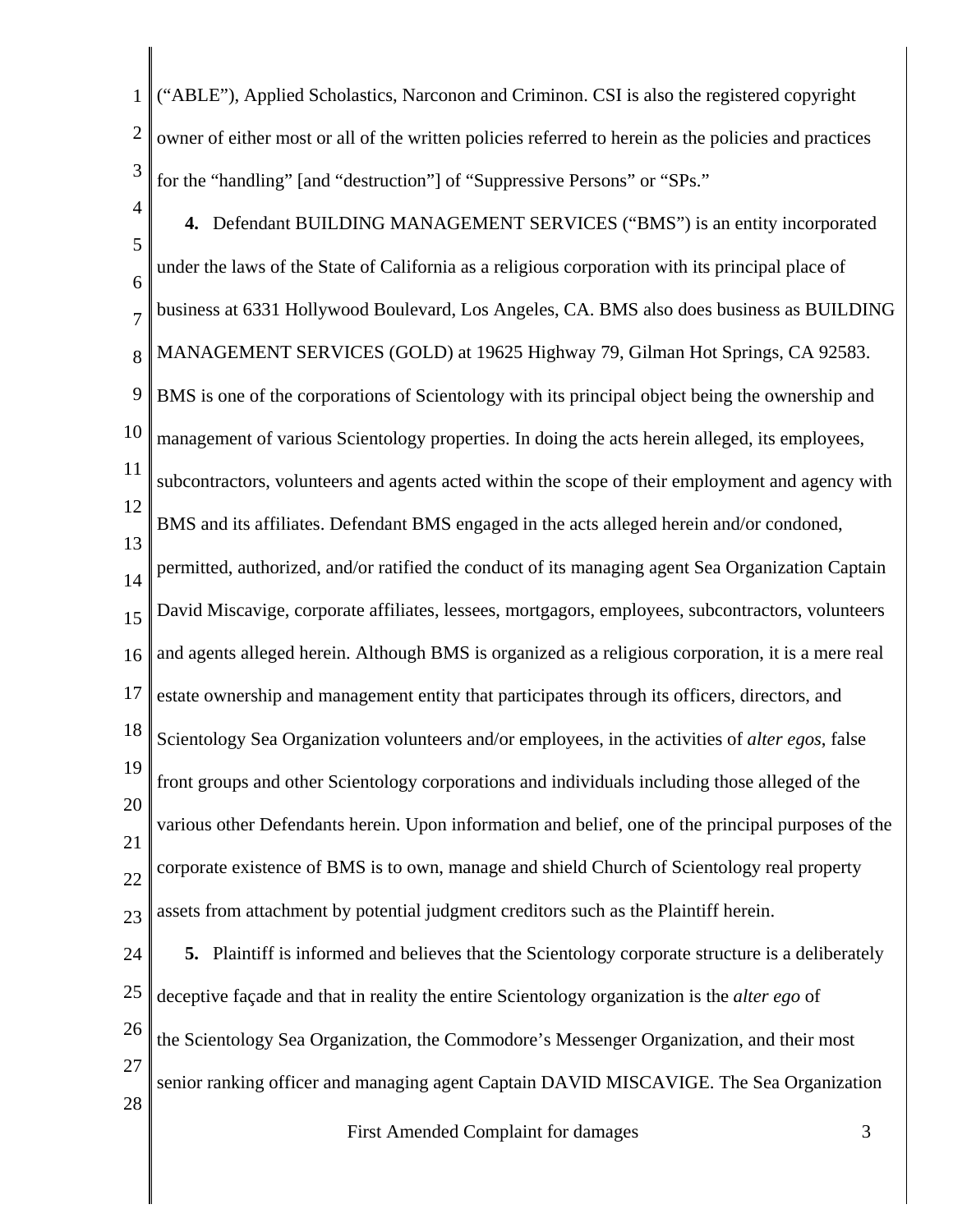1 2 3 4 5 6 7 8 9 and the Commodore's Messenger Organization are unincorporated associations that are the *alter ego* controlling entities of the entire Scientology enterprise. Various courts of law also designated Captain David Miscavige's predecessor Commodore L. Ron Hubbard as the Managing Agent of the churches and corporations of Scientology which, *inter alia,* caused L. Ron Hubbard to go into hiding for the last seven years of his life. Plaintiff is informed and believed that staff and assets are moved among the various Scientology corporations as the circumstances may require and that "acceptable truths" and "lies" are told to deceive and defraud others including law enforcement agencies and officers, and the courts of law.

10 11 12 13 14 15 16 17 18 19 20 21 22 23 24 25 26 27 28 **6.** Although CSI and its managing agent David Miscavige widely claim to have a global membership exceeding ten million people that is a falsified figure involving creative and misleading statistics. Upon information and belief, there are only 30-50,000 currently active Scientology staff members and public members worldwide. Over the past 18 months both Scientology's worldwide membership and its global gross income have diminished by about half. **7.** There exists, and at all times relevant hereto, has existed, such a unity of control and interest among the corporate Defendants, the Sea Organization and the Commodores Messenger Organization, and all of the other corporations and churches of Scientology, including but not limited to those churches and corporations of Scientology that are or have been the subject of Internal Revenue Service  $\S 501(c)(3)$  exemption letters, that any individuality and separateness between each of them has ceased and each is the *alter ego* or agent of the others. Adherence to the fiction of the separate existence of the Defendant corporations, the other churches and corporations of Scientology, and of the Sea Organization and the Commodore's Messenger Organization, would permit an abuse of corporate privilege and would promote injustice in that, *inter alia*, via the unified control exercised, *inter alia*, across corporate lines by the managing agent (s), the Sea Organization, and the Commodore's Messengers' Organization, the assets of the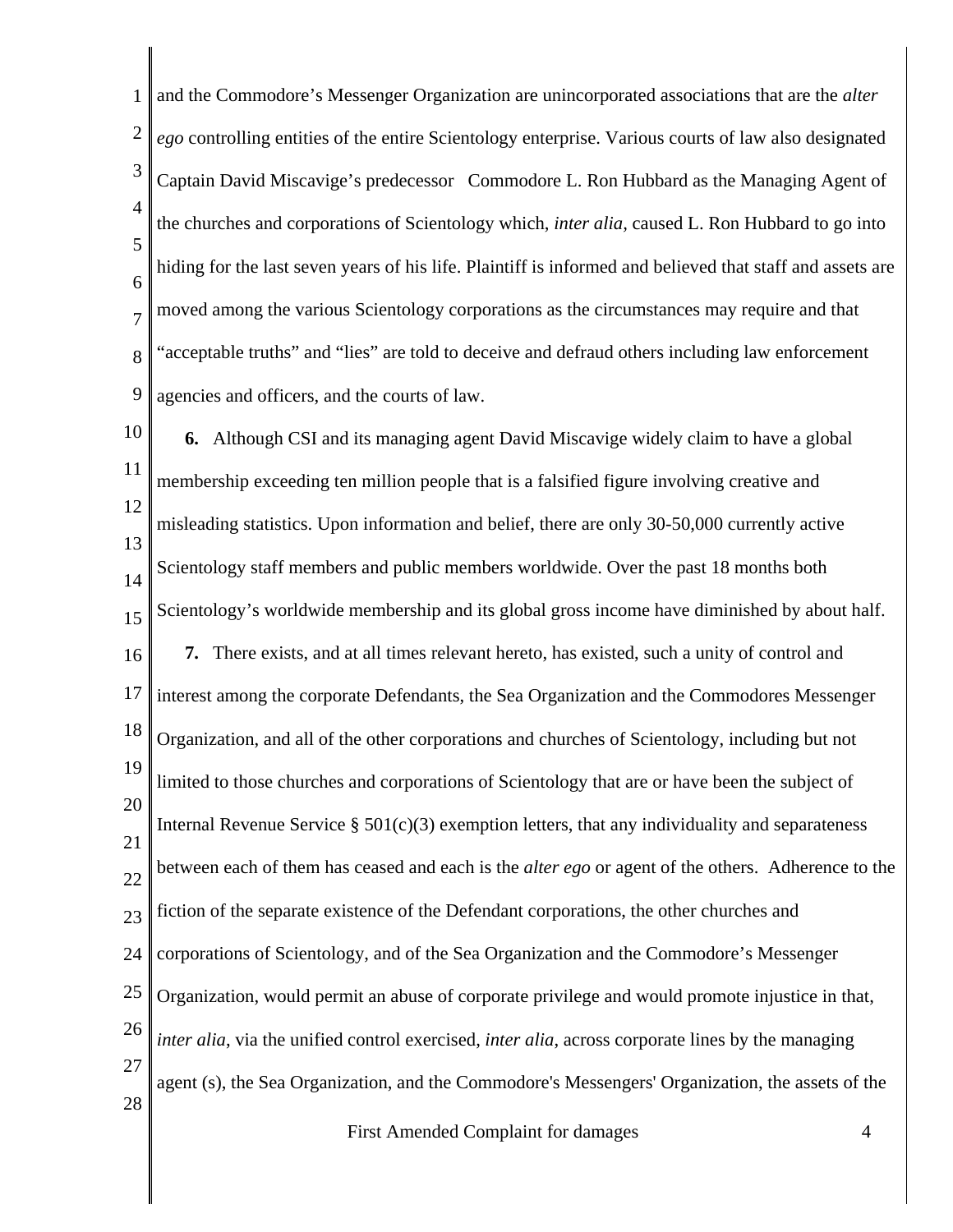1 2 3 4 5 6 7 8 9 10 11 12 13 14 15 16 17 18 19 20 21 22 23 24 25 26 27 corporate Defendants, the other churches and corporations of Scientology, the Sea Organization and the Commodore's Messenger Organization, can be transferred at will and thus concealed from corporate debts, liabilities, government obligations and taxes and other obligations. Similarly, officers, directors, employees, agents and lawyers are interchanged and transferred back and forth between the various corporations and associations in response to circumstances, events and strategies. Adherence to the fiction of the separate existence of the Defendant corporations, the other churches and corporations of Scientology, the Sea Organization and the Commodore's Messengers' Organization, would also be inequitable because the Managing Agent (s) and/or subdivisions of the Scientology enterprise can transfer personnel and control of documents from one entity to another, to engage in corporate restructurings, asset transfers, and asset encumbrances, thus, *inter alia,* allowing the Defendants to avoid paying judgments, to avoid legitimate litigation discovery and thereby to effect the continuing abuse of process, obstruction of justice, and improper manipulation of the judicial system of which evidence abounds. **8.** Plaintiff is informed and believes that other Scientology corporate entities also occupy or have designated staff at the Golden Era property at Gilman Hot Springs. These allegedly separate Scientology corporate entities include Church of Spiritual Technology, Religious Technology Center, Building Management Services and Building Management Services (GOLD). Currently Plaintiff lacks information as to whether any of these corporations or any of their assigned staff participated in the acts, circumstances and occurrences alleged herein. When the true and precise nature of their relationship and participation, if any, in the events and matters relating to this Complaint becomes better known than at the present time, this Complaint will be amended to reflect the same (by appropriate additions, deletions and/or dismissals) or it will be established at the time of trial, according to proof.

First Amended Complaint for damages 5

28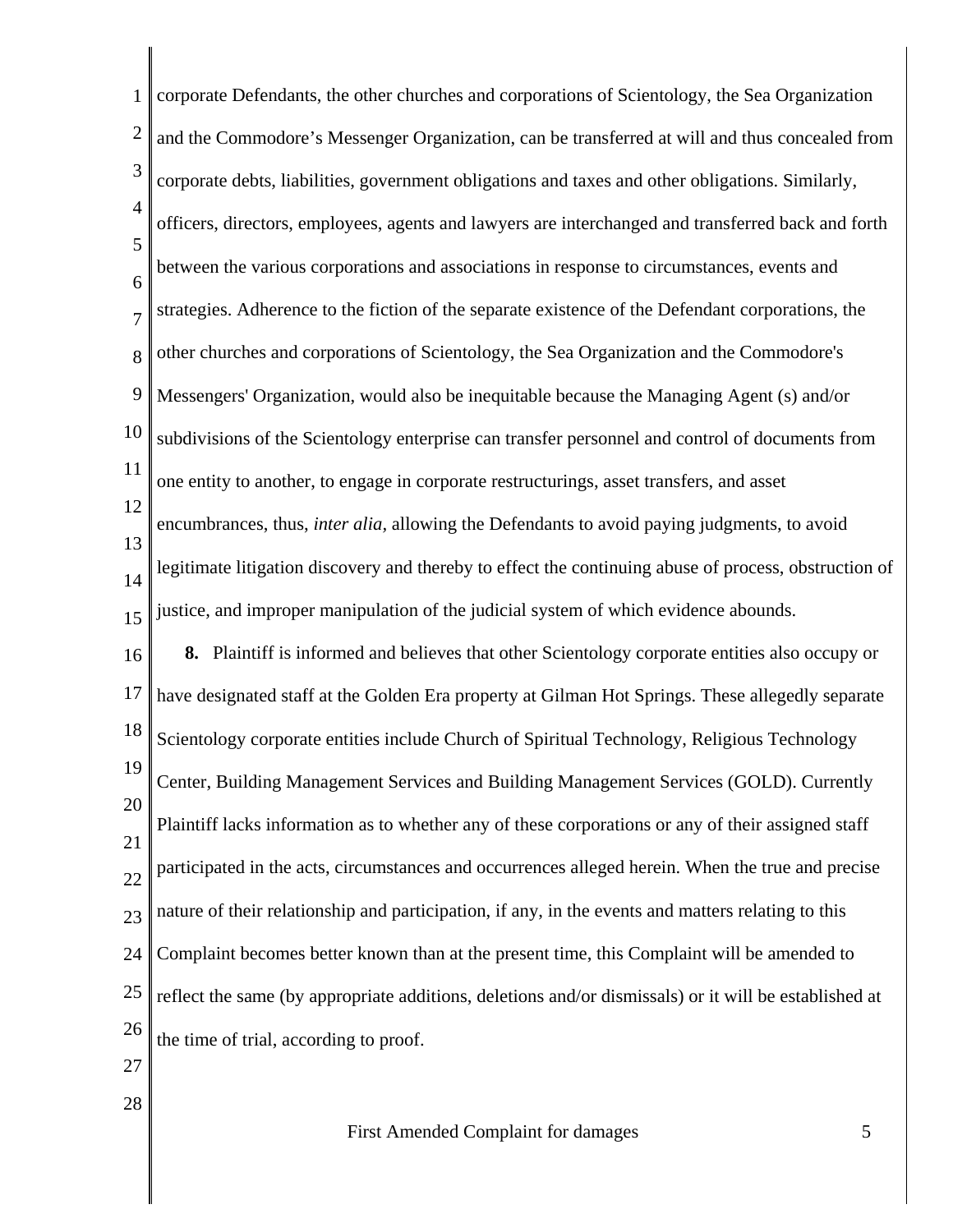1 2 3 4 5 6 7 **9.** Both CSI and BMS are among the many Scientology related and/or funded *alter egos* of: (a) Scientology Managing Agent and Scientology Sea Organization Captain David Miscavige, (b) Church of Spiritual Technology Managing Agent David Miscavige, (c) Religious Technology Center Chairman of the Board David Miscavige, (d) Religious Technology Center, (e) Church of Spiritual Technology, (f) the Scientology Sea Organization, and (g) the Commodore's Messenger Organization.

8 9 10 11 12 13 14 15 16 17 18 19 20 21 22 23 24 25 26 **10.** Upon information and belief, the funds to engage in the conduct alleged of the Defendants herein was/is provided by multiple sources including but not limited to the International Association of Scientologists (the "I.A.S."), the World Institute of Scientology Enterprises ("W.I.S.E."), Narconon, the Citizen's Commission for Human Rights ("CCHR"), various Scientology celebrity members including but not limited to Tom Cruise, John Travolta, James Packer of the Packer news and media group, Greta Van Susteran of Fox News, and others. **11.** At various times, in the doing of the things either alleged herein or reasonably related to the events herein, Managing Agent David Miscavige has been assisted by others, or has punished and/or violated the constitutional rights of many others, including but not limited to Lawrence ("Larry") Brennan, Vicki Azneran, Richard Azneran, Jesse Prince, Mark ("Marty") Rathbun, Michael Rinder, Stacy Brooks Young, Andre Tabayoyan, Hana Whitfield, Gerry Whitfield, Ken Hoden, Lawrence Wollersheim, Gerry Armstrong, Marc Headley and Jason Beghe. **12.** Defendant DAVID ALAN DUNIGAN ("Dunigan") is a resident of Riverside County California and/or was a security guard at Golden Era on October 26, 2008. At all relevant times, Defendant Dunigan was under the direct supervision, employ, and control of Defendant CSI or BMS. In doing the acts alleged herein, Defendant Dunigan was acting within the course and scope of his employment and agency with Defendant CSI or BMS.

- 27
- 28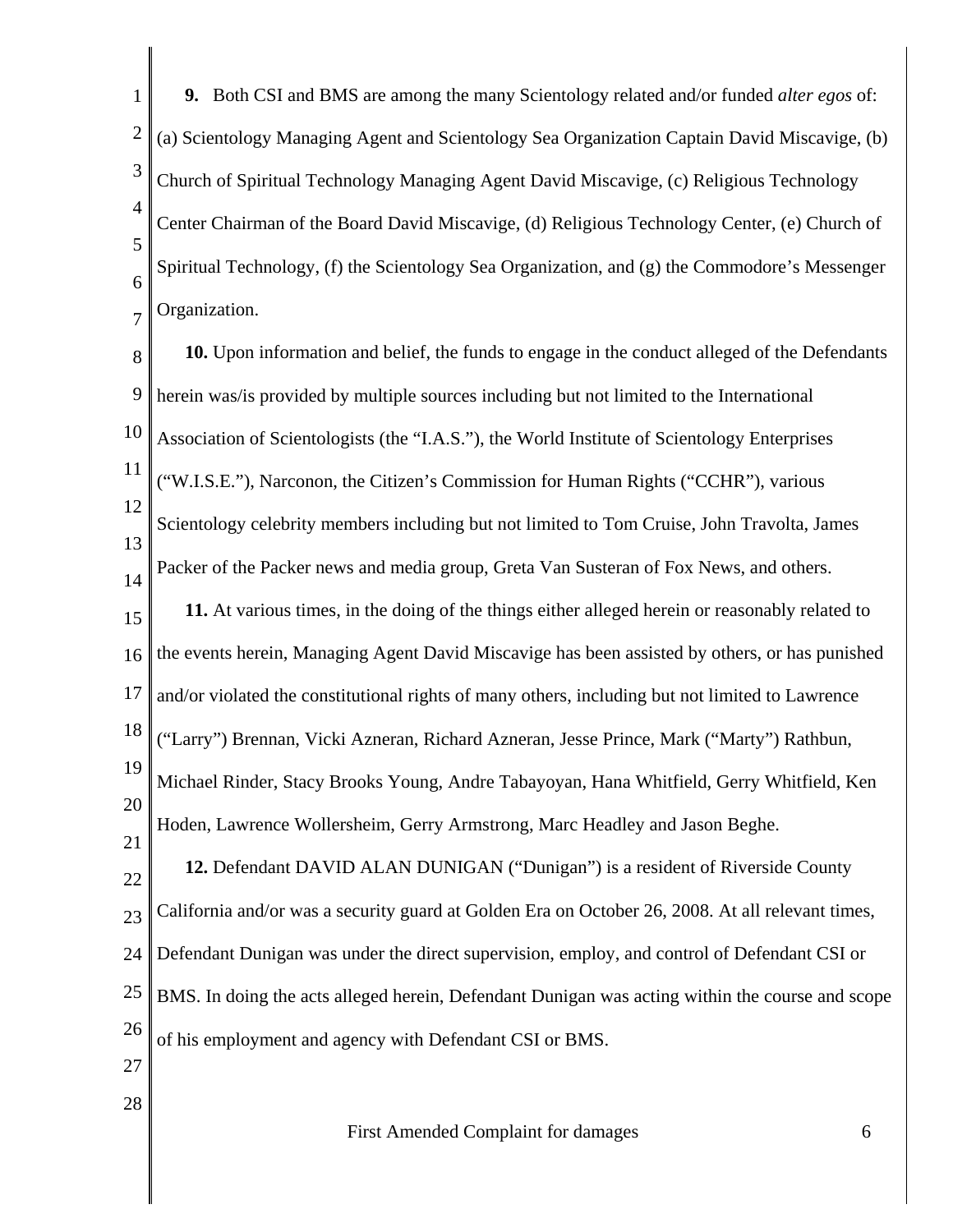1 2 3 4 5 6 7 **13.** Defendant KENNETH R. SEYBOLD ("Seybold") is a resident of Riverside County California and is an employee of CSI or BMS and is believed to be the "Estates Manager" and/or the "Port Captain" for the Golden Era property. At all relevant times, Defendant Seybold was under the direct supervision, employ, and control of Defendant CSI or BMS. In doing the acts alleged herein, Defendant Seybold was acting within the course and scope of his employment and agency with Defendant CSI.

8 9 10 11 12 **14.** Defendant MATTHEW JAMES BUTLER ("Butler") is a resident of Riverside County California and/or was a security guard at Golden Era on October 26, 2008. At all relevant times, Defendant Butler was under the direct supervision, employ, and control of Defendant CSI or BMS. In doing the acts alleged herein, Defendant Butler was acting within the course and scope of his employment and agency with Defendant CSI or BMS.

14 15 16 17 18 **15.** Defendant SALVATORE MEO ("Meo") is a resident of Riverside County California and/or was a security guard at Golden Era on October 26, 2008. At all relevant times, Defendant Meo was under the direct supervision, employ, and control of Defendant CSI or BMS. In doing the acts alleged herein, Defendant Meo was acting within the course and scope of his employment and agency with Defendant CSI or BMS.

13

28

19 20 21 22 23 24 25 26 27 **16.** Upon information and belief, at all times relevant to the conduct and communications herein each of the individual defendants was acting for, upon, and in furtherance of the business of their employer (s) and/or Church of Scientology, CSI and BMS managing agent David Miscavige. Plaintiff is ignorant of the true names and capacities of Defendants, Does 1 through 20, and therefore sues said Defendants by fictitious names. Plaintiff will seek leave to amend this complaint when the true names of said Defendants have been ascertained. Plaintiff is informed and believes and on that basis alleges that each of the fictitious Defendants was in some way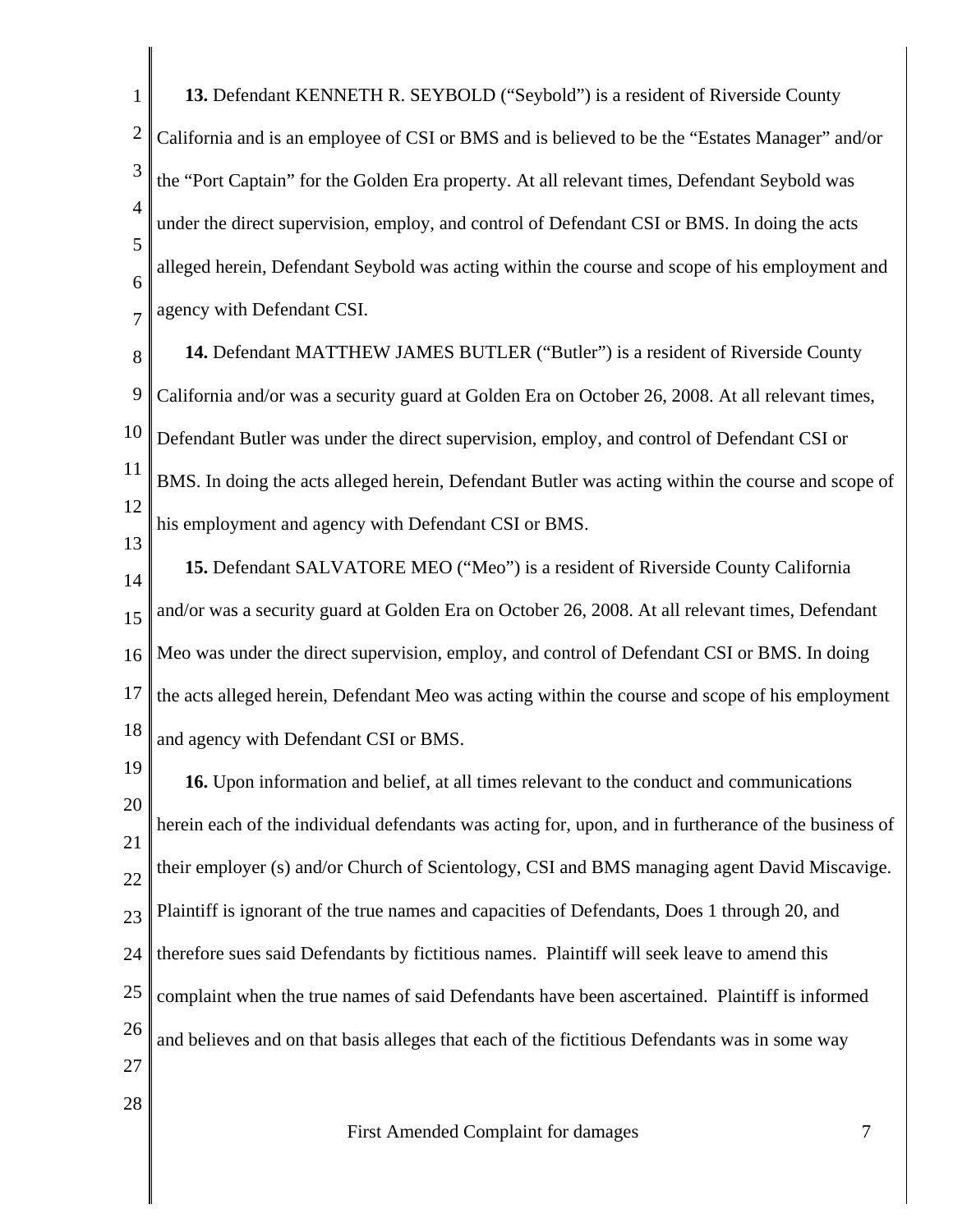1 2 responsible for, participated in or contributed to the matters and things of which Plaintiff complains herein and, in some fashion, has legal responsibility therefore.

3 4 5 6 7 8 9 10 11 12 13 14 15 **17.** At all times herein mentioned, each of the Defendants and/or their predecessors, affiliates, subsidiaries and related entities, and each of the Doe Defendants, was the agent, servant, employee, fellow member, associated and/or joint venturer or conspirator of each of the other Defendants, and of the various corporations and churches of Scientology, the Sea Organization and the Commodore's Messengers' Organization, and was at all times acting within the purpose and scope of said agency, employment or joint venture, and acting with the express and/or implied knowledge or consent of the Defendants, and each of them. The acts of each Defendant were approved and/or ratified by each other Defendant, and the other corporations and churches of Scientology, the Sea Organization and the Commodore's Messengers' Organization, and the managing agent of the Scientology conglomerate, organization and enterprise and together, constitute a single course of conduct throughout the events at issue herein.

16 17 18 19 20 21 22 23 24 25 26 27 28 **18.** To the extent any one of more Defendants may continue to claim to be a peace officer Plaintiff is informed and believes and thereon alleges that the acts of such Defendant (s) alleged in this Complaint were done by such Defendant (s) under color of law and under pretense of the constitution, statutes, ordinances, regulations, customs and usages of the United States, the State of California, and the County of Riverside therein, and under the authority of their offices, and during the course and scope of their service as peace officers for said State or County, and said State or County is legally responsible for their conduct according to principals of vicarious liability and respondeat superior. In such event, Plaintiff will seek leave to add appropriate federal civil rights claims herein pursuant to, *inter alia*, 42 U.S.C. §§§1983, 1985 and 1988. At the time of filing herein, Plaintiff lacks sufficient knowledge, information and belief to assert such a claim relative to any conduct that may be beyond the limited immunity granted California peace officers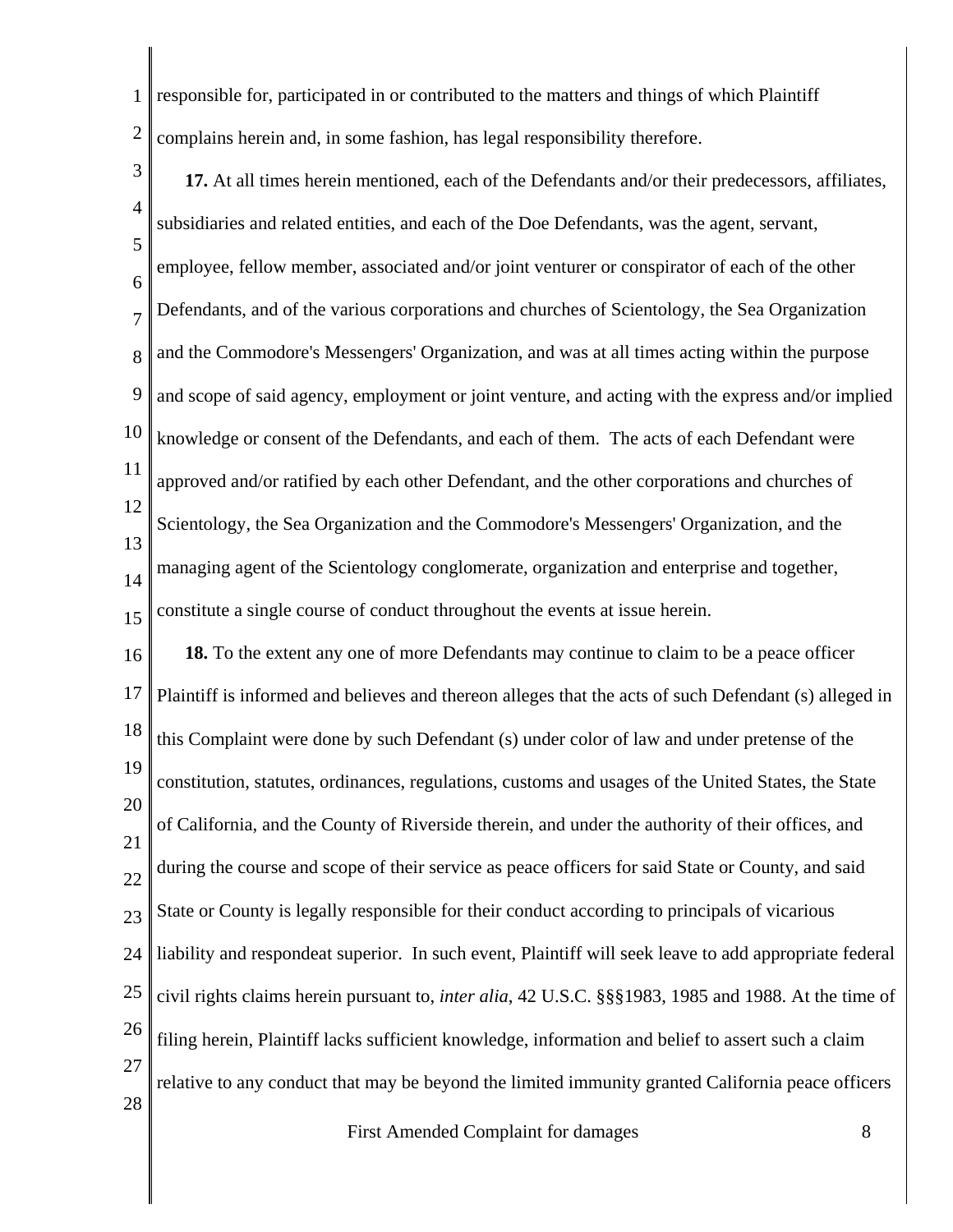1 2 receiving persons delivered into their custody following a "citizen's arrest" or "private person's arrest."

3 4

## **COMMON ALLEGATIONS**

5 6 7 8 9 10 11 12 13 14 15 16 17 18 19 **19.** In mid January 2008 a biography of Tom Cruise was published by Andrew Morton. Almost simultaneously a Scientology recruiting video starring Tom Cruise was uploaded to the worldwide web of the Internet. CSI, through its attorneys, then used copyright claims to try and prevent continued distribution and viewing of the Scientology recruiting film in which, among other things, Tom Cruise claims to "smash Suppressive Persons" [critics of Scientology] such as the Plaintiff into "a mere footnote in history" and he encourages other Scientologists to similarly engage in the same unlawful and/or anti-social conduct*.* Upon information and belief, Tom Cruise has also offered to personally "beat the living [bleep] out of disobedient Scientologists." Upon further information and belief, Scientology leader Captain David Miscavige has held out Tom Cruise's conduct and statements as an ideal example for Scientologists such as the individual defendants herein. Plaintiff alleges that this is part of the attitudes, gestalt, policies and procedures that legally, directly and proximately caused the Plaintiff to suffer general and special damages, *inter alia*, as alleged herein.

20 21 22 23 24 25 26 27 28 First Amended Complaint for damages 9 **20.** CSI and its managing agent David Miscavige maintain a policy and practice of "Command Intention." During the lifetime of L. Ron Hubbard "command intention" referred to what Commodore Hubbard wanted to be done or what Scientology upper management wanted to be done in accordance with the Scientology policy and practice letter known as "Keeping Scientology Working No. 1" or "KSW 1." After managing agent David Miscavige extorted and seized control of the Scientology enterprise from Hubbard's appointed successors Pat and Annie Broeker, and after he terrorized and extorted certain of the Hubbard family heirs and seized/stole portions of the Hubbard family inheritances, David Miscavige altered or "squirreled" numerous Scientology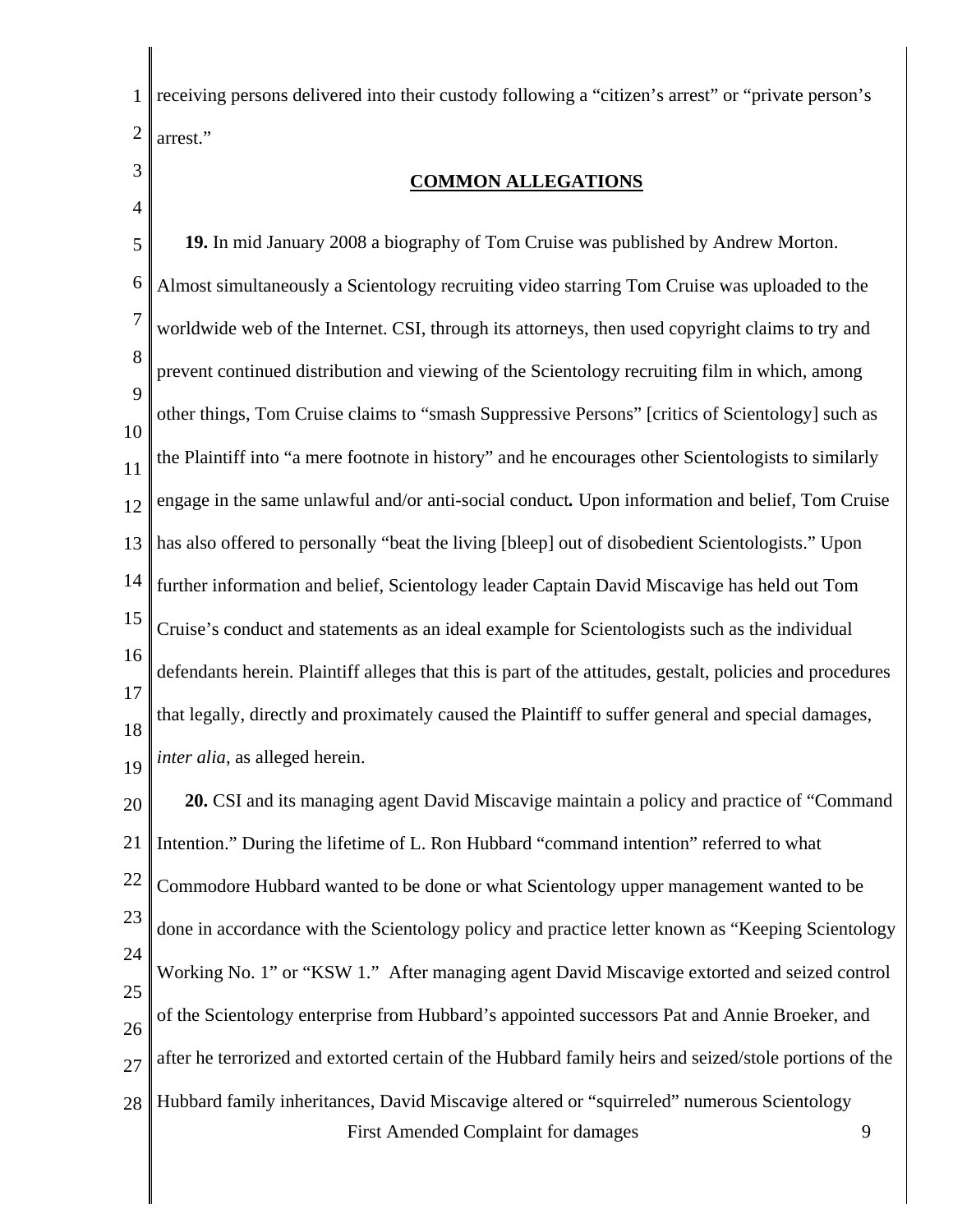1 2 3 4 5 6 7 8 9 10 11 12 13 14 15 16 17 18 19 20 21 22 23 24 25 26 27 28 First Amended Complaint for damages 10 policies contrary to its "Doctrine of Source" and "Command Intention" took on the meaning of what David Miscavige or "DM" wanted done. In accordance with DM's "Command Intention," various of the "Suppressive Person" policies and practices are used against persons such as the Plaintiff herein, and were used against the Plaintiff herein, by the Defendants acting jointly and/or severally. Within the Scientology/CSI/BMS enterprise, "Command Intention" also mandates that any Scientology staff member is able to "make it go right" and to do whatever is required for the good of the greatest number of Scientologists. In other words, Defendants have copyrighted secular policies and practices providing, in pertinent parts, that the Plaintiff had "no civil rights," that he could be "utterly destroyed" by any means "by any Scientologist without any penalty to that Scientologist," and that the ends justify the means whether lawful or unlawful. Upon information and belief, the Defendants used these secular policies and practices in their conduct and handling of the Plaintiff as alleged herein. **21.** In or about February 2008 a loosely organized leaderless global collective or group of human rights and Internet activists, numbering more than nine thousand, began protesting the alleged copyright abuses, crimes, frauds, human rights abuses, and civil rights abuses committed by the churches and corporations of Scientology and their representatives. The amorphous global collective (in over 110 cities and more than 42 nations) called itself Anonymous and it engaged in light hearted non-violent protests and other related first amendment protected activity against the Scientology enterprise (s). Many of the Anonymous participants wore "V for Vendetta" masks (also known as Guy Fawkes masks) to prevent Defendant CSI from retaliating against them with its copyrighted secular policies and practices for the handling and destruction of Suppressive Persons.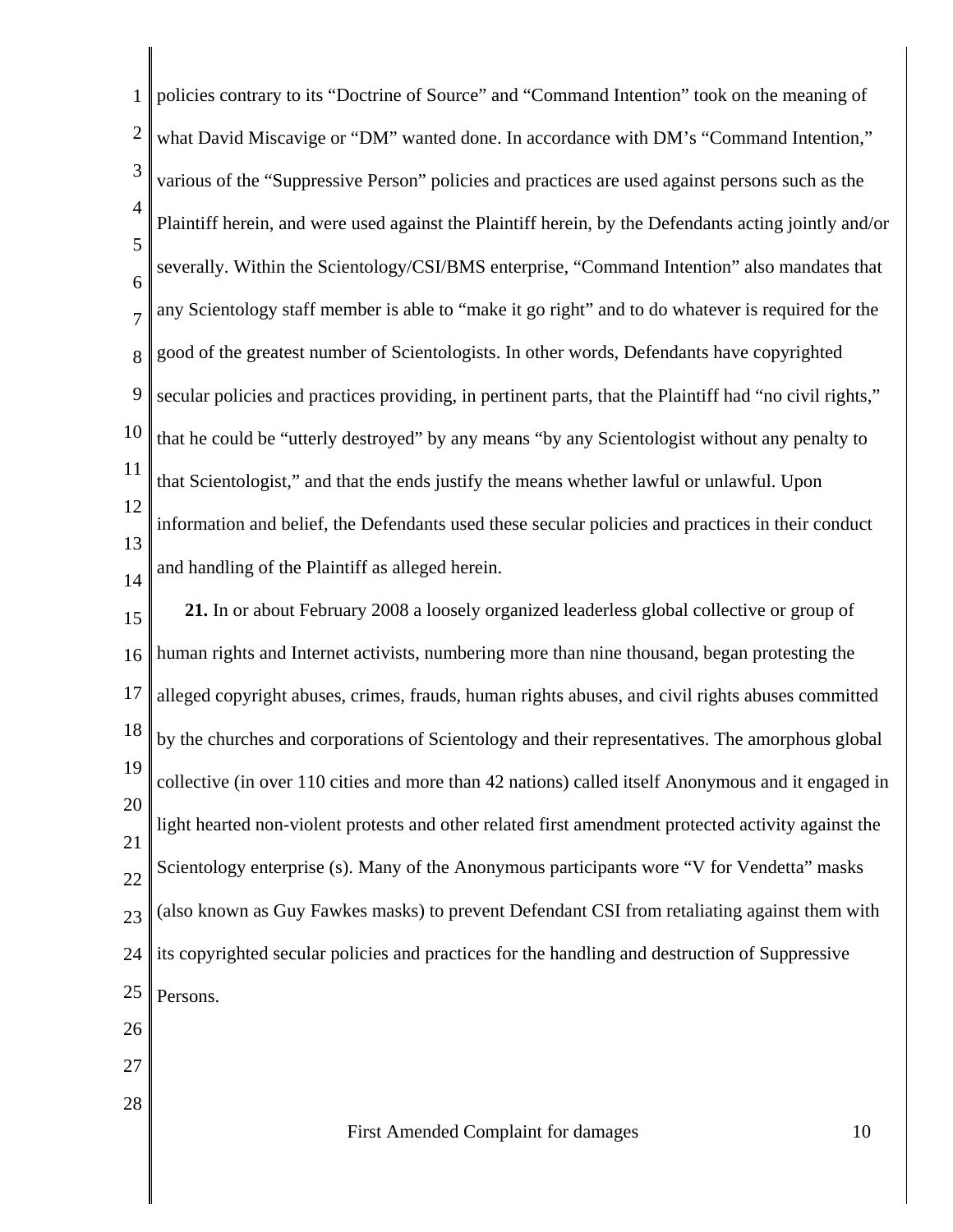1 2 3 **22.** In or about March 2008 the Plaintiff participated in his first monthly Anonymous global picket with the Anonymous group protesting Scientology human and civil rights abuses thereby becoming subject to CSI's secular Suppressive Person policies and practices himself.

4

5 6 7 8 9 10 11 12 13 14 15 16 17 18 19 20 21 22 23 24 25 26 27 28 **23.** In or about February and/or March 2008 CSI *inter alia* engaged in conduct against Anonymous in general, and later against the Plaintiff in particular, in furtherance of the secular "Suppressive Persons" policies and practices previously copyrighted by CSI. In accordance with express and mandatory provisions of these copyrighted secular policies and practices, CSI's objective against the Plaintiff and his associates was to "intimidate," "harass," "silence" and "utterly destroy" those engaged in first amendment speech and association that was either critical of the alleged crimes and abuses of the Church of Scientology or CSI's objective of a Scientology ruled global totalitarian political state, medical, business and social system compared by many to the vision of George Orwell's novel 1984. The related objectives of CSI included identifying, exposing, persuading, harassing, intimidating, arresting, prosecuting and psycho-terrorizing the Anonymous and other participants in the Anonymous movement in general and the Plaintiff in particular from engaging in any other First Amendment protected activity against the Scientology churches, corporations, front groups and enterprises. To those ends, CSI, BMS and their managing agent David Miscavige used Scientology employees, Scientology members, Scientology volunteers, lawyers, private investigators, governmental entities, law enforcement entities, false claims and false police reports. "Cease and desist" protesting against Scientology letters were prepared by law firms both large and small and they were delivered by Scientology volunteers, employees, private investigators and others to identified Anonymous protestors including but not limited to the Plaintiff herein, their parents, neighbors, colleges, and employers. CSI spent many millions of tax exempt dollars, across county, state, federal and international borders in this effort to suppress and destroy the first amendment rights of the Anonymous protestors in general and the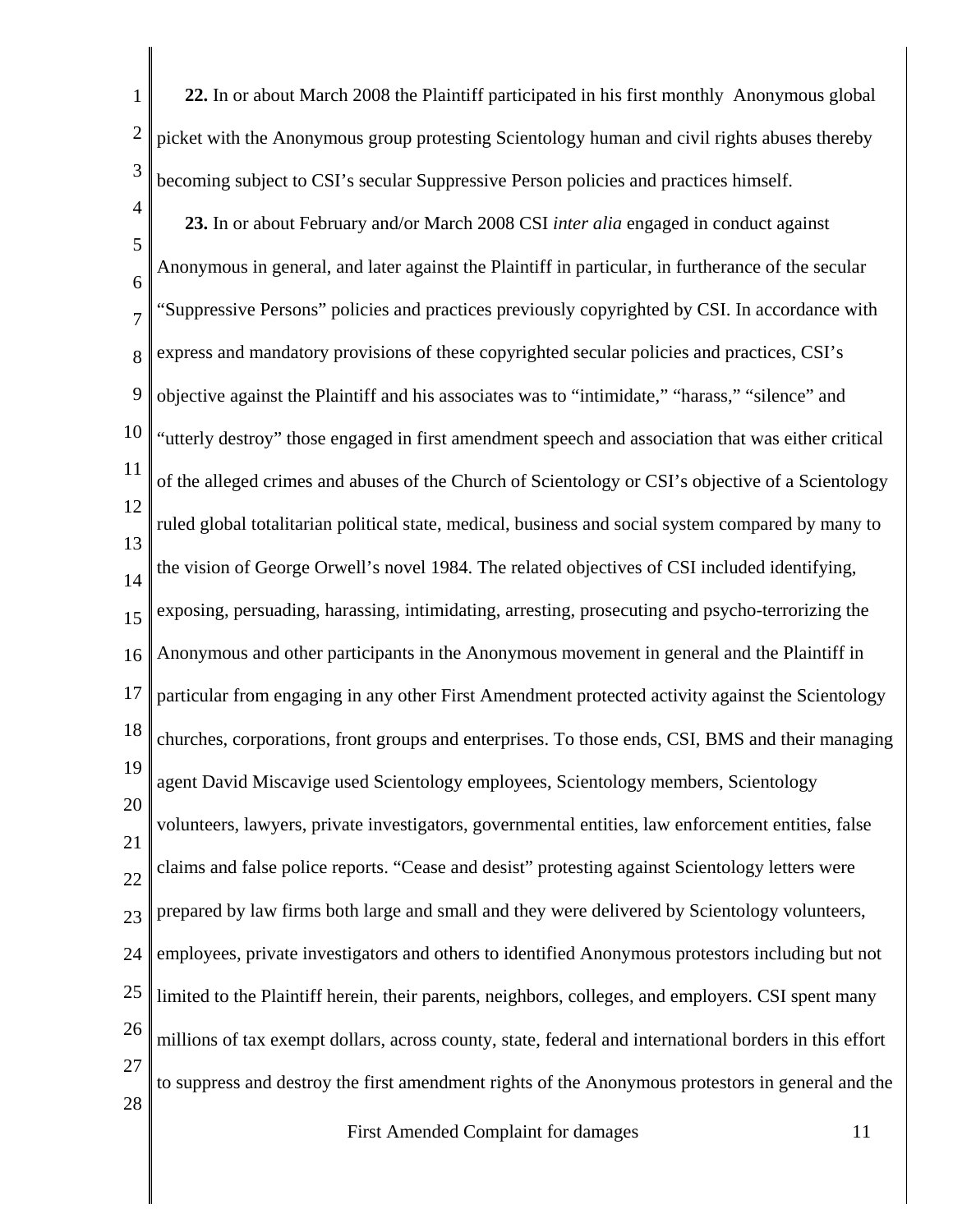1 2 3 4 5 6 7 8 9 10 11 12 13 14 15 16 17 18 Plaintiff in particular. To this end, CSI arranged, *inter alia*, for scientology staffers, scientology volunteers, politicians, public employees and/or peace officers to close public streets and sidewalks to picketers who included the Plaintiff, to prevent picketers from accessing public accommodations and conveyances such as restaurants and buses, to prevent the first amendment communications of the picketers from being seen or heard by their intended audience, and to engage in false arrests, false imprisonments and other unlawful conduct which intentionally or recklessly interfered with the constitutional rights of the Plaintiff herein. Numerous picketers including the Plaintiff were also subjected to physical assaults and violence perpetrated by Scientology "staffers" and "publics" present at Scientology locations and elsewhere. Upon information and belief, in the doing of the things alleged herein CSI, its managing agents, employees, volunteers and representatives also engaged in undue and/or improper influence and corruption of public officials. In addition, CSI used and directed private businesses and their employees as participants in the unconstitutional and other unlawful conduct against the Plaintiff as alleged herein. Upon information and belief, these businesses include but are not limited to a certain Subway Restaurant in Los Angeles, a certain common carrier in Los Angeles, and the Westin Bonaventure Hotel in Los Angeles.

19 20 21 22 23 24 25 26 27 28 **24.** CSI's related conduct against the Plaintiff, whether as an individual or whether due to his attendance at first amendment protected activities with other Anonymous protestors, included conduct intended to violate, and conduct that did violate, Plaintiff's constitutional and civil rights, and/or involved false law enforcement reports, perjury and other unlawful conduct intended to interfere, and/or which did interfere with the Plaintiff's rights and lawful activities and which distressed and damaged the Plaintiff as alleged herein. Upon information and belief this conduct against Suppressive Persons such as Anonymous in general and the Plaintiff in particular, *inter alia*, was either ordered by and/or ratified by David Miscavige and carried out by various of his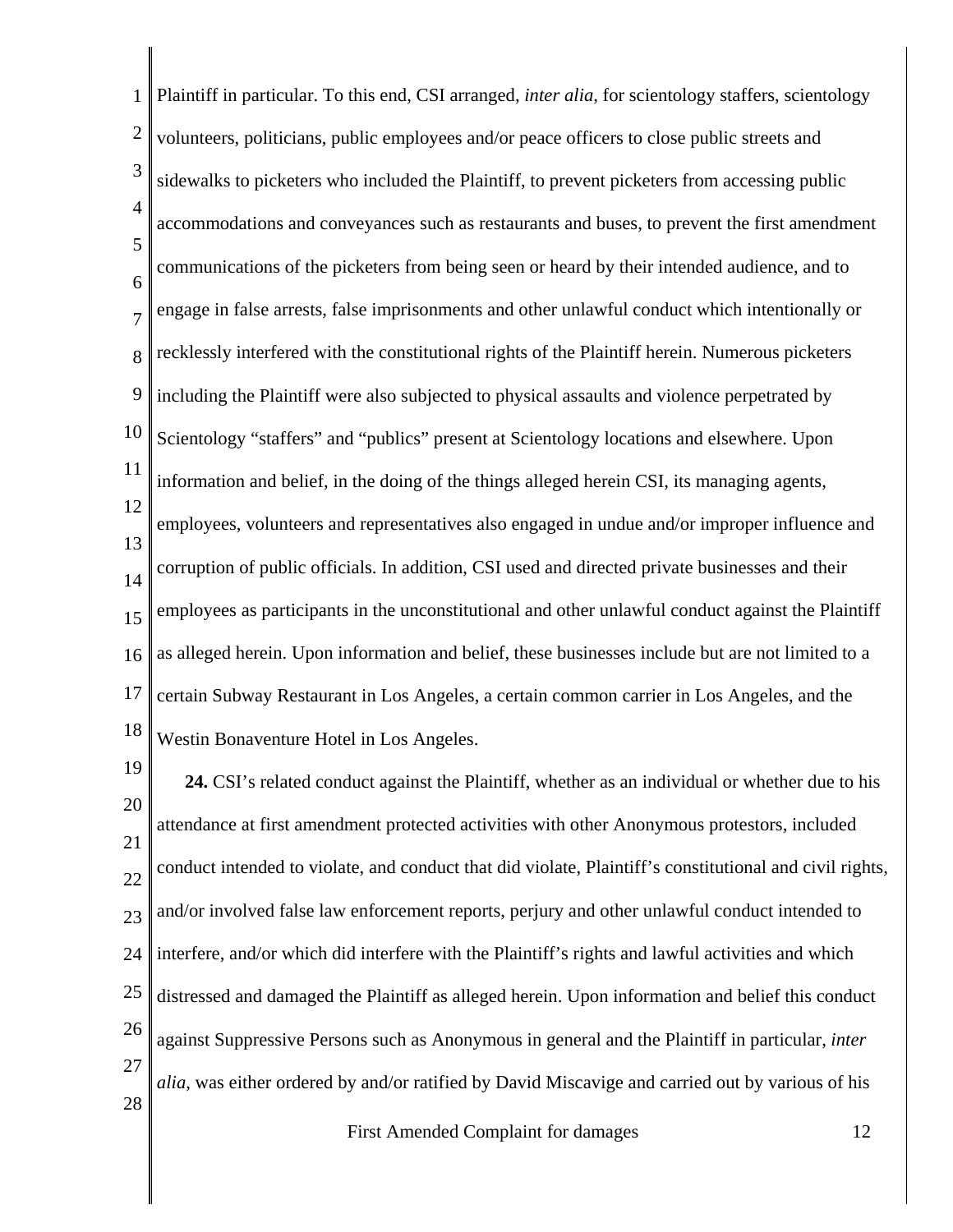1 2 3 4 5 6 7 8 9 10 11 12 13 14 15 16 17 18 19 20 21 22 23 24 25 26 27 28 subordinate officers (including but not limited to Michael Rinder through mid 2007) within the Scientology enterprise, all of who are always required to act in accordance with David Miscavige's "command intention." Upon information and belief, since its establishment, CSI has engaged in the pattern and practice of the same or similar conduct against many other of its selfperceived "enemies" such as the Plaintiff herein and as alleged herein. **25.** The Scientology secular and administrative policies and practices, *inter alia*, for the handling of Suppressive Persons are part of the *gestalt* of the Scientology enterprise, and are part of the *res gestae* herein, in that the Scientology secular Suppressive Person policies and practices have been in effect and employed against the Plaintiff throughout the events at issue herein. **26.** Defendant CSI has represented that the secular Suppressive Person policies and practices, of which Fair Game is a part, were cancelled over forty years ago. Notwithstanding this transparent falsehood (or "acceptable truth" in Scientology parlance), these policies and practices (most of which call for hate-filled conduct and communication) have been recognized and discussed in a number of more recent California and other cases including but not limited to: Church of Scientology v. Armstrong, 232 Cal.App.3d 1060, 1067 (1991); Wollersheim v. Church of Scientology, 212 Cal.App.3d 872, 888-89 (1989); Allard v. Church of Scientology, 58 Cal.App.3d 439, 443 n.1 (1976); United States v. Kattar, 840 F.2d 118, 125 (1st Cir. 1988); Van Schaick v. Church of Scientology, 535 F.Supp. 1125, 1131 n.4 (U.S.D.C. Mass. 1982); Christofferson v. Church of Scientology, 57 Ore.App.203 (1982). In addition, CSI and/or its affiliates have continued to renew the copyright registrations of the written secular policies relating to the handling of Suppressive Persons such as the Plaintiff herein. Similarly, CSI and its affiliates have continued to issue written "Suppressive Person Declares" against former Scientologists and others right up to the present time.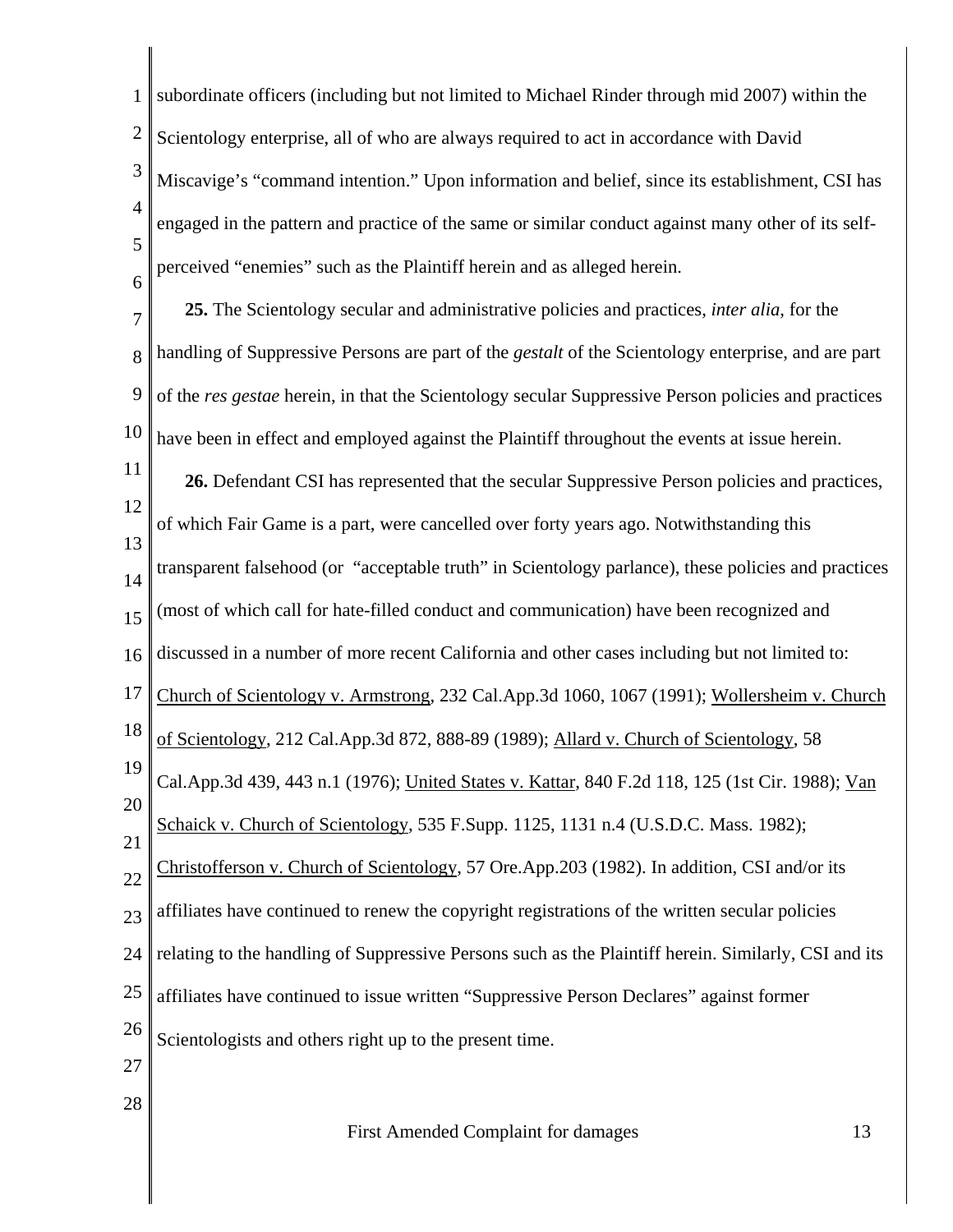| 1              | 27. CSI's copyrighted secular policies and practices for handling Suppressive Persons such as         |
|----------------|-------------------------------------------------------------------------------------------------------|
| $\overline{2}$ | the Plaintiff herein expressly mandate hate-filled conduct in breach of their human and civil rights. |
| 3              | Conduct in furtherance of these copyrighted secular policies is intended to "terrorize" those CSI     |
| $\overline{4}$ | classifies as Suppressive Persons and, among other things, to [mis]use the law to harass and          |
| 5<br>6         | "utterly destroy" them. These secular policies and practices target Plaintiff and others for "utter   |
| $\overline{7}$ | destruction" because they are NOT of the Scientology religion and are opposed to alleged CSI          |
| 8              | crime, abuse and plans for global totalitarian rule and genocide (of all Suppressive Persons).        |
| 9              | Consequently the wrongful and criminal conduct directed by Defendants at the Plaintiff including      |
| 10             | but not limited to assault, battery and false imprisonment also constitutes a hate crime and/or a     |
| 11             | hate tort under applicable laws.                                                                      |
| 12             | 28. Upon information and belief, on or about August 10, 2008, during the course of first              |
| 13<br>14       | amendment protected activity in Los Angeles that some local Anonymous participants called             |
| 15             | 'Operation Barney and Friends," Los Angeles Police Department Officers ("L.A.P.D.") stopped           |
| 16             | the Plaintiff and demanded his identification. Subsequently, an L.A.P.D. officer is believed to       |
| 17             | have communicated the Plaintiff's identity and address to a representative of CSI contrary to         |
| 18             | Plaintiff's express request to the L.A.P.D. Officer not to do so. Upon information and belief,        |
| 19             | other L.A.P.D. and/or County of Riverside Sheriff's officers, sometimes in the "off-duty"             |
| 20             | employment of CSI or a related Scientology entity, also demanded the identification information       |
| 21<br>22       | of other Anonymous participants and are also believed to have communicated that private               |
| 23             | information to C.S.I. staff or agents.                                                                |
| 24             | 29. After CSI violated the constitutional right of the Plaintiff to engage in First Amendment         |
| 25             | activity through masked anonymity, and used police and private investigators to obtain the            |
| 26             | identification information of the previously anonymous picketer who is the Plaintiff herein, CSI      |
| 27<br>28       | employed a private investigator (s), set up a sting operation in the form of fake media interview to  |
|                | First Amended Complaint for damages<br>14                                                             |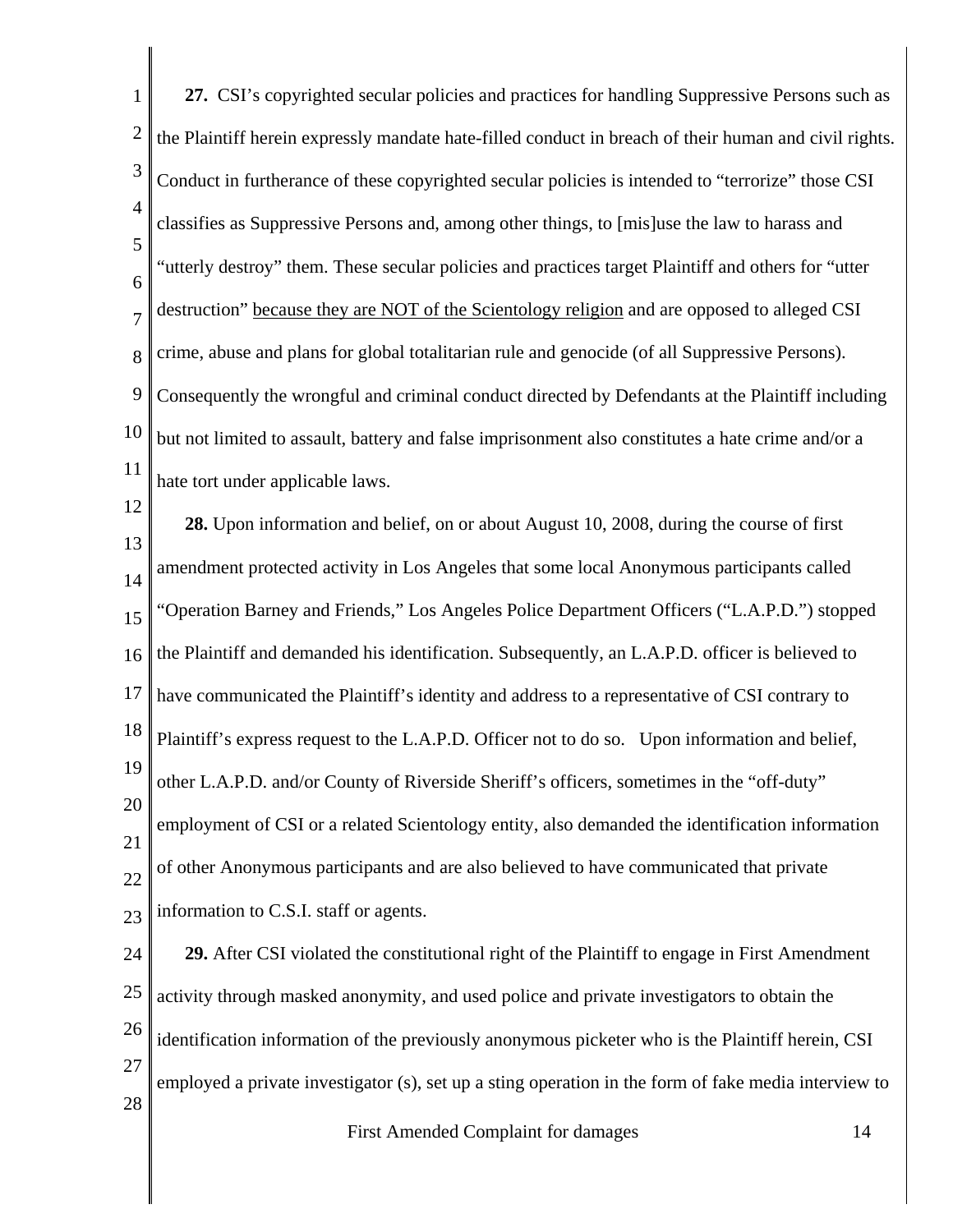| 1              | lure the Plaintiff into a public place in Westminster, California, unmasked where he could be          |
|----------------|--------------------------------------------------------------------------------------------------------|
| $\overline{2}$ | photographed and then followed (stalked) to his residence. After CSI agents had lured the Plaintiff    |
| 3              | into a public place as alleged above they then followed him by car for over eleven hours before he     |
| $\overline{4}$ | finally returned to his temporary Lake Elsinore residence in the early hours of the morning.           |
| 5<br>6         | 30. Late at night on or about September 21, 2008, three persons associated with CSI and/or its         |
| $\overline{7}$ | agents visited the Defendant's residential property, trespassed on private land and distributed        |
| 8              | defamatory "flyers" about him to his neighbors' properties. The defamatory "flyers" stated, among      |
| 9              | other things, that the Plaintiff associated with "Nazis, racists, that he brings chaos and laughs in   |
| 10             | the face of tragedy." The defamatory flyers were distributed through conduct in compliance with        |
| 11             | the "Dead Agenting," "Third Partying," "Noisy Investigation," and "Fair Game" aspects of CSI's         |
| 12             | copyrighted secular "Suppressive Person" policies and practices. The next morning, at approx.          |
| 13<br>14       | 5.45 A.M. the same people (who included one Pauline Lombard) entered upon the Plaintiff's              |
| 15             | residential property to disrupt his sleep. The Lake Elsinore police were called to eject the           |
| 16             | Scientology agents from the Plaintiff's residential property and boundaries.                           |
| 17             | 31. In September, 2008 and on approximately six subsequent occasions prior to October 26,              |
| 18             | 2008, the Plaintiff joined with other Anonymous protestors to picket the 500 acre Golden Era           |
| 19             | Productions film studio property at 19625 Highway 79, Gilman Hot Springs, CA 92583 ("the               |
| 20<br>21       | Golden Era property"). On each such occasion the Plaintiff and the other protestors had suffered       |
| 22             | through threatening acts of intimidation and verbal harassment, extremely loud discordant pipe         |
| 23             | organ tri-notes and directed water sprinkler attacks/assaults from Golden Era security guards.         |
| 24             | 32. The Golden Era property is also the International Headquarters of the Church of                    |
| 25             | Scientology. Many former top Scientology executives have compared the very high security               |
| 26             | compound to a Soviet or North Korean gulag. The Plaintiff and his Anonymous companions were            |
| 27<br>28       | protesting, <i>inter alia</i> , alleged Scientology forced labor, forced abortions, human trafficking, |
|                |                                                                                                        |

 $\parallel$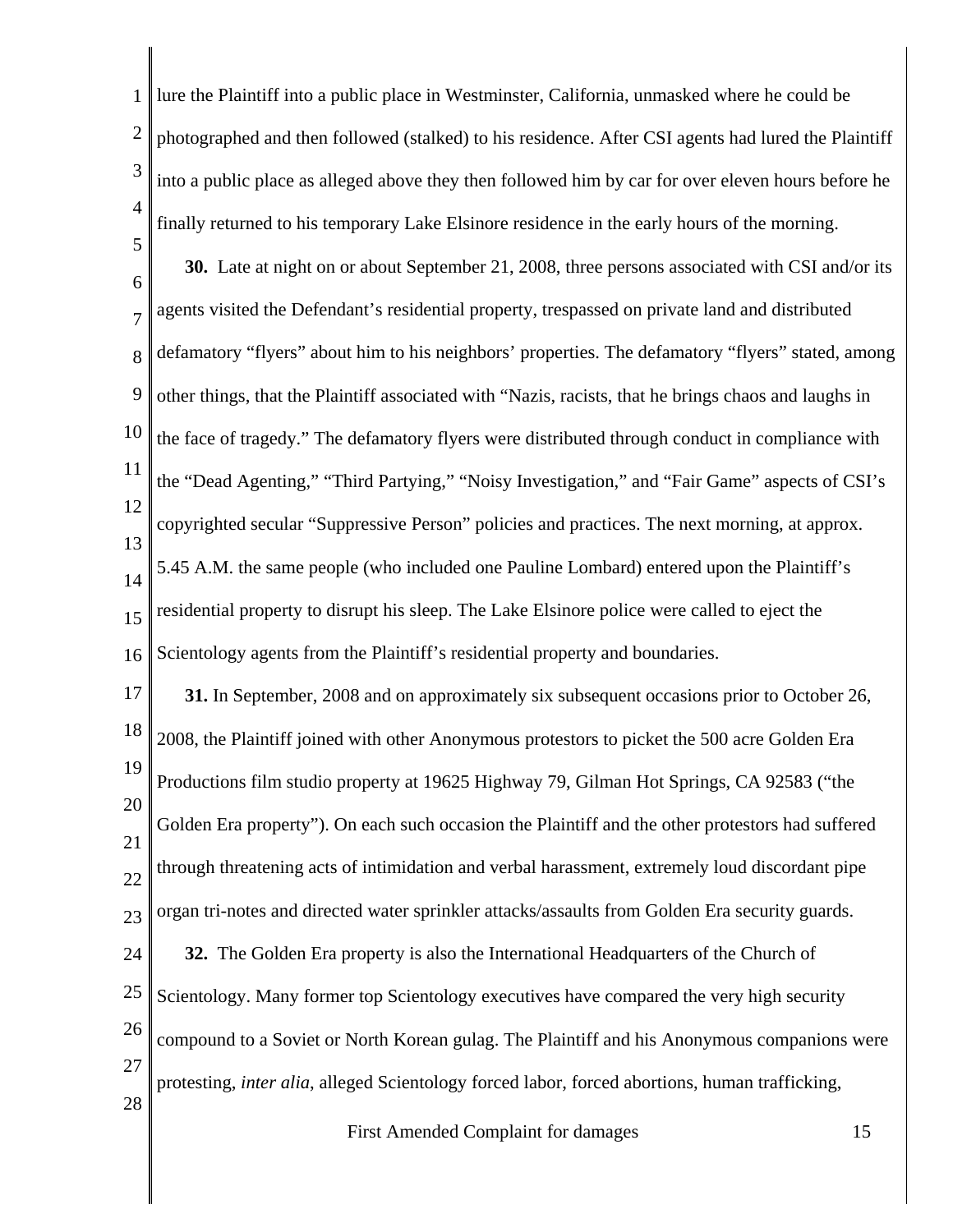1 2 violence, unlawful imprisonment, human rights violations, civil rights violations, labor code and O.S.H.A. violations at the very high security Golden Era film studio property.

3 4 5 6 7 8 9 10 11 12 13 14 15 16 17 18 19 **33.** The 500 acre Golden Era property at 19625 Highway 79, Gilman Hot Springs, CA is bisected by California State Highway 79. At the northern end of the property is approximately 1.3 acres of unfenced unused vacant land that includes a public right of way, dirt tracks, and an area that has regularly been used for vehicle parking by protestors and the public generally ("the unfenced roadside land"). The same unfenced roadside land also serves as a sewerage leach field for the Golden Era property. Upon information and belief, before October 26, 2008 the unfenced roadside land was not properly posted with the proper sized, positioned or number of "no trespassing" signs as required by applicable California law (e.g. Penal Code §§552-556). Subsequent to the events at issue herein the Golden Era "no trespassing" signs were changed and relocated upon the unfenced roadside land on one or more occasions. **34.** Upon information and belief, some or all of the unfenced roadside land and/or the Golden Era property is being occupied by the Scientology enterprise in fraudulent violation of F.E.M.A. flood plain restrictions and requirements. In addition, at least one of the Scientology buildings at the Golden Era property colloquially called "the Hole" confines over forty senior Scientology

20 executives night and day, some held there for more than five years, without doors with inside handles or escape bars.

21

22 23 24 **35.** For over thirty years CSI and its agents have engaged in unlawful conduct to prevent Scientology employees from leaving the Golden Era property without authorization or guarantee of return. Similarly, CSI and its agents have engaged in unlawful conduct to keep non-

25 26 27 28 Scientologists from even the perimeters of the Golden Era property (and related properties such as "Happy Valley") whether they are engaged in picketing, hand gliding or photography. To this end the Golden Era property is surrounded by the dangerous spiked fences, advanced electronic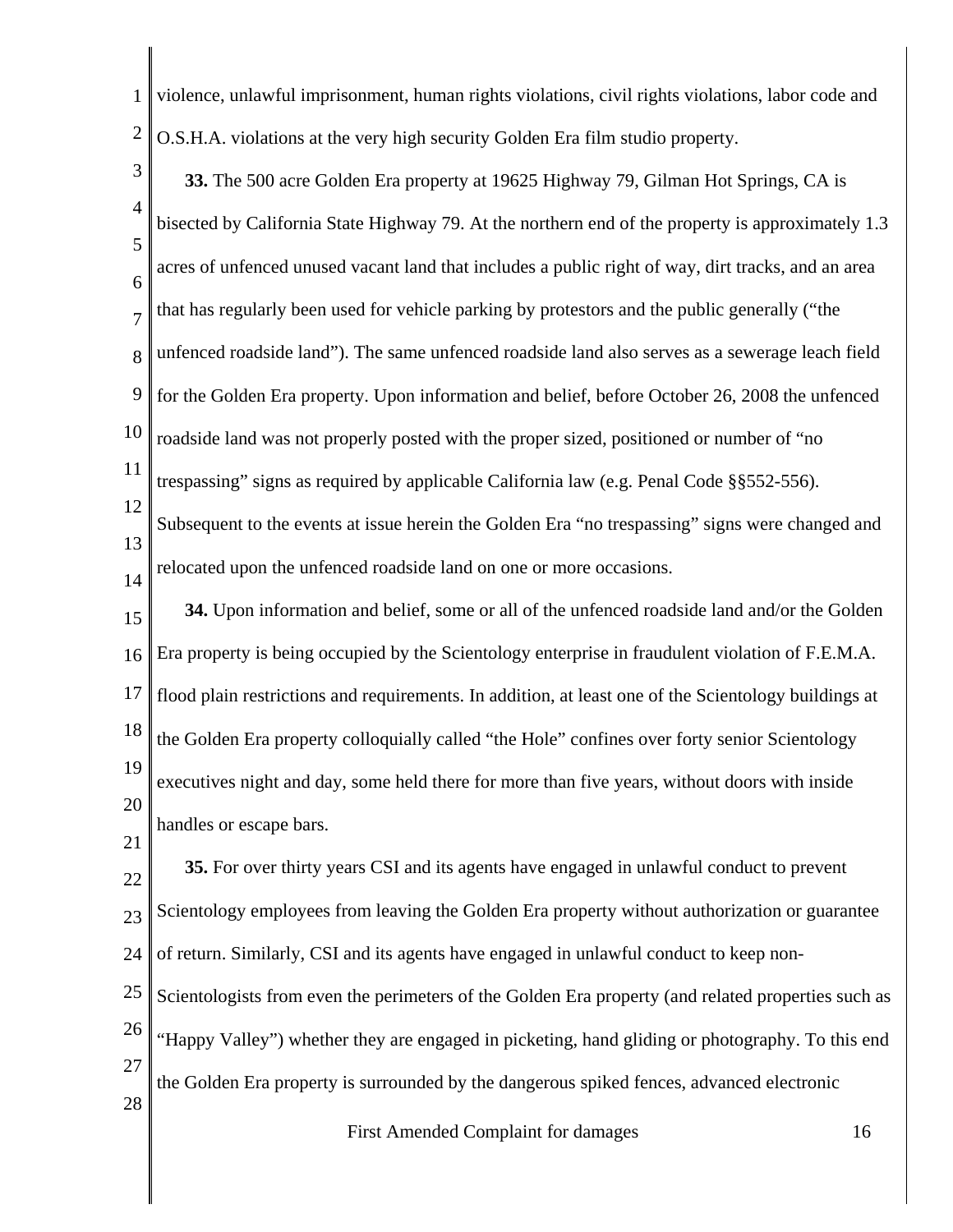1 2 3 security devices and even, from time to time, a staffer armed with a sniper's rifle and located on the mountainside above the Golden Era property in a "fox hole" called "the Eagle's Nest" by Scientology staff members posted to the Golden Era property.

4 5 6 7 8 9 10 **36.** Notwithstanding, a few Scientologists confined upon the Golden Era property have managed to escape, sometimes with outside assistance. Upon information and belief, this conduct whether intentional or reckless has even resulted in the death of a young depress Scientologist (s) staffer such as Stacy Meyer Moxon or a young girl such as Ashley Shaner who was driving home from bible study and fatally proceeding past the Golden Era property in the early evening darkness.

11 12 13 14 15 16 17 **37.** When there is picketing or other anti-Scientology abuse activity outside the Golden Era property all but a few security guards and senior executives are ordered indoors and behind shutters. They are expressly forbidden and actively prevented from hearing or seeing any of the picket or protest information directed to their attention and consideration. They are not permitted to receive any information that is in any way critical of Scientology or contrary to what they have been told by Scientology about events within their own "reality."

18 19 20 21 22 23 24 **38.** Prior to October 26, 2008 the Plaintiff had become familiar with the positioning of the no trespassing signs on the unfenced roadside land of the Golden Era property and he reasonably but wrongly assumed that they were located at and along the property lines as required by applicable California law. Unbeknownst to the Plaintiff, the sign (s) were not in accordance with the applicable law and thus was/were a public nuisance as specifically provided in Penal Code §§553 and 556.3.

25 26 27 28 **39.** On Internet message boards during the week preceding October 26, 2008, the Plaintiff and other participants in the Southern California Anonymous group openly discussed their intention to picket the CSI Golden Era property on Sunday October 26, 2008. Upon information and belief,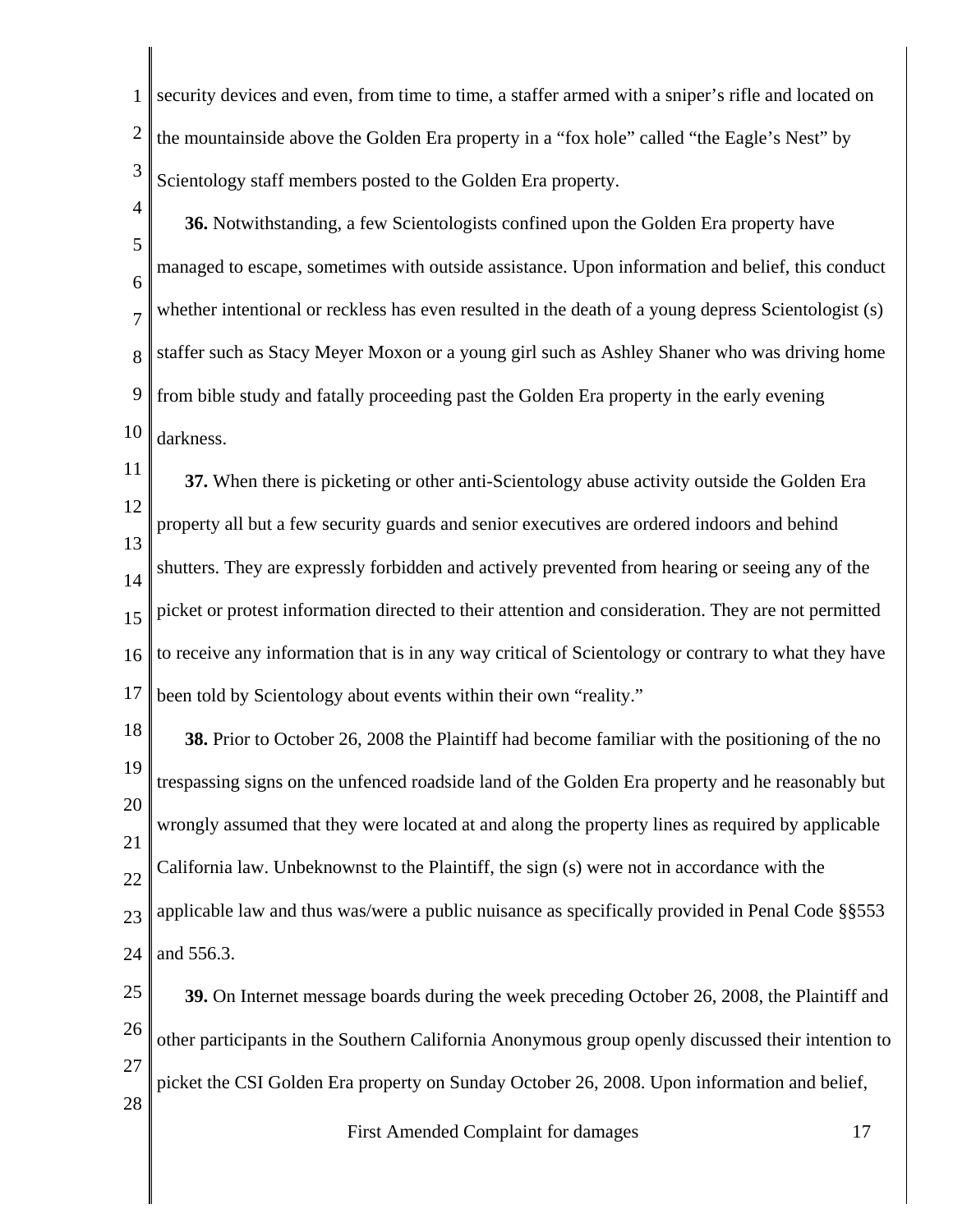1 2 3 4 5 6 7 8 9 10 11 12 13 14 15 16 17 18 19 20 21 22 23 24 25 26 27 28 CSI monitors and "troll" those same Internet Message Boards. Upon information and belief, CSI and the other Defendants herein would have discussed and prepared plans to try and prevent the Plaintiff and other protestors from conveying their written and verbal communications to mentally manipulated and coercively indoctrinated Scientology staffers confined behind the high security fences and electronic equipment at the Golden Era property. Upon information and belief these plans to "handle" the Plaintiff and the other Anonymous protestors included actions set forth in various of the Church of Scientology copyrighted secular policies and practices for handling Suppressive Persons such as the Plaintiff herein. These plans would also have involved written Orders, Staff Announcements and statements at the "Musters" and roll calls held at various times of the day and night during employment shifts or "watches" at the Golden Era property. In addition, there were written policies for handling intruders upon the Golden Era property. **40.** At approximately 11-30 A.M. on Sunday October 26, 2008 the Plaintiff and four other Anonymous picketers arrived at the Golden Era property all traveling in the same vehicle, a rented passenger van. In accordance with local custom and usage, they parked the vehicle on the south east side of Highway 79 upon the unfenced roadside land which is part of the dedicated public easement and commenced their picketing activity on the public easement along Highway 79 and the Golden Era property. In addition, for their own safety, the picketers cell phoned the Riverside County Sheriff's Department and advised them of their presence and the picket taking place. The picketers carried signs which read, among other things: "Stop the beatings," "Stop Scientology slave labor camps," "David Miscavige beats his staff," "Scientology is destructive and a rip-off" and "Scientology is worse than you think." Many passing vehicles honked their horns in approval unaware that Scientology cameras positioned beside Highway 79 were recording the registration plate number and driver's face of every vehicle that drives past the Golden Era property.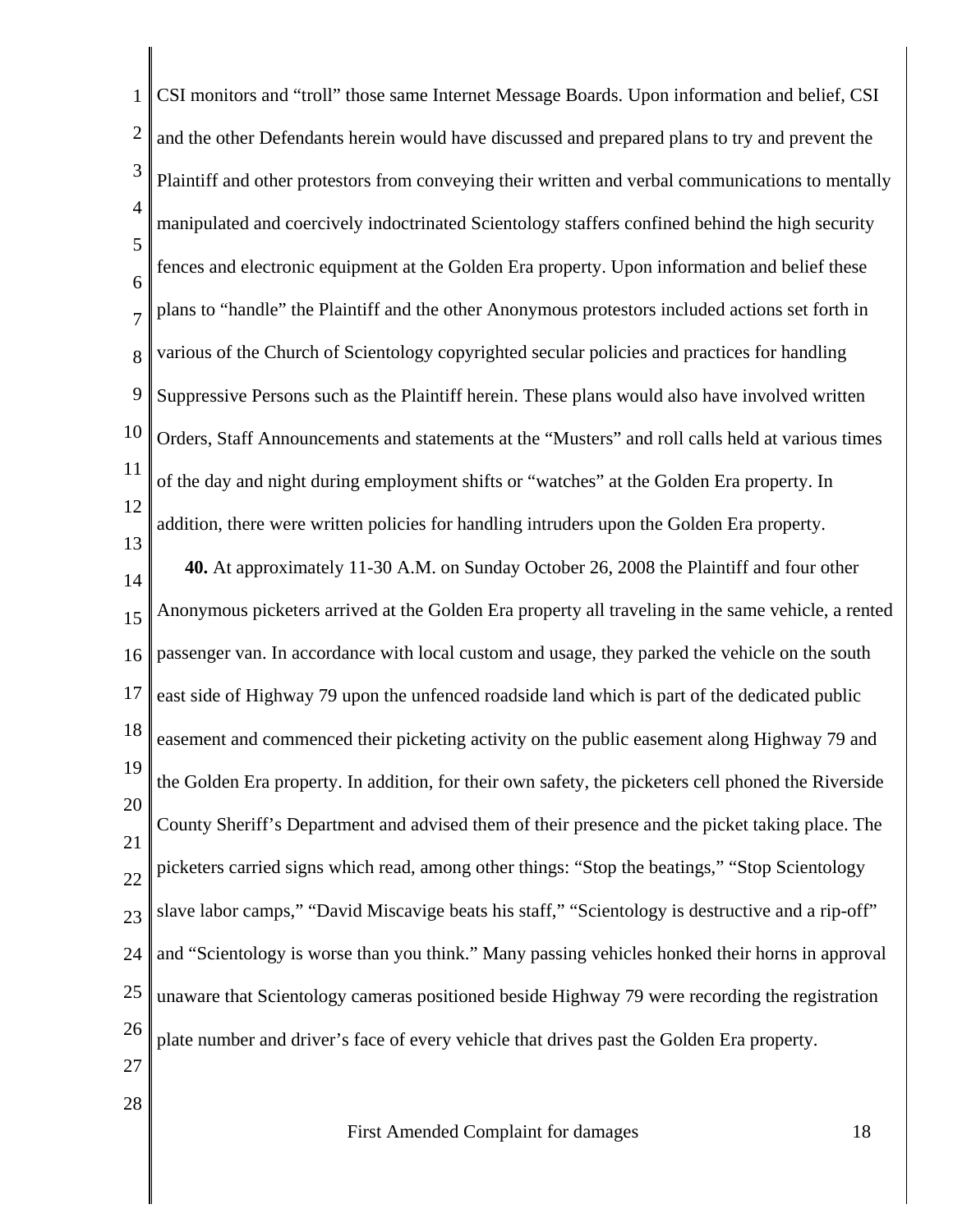| $\mathbf{1}$   | 41. Soon after the October 26, 2008, picket of the Golden Era property commenced a                    |    |
|----------------|-------------------------------------------------------------------------------------------------------|----|
| $\overline{2}$ | deafening and disturbing discordant organ tri-note note was broadcast across the landscape by at      |    |
| 3              | least seven huge outdoor concert speakers positioned on the inside edge of the Golden Era             |    |
| $\overline{4}$ | property adjacent to Highway 79. The sound was measured as being at or exceeding 110-115              |    |
| 5<br>6         | decibels which substantially exceeds the 75 decibels permissible noise level in Riverside County.     |    |
| $\overline{7}$ | The ordinance violating noise continued throughout most of the picket (approximately 3.5 hours).      |    |
| 8              | Although a number of Riverside County Deputy Sheriff's were in attendance during much of the          |    |
| 9              | picket they took no action to abate the excessive noise violation even after being requested to do    |    |
| 10             | so. Upon information and belief, the deafening organ dirge (a discordant tri-note) was intended to    |    |
| 11             | both prevent the Scientology employees on the Golden Era property from hearing the picketer's         |    |
| 12             | first amendment protected communications and to interfere with the minds of the picketers.            |    |
| 13<br>14       | 42. At the commencement of the picket on October 26, 2008, the Plaintiff remained hidden in           |    |
| 15             | the vehicle the picketers had arrived in. On the basis of past experience, the Plaintiff expected CSI |    |
| 16             | security guards would drive up to the vehicle and engage in a thorough examination and possible       |    |
| 17             | vehicular interference while the picketers were about 10 minutes walk away. In time a CSI             |    |
| 18             | security guard arrived in a black pathfinder SUV and spent significant time examining the             |    |
| 19             | picketer's parked vehicle while the Plaintiff remained hidden but observing and recording from        |    |
| 20             | inside. Eventually, the Plaintiff emerged from the vehicle. The Scientology security guard rushed     |    |
| 21<br>22       | back to his vehicle and drove in reverse along the semi-circular dirt track beside Highway 79 and     |    |
| 23             | the unfenced roadside land.                                                                           |    |
| 24             | 43. During the rest of the picket the Scientology security guard (s) repeatedly drove back to the     |    |
| 25             | protestor's vehicle, got out of his own vehicle and physically examined the exterior and underside    |    |
| 26             | of the picketer's van. On several times, one of the picketers proceeded back down Highway 79 to       |    |
| 27             | see what the Scientology security guard was doing to the vehicle. Each time the picketer              |    |
| 28             | First Amended Complaint for damages                                                                   | 19 |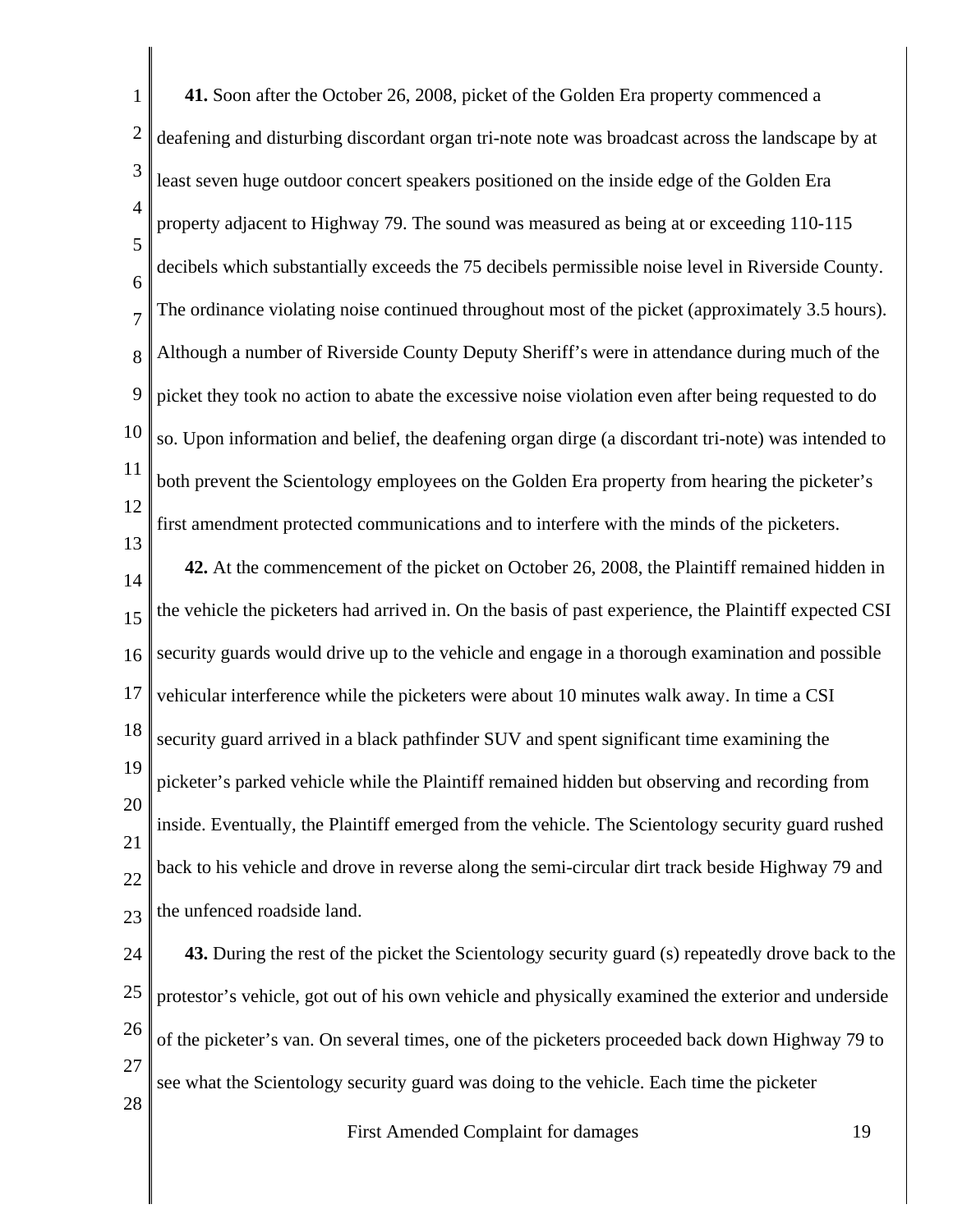1 2 3 4 5 6 7 approached the van the Scientology guard would cease inspecting/interfering with the picketer's vehicle, return to his own vehicle and drive into a nearby cluster of trees on the unfenced roadside land. At one point Defendant Butler approached the picketer's van with what appeared to be a tool and departed with some acquired object. Finally, the Scientology security guard positioned, lit and then returned to reposition a flaming roadside flare behind the gas tank of the protestor's vehicle and provoked the subsequent events as complained herein.

8 9 10 11 12 **44.** At about 11-50 A.M. on October 26, 2008, Riverside Deputy Sheriff George Foresburg arrived at the picket and remained for the duration of most of the protest. During the course of the picket and in violation of applicable United States Supreme Court case authority, he unsuccessfully insisted that one or more of the protestors had to give him his identification information if the picketer was to wear a mask and protest anonymously.

13

14 15 16 17 18 19 20 21 22 23 24 25 26 27 28 **45.** At about 12-55 P.M. on October 26, 2008, Deputy Foresburg and two other Sheriff's deputies returned. They spend a considerable time closeted on the Golden Era property with Scientology security guards and other staff. Thereafter Deputy Foresburg emerged and engaged one or more of the picketers in conversation. Deputy Foresburg informed the picketer (s) that by protesting outside the Golden Era guardhouse and main entrance they were engaged in illegal residential picketing and that they should move their picket down the road and onto the unfenced roadside land where some of the events at issue (including the alleged assault, battery, false arrest and false imprisonment) herein later occurred. Deputy Forseburg added that the picketing of the main entrance to the Golden Era property may cause an accident and if it did the picketers would be named as parties to the cause of the accident. This claim by the Deputy Sheriff was similar to those made by Scientology representatives on other occasions. The Deputy Sheriff was visibly annoyed at the picketer's refusal to move their protest down to the very same portion of unfenced roadside land where he later took custodial delivery of the Plaintiff after the Plaintiff had been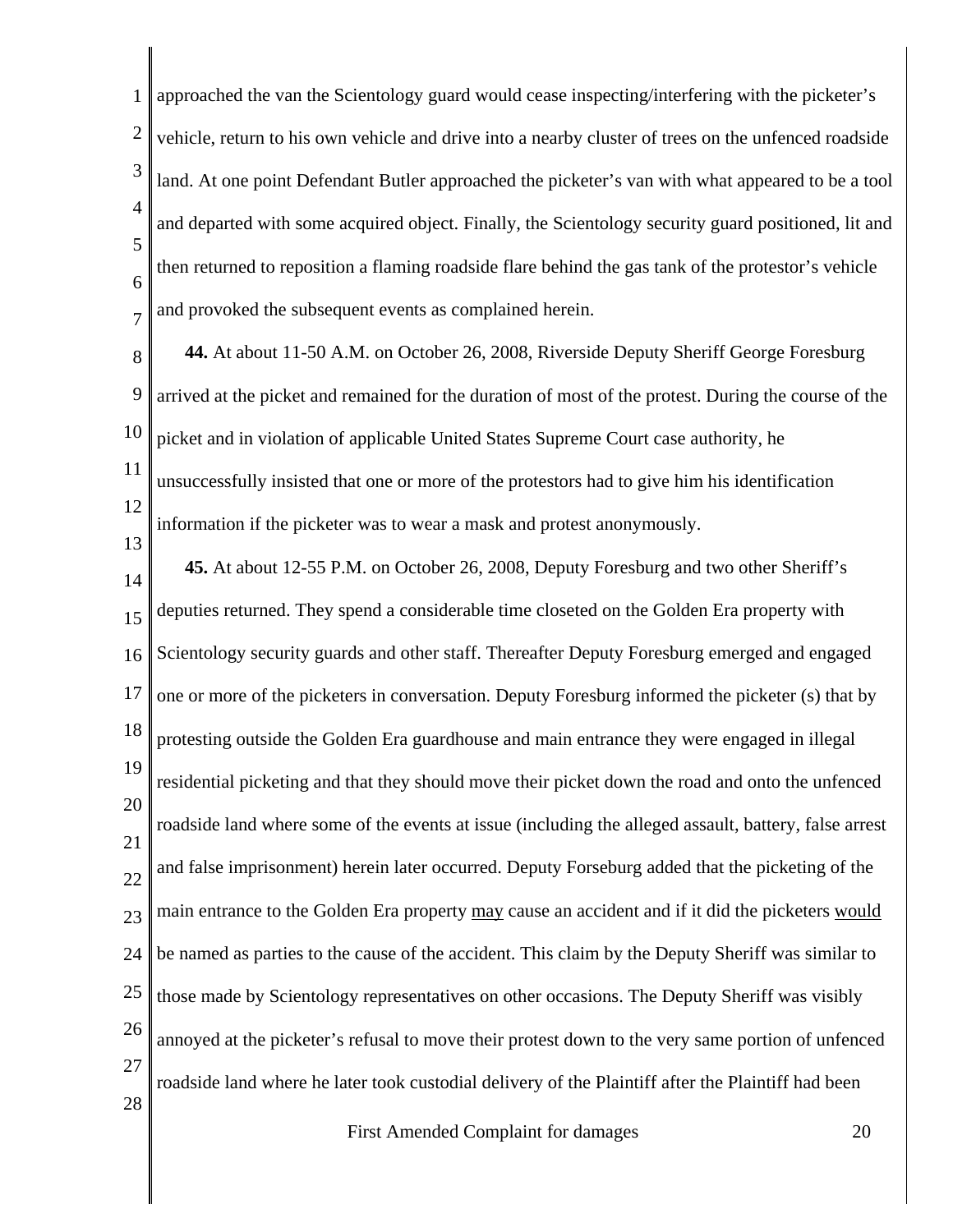1 2 subjected to a "citizen's arrest" by the Defendants for alleged trespassing and battery upon a peace officer.

3 4 5 6 7 8 9 10 11 12 13 14 15 16 17 18 19 20 21 22 23 24 25 26 27 28 **46.** During the October 26, 2008 protest against Scientology abuse and unlawful imprisonments at the Golden Era property, there were Sheriff's deputies present the majority of the time but they either refused of failed to respond to the pleas of the protestors regarding Church of Scientology civil rights and noise violations being directed against them or the assault by directed water sprinklers. Usually, as on most other occasions, the Riverside County Deputy Sheriffs were huddled with the Scientology security guards and executives behind the Scientology security fences; sometimes in long conversation and other times apparently "joking and degrading" at the those exercising their first amendment rights on the outside of the high security barriers. The picketers had advised the deputies of their intended departure time of about 3 P.M. Upon information and belief, a Sheriff's deputy so informed the Scientology employees. **47.** Upon information and belief, the Golden Era property has encroached upon public land with, among other things, roadside vegetation that intentionally, maliciously and/or negligently creates a public nuisance and/or restricts the public's ability to walk on the public easement without being forced into the traffic stream of Highway 79. These obstructions upon the public easement beside the Golden Era property and Highway 79 do not exist reasonably nearby on Highway 79 other than outside the Golden Era property itself. This public easement also contains Scientology installed, maintained and monitored sophisticated motion detectors, camera and microphone equipment as well as a sprinkler system that sprays water onto the public easement and across Highway 79, often creating a very slippery and dangerous road surface. Upon information and belief these encroachments upon the public highway easement have not been authorized by duly issued permit (s) issued by the County of Riverside or the California Department of Transportation (Caltrans).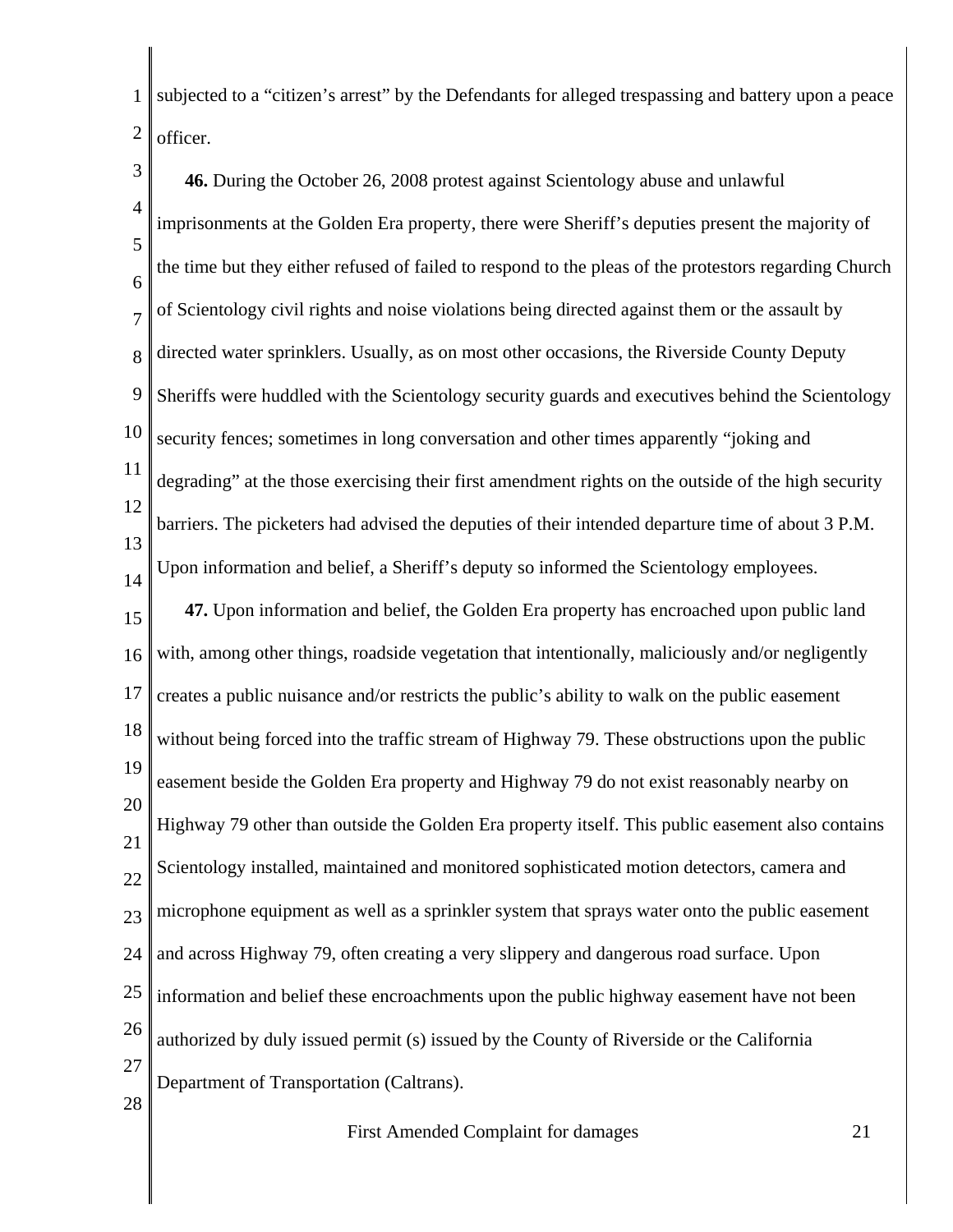1 2 3 4 5 6 7 8 9 10 11 12 13 14 15 16 17 18 19 20 21 22 23 24 25 **48.** Upon information and belief, CSI has used its self-created dangerous Highway 79 condition in support of its political lobbying and alliance with Riverside County Supervisor Jeff Stone to have Highway 79 re-routed away from the Golden Era property which it currently bisects (although CSI has two pedestrian tunnels underneath). Last month the San Jacinto City Council held a public meeting on the issue and expressed its opposition. Plaintiff attended and spoke thereat. Another Anonymous known as AGP participant also intended to attend and speak in opposition. However, that same day CSI attorney Elliot Abelson advised that Anonymous participant, through his counsel who was with the Plaintiff herein, that if the Anonymous protestor known as AGP attended the public meeting he would be arrested for a violating a [non-existent] bail condition not to be in the presence of a Scientologist and there would be Scientologists at the San Jacinto City Council public meeting. In the words of one of the Suppressive Person policies allegedly at issue herein, AGP was "shuddered into silence" by the misrepresentation of CSI inhouse attorney Elliott Abelson. **49.** At about 2-15 P. M. on October 26, 2008, the Golden Era property roadside sprinkler system was turned on. There were stationery cameras on tripods within the sprinkler spray area. They belonged to the Anonymous picketers. The Golden Era property sprinklers caused the picketers, or some of them who included the Plaintiff herein, to be assaulted by wet water spray which forced them into the roadway and put them in potential physical danger. Upon information and belief, it was similar willful and reckless disregard that negligently caused the death of sixteen year Ashley Shaner (and twenty year old Stacy Meyer Moxon). As with the continuing excessive discordant organ tri-note dirge, the Riverside County Deputy Sheriff's passively remained with the Scientology staffers and took no action to curb either the excessive noise or the sprinkler assault

26 upon the picketers who were acting lawfully at all pertinent times and anxious for the active

27 assistance and protection of the Riverside County Sheriff's Department. Upon information and

28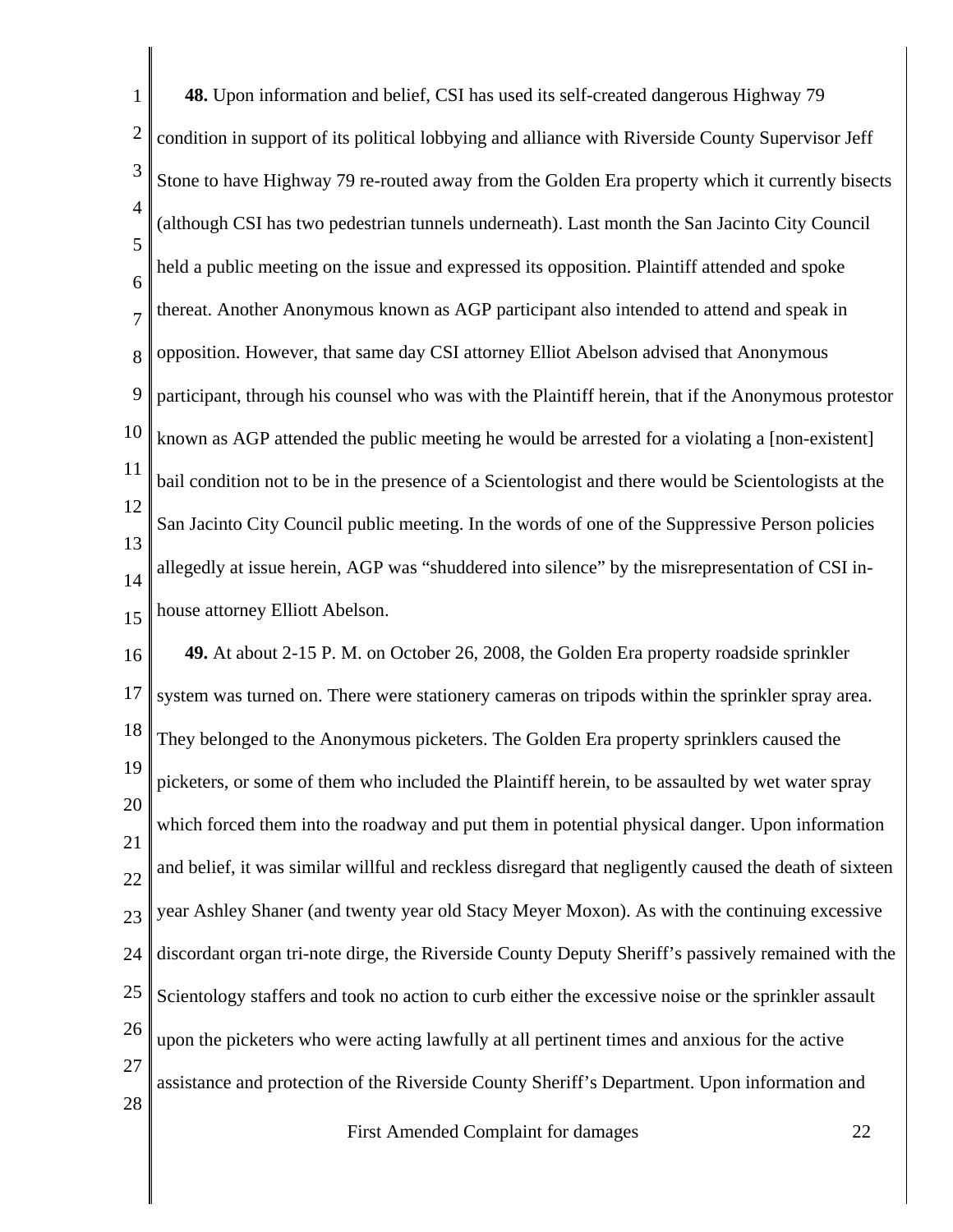1 2 3 4 5 6 7 belief, CSI and BMS has repeatedly engaged in conduct calculated to cause the Riverside County Sheriff's Department to ignore the rights of persons such as the Plaintiff picketing the Golden Era property, to interfere with those rights, and to violate those rights as was done to the Plaintiff on October 26, 2008 and at least three occasions thereafter. To this end CSI and/or BMS have made false claims and false police reports causing distress and damage to persons including the Plaintiff herein.

8 9 10 11 12 13 14 15 16 **50.** At about 2-45 P.M. the Riverside County Deputy Sheriff's departed from the Golden Era property. Very soon thereafter Defendant Butler returned to the picketer's van and lit an incendiary road flare despite the county-wide ban of such devices because of the late summer high fire danger; it was a "red flag" day. Initially, Defendant Butler pointed the flaming road flare under the picketer's van and near its gas tank but later returned and re-positioned in the northern direction. The Plaintiff observed this conduct and was alarmed by it and the potential for causing a catastrophic explosion and/or fire in an area often ravaged by late summer wild fires and subject that very day to a county-wide total ban of all fires and, *inter alia*, any roadside flares.

17 18 19 20 21 22 23 24 25 26 27 **51.** The Plaintiff went to his rented vehicle which was threatened by the illegal flaming roadside flare while Defendant Butler retreated about thirty feet away next to some roadside vegetation. Meanwhile another vehicle, a grey Honda Accord, had arrived and was parked about a quarter mile away. Believing the car may include additional picketers who were expected, the Plaintiff walked towards the vehicle. However, as the Plaintiff walked towards the Honda Accord it began slowly reversing down the Highway and then pulled a U turn and sped away to the south. **52.** As the Plaintiff walked back to the picketer's van, the grey Honda Accord came back, right behind him. The Plaintiff, now concerned for his safety, proceeded back to towards the picketer's van using a small dirt road path, adjacent to Highway 79, as an apparent safe short cut. As he was

First Amended Complaint for damages 23

28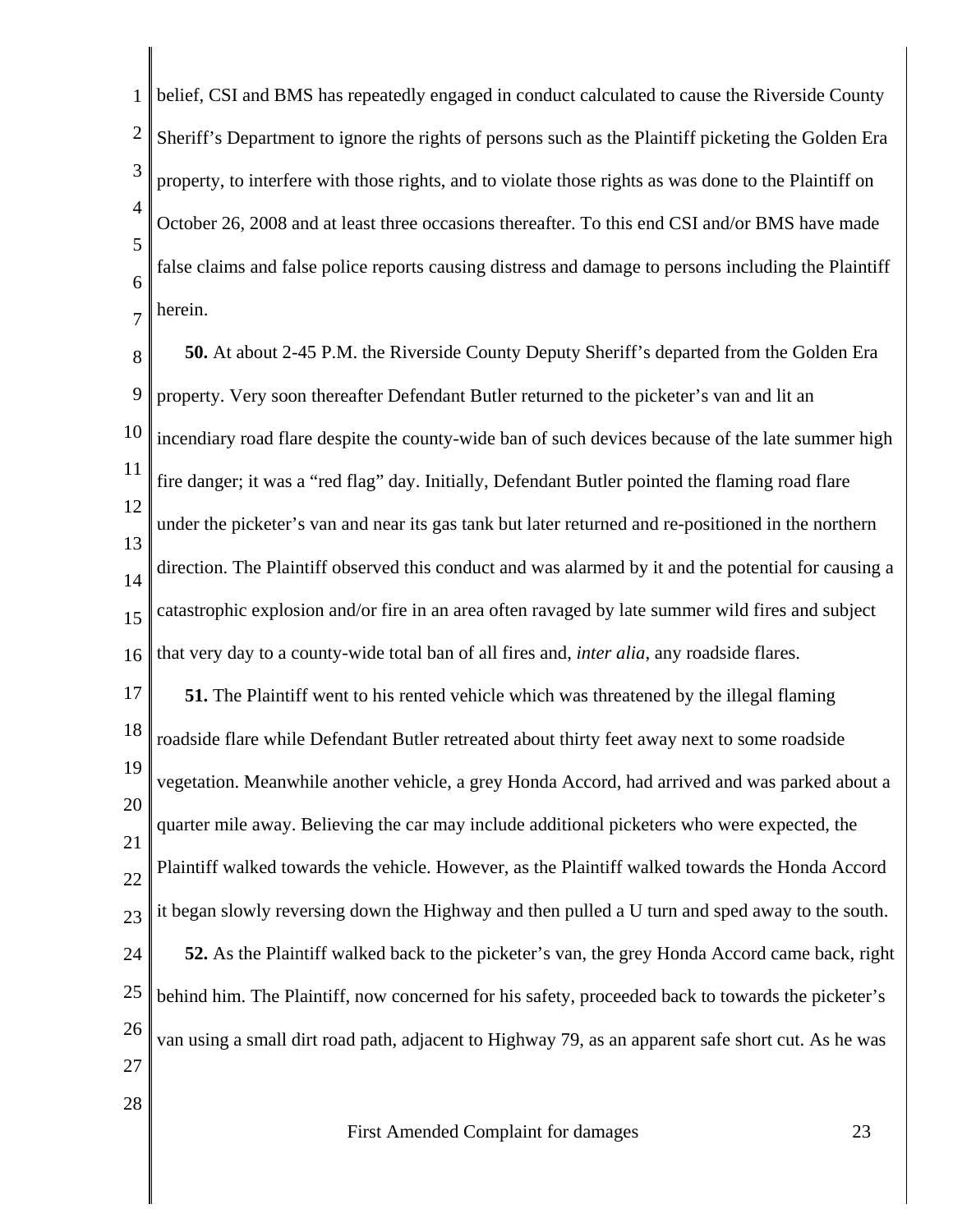1 2 doing this the Plaintiff noticed Defendant Butler's black Nissan Pathfinder parked and he walked over to enquire as to what he had been doing at the picketer's vehicle and why.

3 4 5 6 7 **53.** At all relevant times the Plaintiff had no intention to trespass upon the unfenced roadside land and he reasonably believed, from past observation of the location of the no trespassing sign (s), that he was still on the public easement. As of October 26, 2008 the Plaintiff had no record of prior arrests or criminal convictions.

8 9 10 11 12 13 14 **54.** When Plaintiff arrived at the location of Defendant Butler he had less than five seconds to make his enquiry before the Honda Accord screeched to a halt beside him and Defendant's Dunigan and Seybold leapt out screaming "trespassing your under arrest." Contrary to the provisions of law and custom, the Defendants had not given the Plaintiff any and/or adequate notice that he was trespassing on a portion of the unfenced roadside land and they had not given him any reasonable opportunity to exit the unmarked roadside land.

15 16 17 18 19 20 21 22 23 24 25 26 27 28 **55.** As one of the three Scientology security guards (Dunigan, Seybold and Butler) screamed "trespassing your under arrest" they wrongfully, recklessly and negligently swarmed him, tackled him to the ground, dog piled the Plaintiff, dangerously wedged and pressured their knees into the Plaintiff's back and neck and thereby used unlawful deadly force while forcing his full face and mouth into the dry desert dirt where he proceeded to receive bruising on his face, arms and legs and was made to suffer great pain, serious injury, the fear of suffocation and the fear of death. All three of the Defendants were on top of him and held his hands behind his back while they punched him many times causing him severe bruising, neck pains and permanent injuries. At the same time, video taken at the incident clearly records what appears to be a single gun shot. During this time the Plaintiff reflexively and unintentionally bit one of the hands that was holding his face hard in the desert dirt and suffocating him. Defendant Meo then arrived on the scene and participated in the conduct of the three other Golden Era employees. After several minutes of this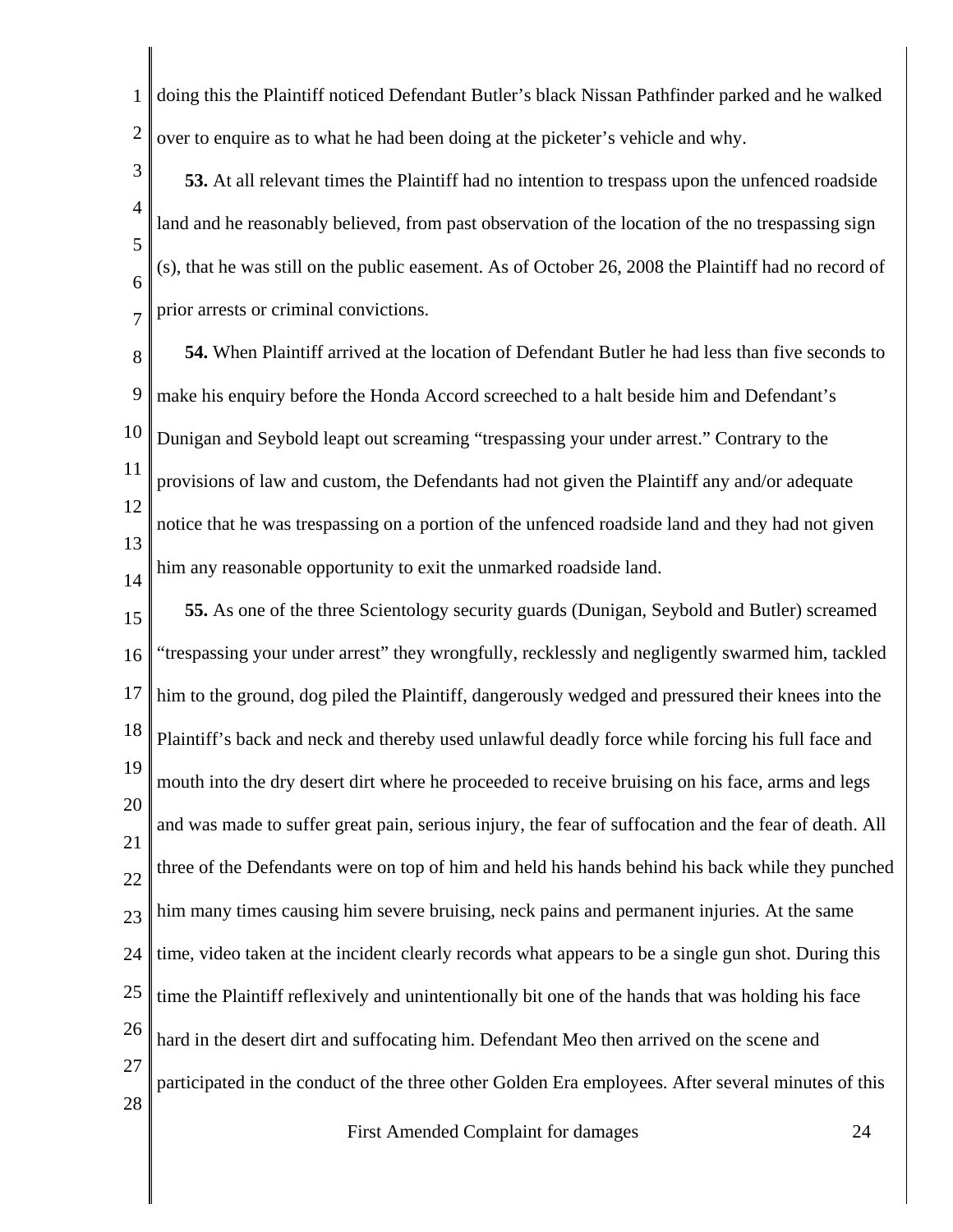1 2 3 4 5 6 7 8 9 the other picketer's arrived and intervened to beg the four Golden Era security guards to get off the Plaintiff and to stop beating and suffocating him because their conduct was killing the Plaintiff. Eventually, Defendants did so but then tied his hands behind with tight plastic handcuffs and detained him until the Deputy Sheriff's returned. They had withdrawn from the property just before events commenced with the illegal flaming roadside flare, the grey Honda Accord, and the Defendant's attack upon the Plaintiff. Photograph (s) of the Plaintiff during/ after this false arrest are attached hereto as Exhibit A. The entire days events at issue herein were captured upon numerous video-audio and still camera equipment.

10 11 12 13 14 15 16 17 18 19 **56.** During the aforesaid assault and battery by the Defendants upon the Plaintiff one of the picketers attempted to intervene and was also physically assaulted by Defendant Dunigan. He yelled at her that he was "making a citizen's arrest" as he held the Plaintiff face down in the dirt while kneeing him in the neck and attempting to hogtie him. Later Defendant Dunigan informed the Deputy Sheriff's that the female picketer had kicked him but he was declining to press charges against her. The video showed the exact opposite; Defendant Dunigan was the one who had attacked her. She suffered abrasions from being thrown to the ground, a deep bruise to one arm, a split nail and a strained back muscle. Upon information and belief, the bruised and battered woman was caused to fear subsequent arrest by the Riverside County Sheriff's Department.

21 22 23 24 25 26 27 28 **57.** Upon information and belief, Defendant Dunigan has a propensity for violence and he has engaged in acts of violence against other persons including his wife, a member of the public who drove up to the Golden Era property guardhouse, Scientology staffers attempting to escape from the Golden Era property, and Scientology staffers who had escaped from the Golden Era property and were proceeding along the public roadways. These people include former Scientologists Marc Headley and Maureen Bolstead. Defendant Dunigan's propensity for physical violence was well known to his employer CSI which, upon information and belief, had paid over \$1.4 million to

20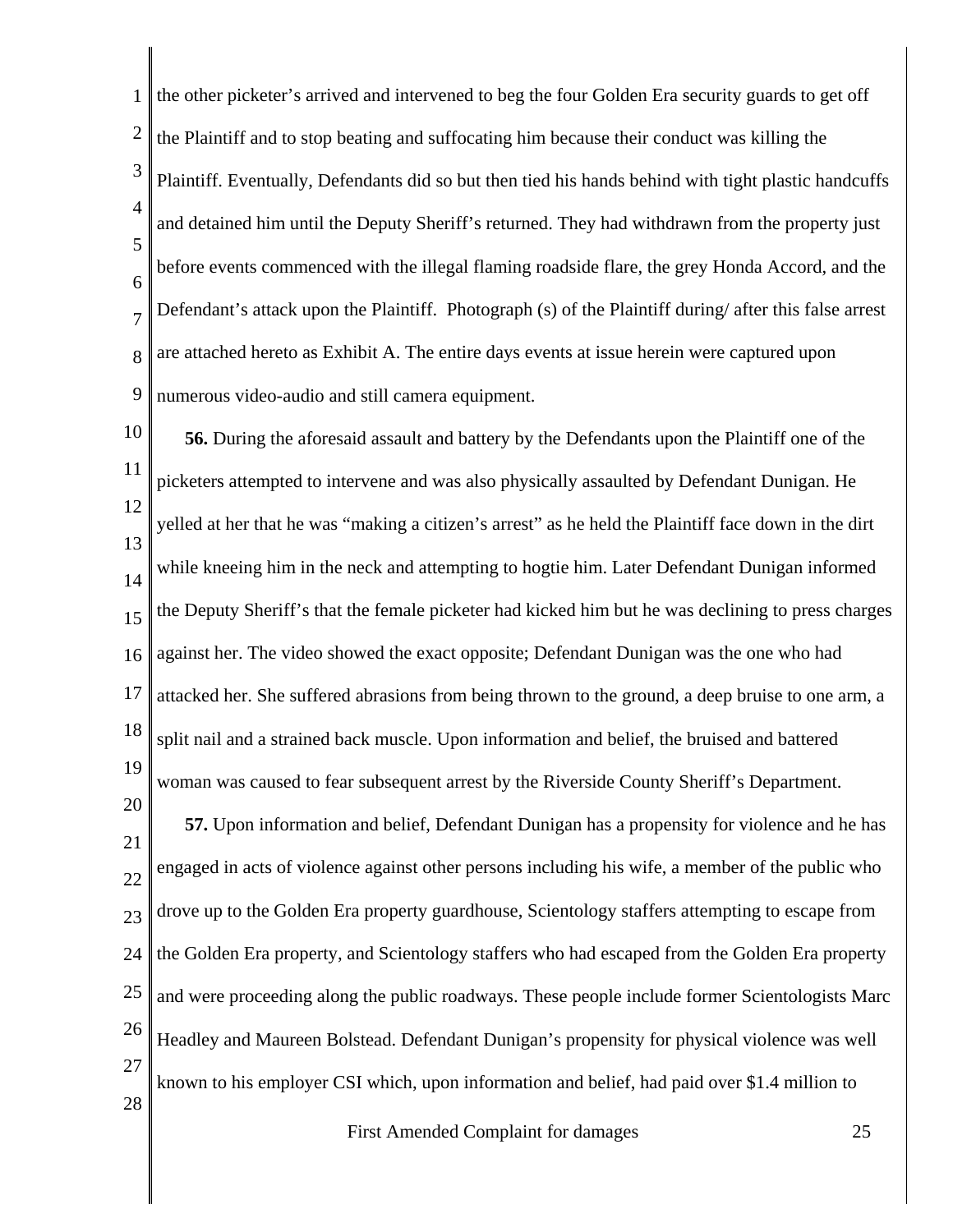1 2 3 quickly settle a civil lawsuit resulting from an unprovoked assault and battery by Defendant Dunigan upon a member of the public sitting in his car outside the Golden Era property guardhouse and main entrance.

4 5 6 7 8 9 10 11 12 13 14 15 16 17 18 19 20 21 22 23 24 25 26 27 **58.** Upon information and belief, the willful and reckless disregard of the constitutional and other rights of the general public around the Golden Era property include a hang glider pilot who landed on the mountain above the Golden Era property and he was grabbed by Golden Era property security guards and unlawfully imprisoned upon the Golden Era property for over a day before being handed over to Riverside County Sheriffs. Other members of the public have been threatened with a citizen's arrest by Golden Era property security guards as they merely walk on the public easement past the Golden Era property. Upon information and belief, others both at the Golden Era property and in other places, have been subjected to false arrests and flawed prosecutions by CSI and its employees and agents acting pursuant to CSI's secular and administrative policies and practices, *inter alia*, for the handling of Suppressive Persons. **59.** Upon information and belief, the aforesaid CSI secular and administrative policies and practices are also a pattern of practice of intentional and/or reckless civil rights violations resulting in, *inter alia*, the false arrests and/or false citizen's arrest and/or false confinement of others deemed to be Suppressive Persons by CSI including but not limited to a German television crew attempting to film the Golden Era property and nearby "Happy Valley," Bent Corydon, Mark Bunker (on two occasions), Douglas Owens, Anon Ace (St. Louis), Anon 44 (Tennessee), Epic Nose Guy (London), Camera Anon (Las Vegas), Stu Wyatt (England), **60.** After the Deputy Sheriff's returned Defendant Dunigan, "acting in the capacity of a security guard for his employer," and apparently claiming to be a "peace officer," placed the Plaintiff under a "private persons" arrest for misdemeanor trespassing and felony battery upon a

28 peace officer. Upon information and belief, either currently or in the past, Defendant Dunigan has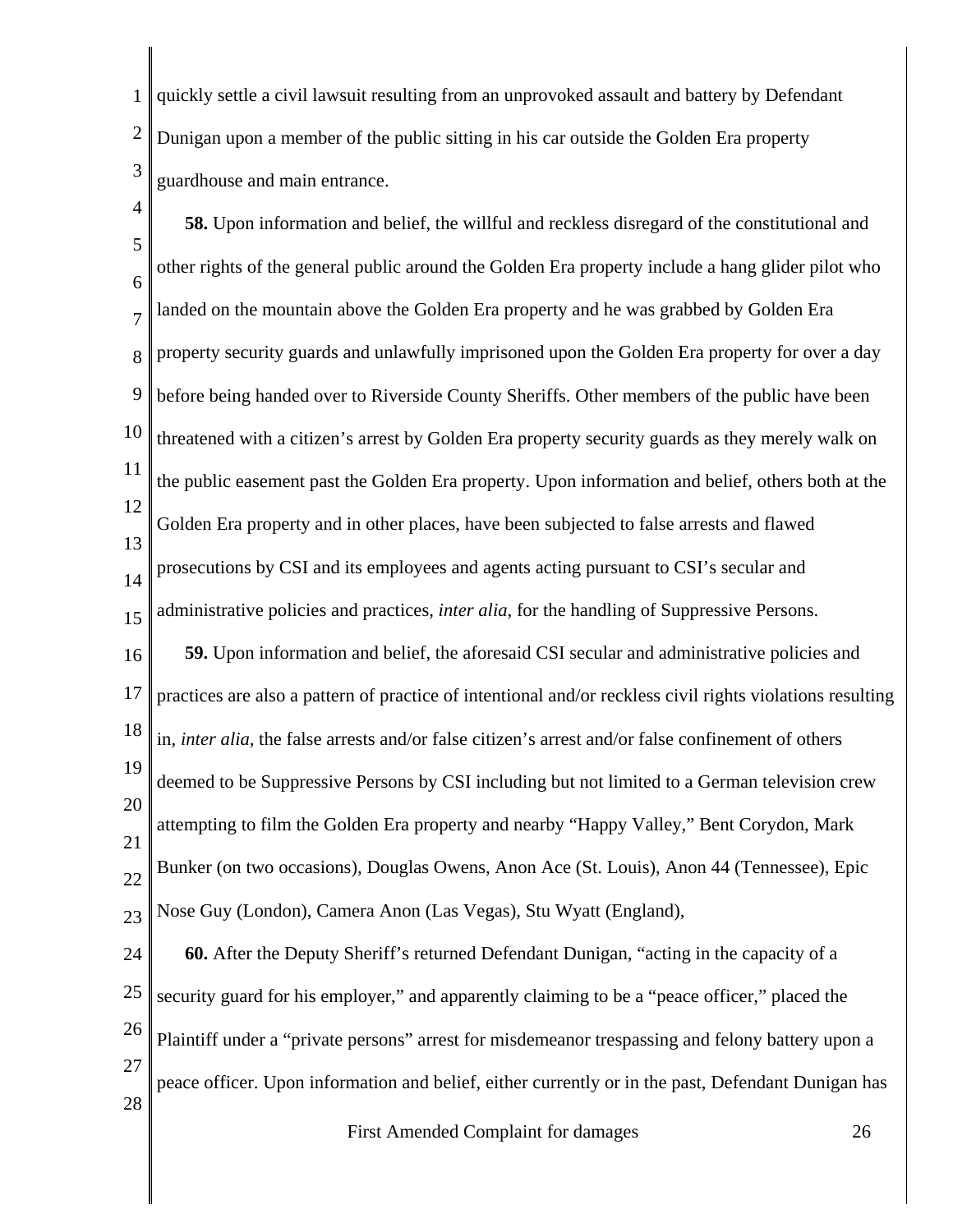1 2 served as a volunteer peace officer for one of the local law enforcement agencies and has received training in arrest and detention there-from.

3 4 5 6 7 8 9 10 11 12 13 14 15 16 17 18 19 20 21 22 23 24 25 26 27 28 **61.** Plaintiff continued to complain that he was in pain from the assault and battery upon him and the tight handcuffs but his pleas were ignored by the Defendants who had arrested him and later by the Sheriff's Deputies who refused and/or failed to view an audio-video of the attack in order to conduct a proper investigation before receiving the Plaintiff into their custody. Had the Sheriff's Deputies conducted a proper investigation, and properly exercised their statutory discretion regarding a citizen's arrest, they would/should have concluded that, in the circumstances (improper sign posting, no reasonable notice of trespass, and no reasonable opportunity to leave) there had been no probable cause to arrest and imprison the Plaintiff irrespective of whether or not the Defendant had strayed a little beyond an invisible line in the dirt of the unfenced roadside land. **62.** Eventually the Plaintiff, still handcuffed, was transported in a black and white sheriff's cruiser to the Riverside County South West Justice Center in Murrieta which is at the other end of Riverside County. The Plaintiff was denied medical attention while in the custody of the Riverside County Deputy Sheriff's at the scene, during transportation, and at the County Jail. **63.** The Plaintiff was held in the County Jail at Murrieta for over twelve hours before being released upon his own recognizance in the early morning hours of October 27, 2008. **64.** Whether or subject to a privilege or immunity arising from the Defendant's "citizen's arrest" of the Plaintiff, the pertinent actions of the Riverside County Sheriff's Deputies on October 26, 2008, and on the two subsequent occasions he was falsely arrested and imprisoned as alleged herein, were taken while acting under color of state law and while so doing they wrongfully and unlawfully deprived the Plaintiff of an interest (s) protected by the Constitution and/or laws of the United States and the State of California.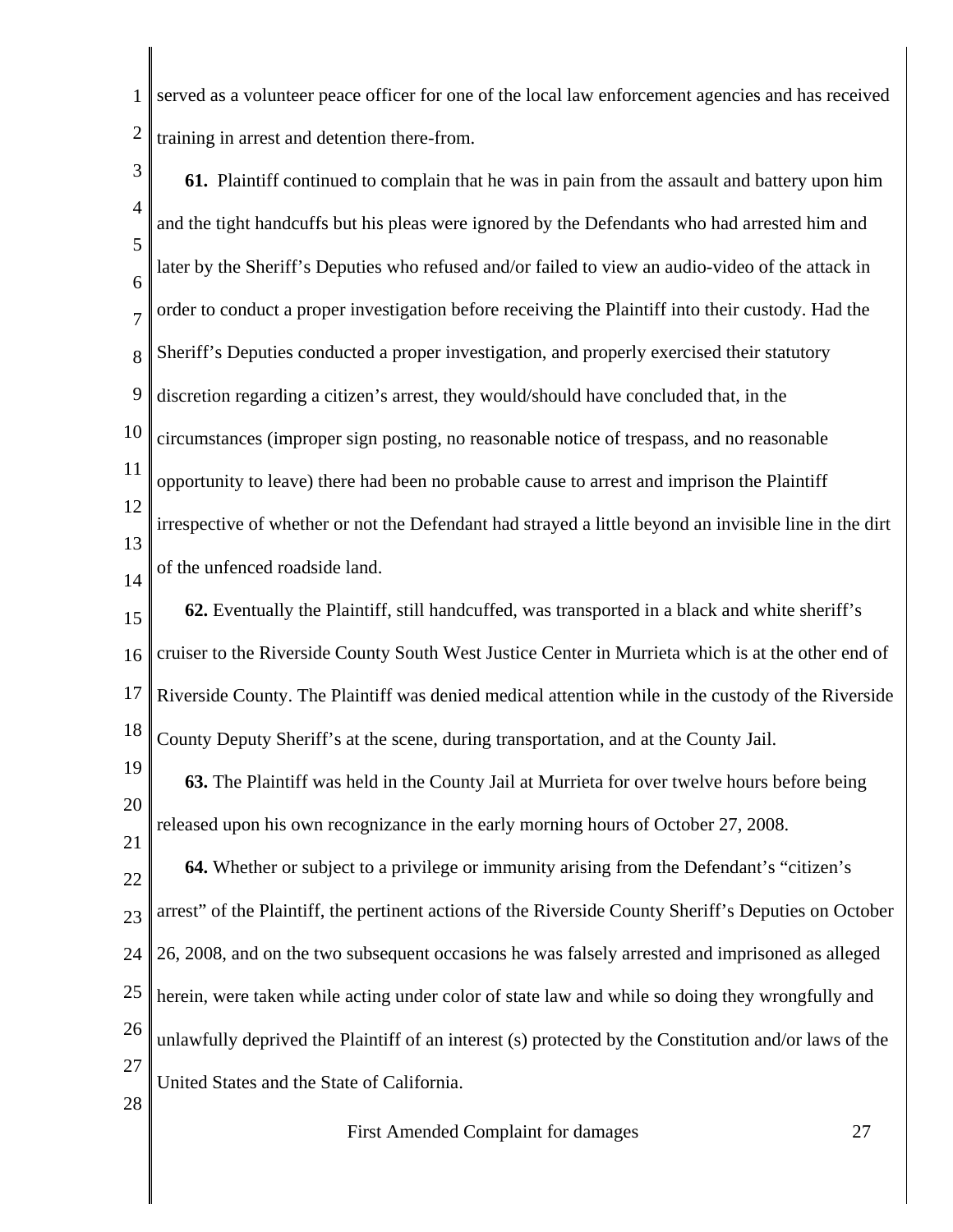1 2 3 4 5 6 7 8 9 **65.** On October 26, 2008 Plaintiff did not fail to cease the alleged trespass and to exit the relevant portion of the unfenced roadside land after receiving reasonable notice and opportunity to do so. The Plaintiff did not resist arrest or obstruct justice. There were no exigent circumstances or attempt to escape. The entire incident was captured upon numerous CSI surveillance cameras and the identity, name and address of the Plaintiff was well known to Defendant CSI. In fact, CSI agents had visited Defendant's residence on multiple occasions and had harassed him there. The lack of probable cause and show of force by the Defendants caused an unreasonable seizure and confinement of the Plaintiff.

10 11 12 13 14 15 16 17 18 19 20 21 **66.** After the Plaintiff was released from Riverside County Jail he and some of the other October 26, 2008 Anonymous picketers and witnesses to the assault and battery of the Plaintiff made several visits to the Riverside County Sheriff's Department in San Jacinto and requested an opportunity to file a police complaint against the individual Defendants herein for their violence and other conduct against the Plaintiff as described above. On successive days the Riverside Deputy Sheriff's refused to receive or co-operate in the filing of a police report against the CSI security guards; the individual defendants herein. Eventually, after KESQ TV reporter Nathan Baca had filmed and broadcast the Plaintiff trying to make a criminal complaint, the Riverside Sheriff's Department agreed to meet with the Plaintiff and to receive a criminal complaint against the Scientology security guards.

22 23 24 25 **67.** On January 5, 2009 the Plaintiff met with Investigator Kim Judge at the Riverside County Sheriff's Department in San Jacinto. After an extended interview and a review of other evidence the Sheriff's investigator submitted a report that Defendants Dunigan, Matthew Butler and Kenneth Seybold be prosecuted. A copy of this report is attached hereto as Exhibit B.

26 27 28 **68.** The Plaintiff had intended the report to be a separate police complaint requiring separate action. Instead, the Sheriff's Department treated the Plaintiff's complaint as a supplemental report.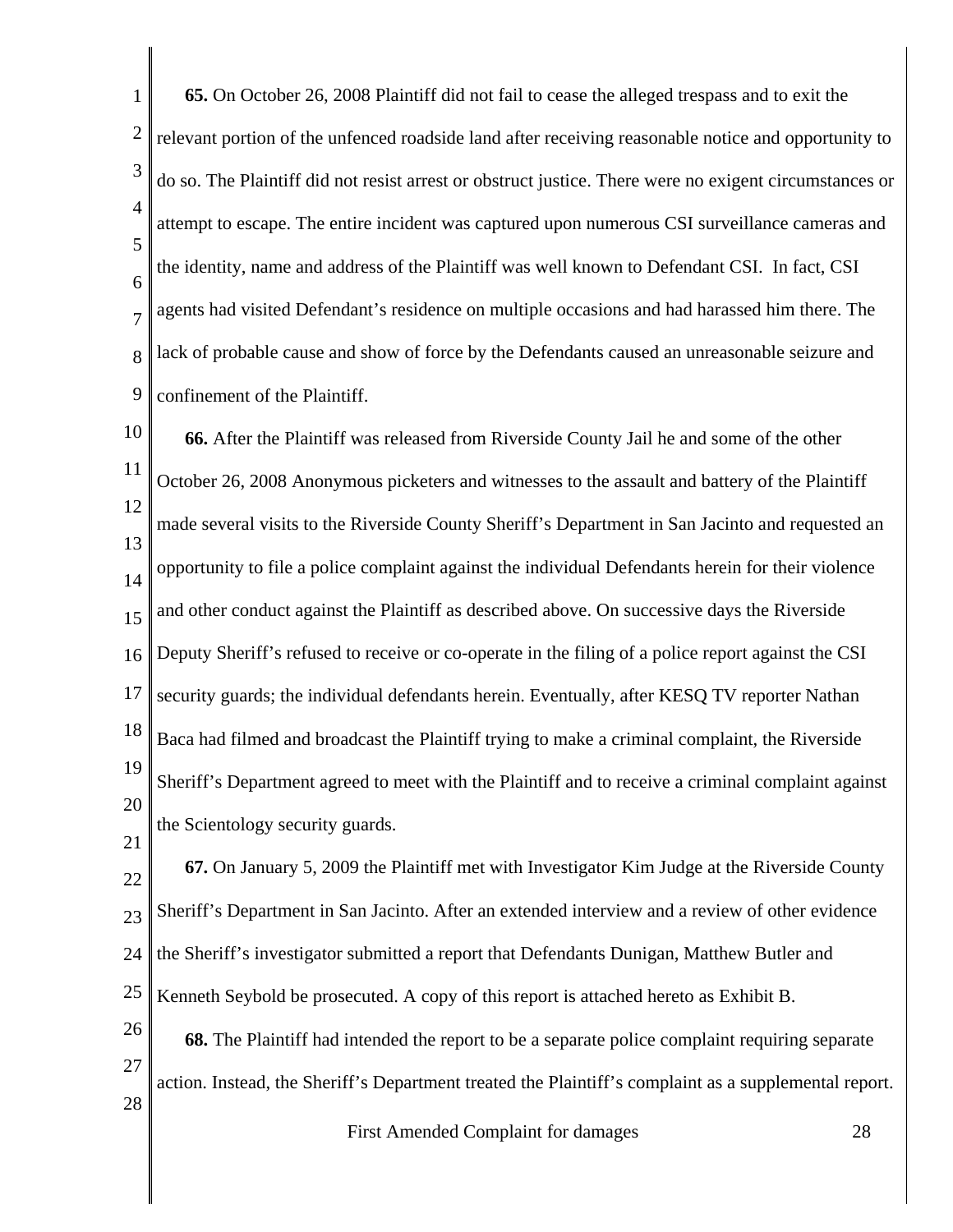1 2 3 4 5 6 7 Upon information and belief, by designating the report as a supplemental report and not as a new complaint, the Plaintiff's allegations were ignored despite the unequivocal analysis, conclusion and "exceptional" recommendation contained in the report. In addition, the Plaintiff's complaint and supporting evidence were subsequently destroyed. A Riverside County District Attorney Investigation Report dated August 6, 2009 confirms this. A copy of this report is attached hereto as Exhibit C.

8 9 10 11 12 13 14 15 16 17 18 19 20 21 22 23 24 25 26 27 **69.** On December 9, 2008 Riverside County Board of Supervisors Chairman Jeff Stone introduced Ordinance No. 884 to restrict "targeted residential picketing" in the County of Riverside. Later, he introduced Ordinance No. 888 to pass Ordinance No. 884 with urgency because of the alleged emergency circumstances created by the Anonymous pickets of the Golden Era property. Supervisor Stone used a CSI created a highly defamatory and false "Anonymous Pamphlet" which was given to Supervisor Stone who used it in support of Ordinance No. 884 and 888. CSI also provided Supervisor Stone with false and highly defamatory information about the Plaintiff herein and Supervisor Stone also used that information in public debate upon Ordinance No. 884 and 888. As originally proposed by Supervisor Stone, the impact of Ordinance No. 884 would have been to restrict all pickets of the Golden Era property to an area no closer than approximately one mile from the intended audience for the picketer's first amendment activity. **70.** During debates at successive meetings of the Riverside Board of Supervisors the County attorney, CSI's local land use and zoning attorney, and CSI public relations executive Catherine Fraser all made statements that, in summary, were that a month or so earlier CSI's land use and zoning attorney had provided the Riverside County Attorney with a draft of a proposed Ordinance No. 884 and that they had subsequently worked on it together. Upon information and belief, after the Plaintiff was arrested on October 26, 2008, CSI contacted Supervisor Stone and provided him with the defamatory material described in the immediately preceding paragraph. Supervisor Stone

28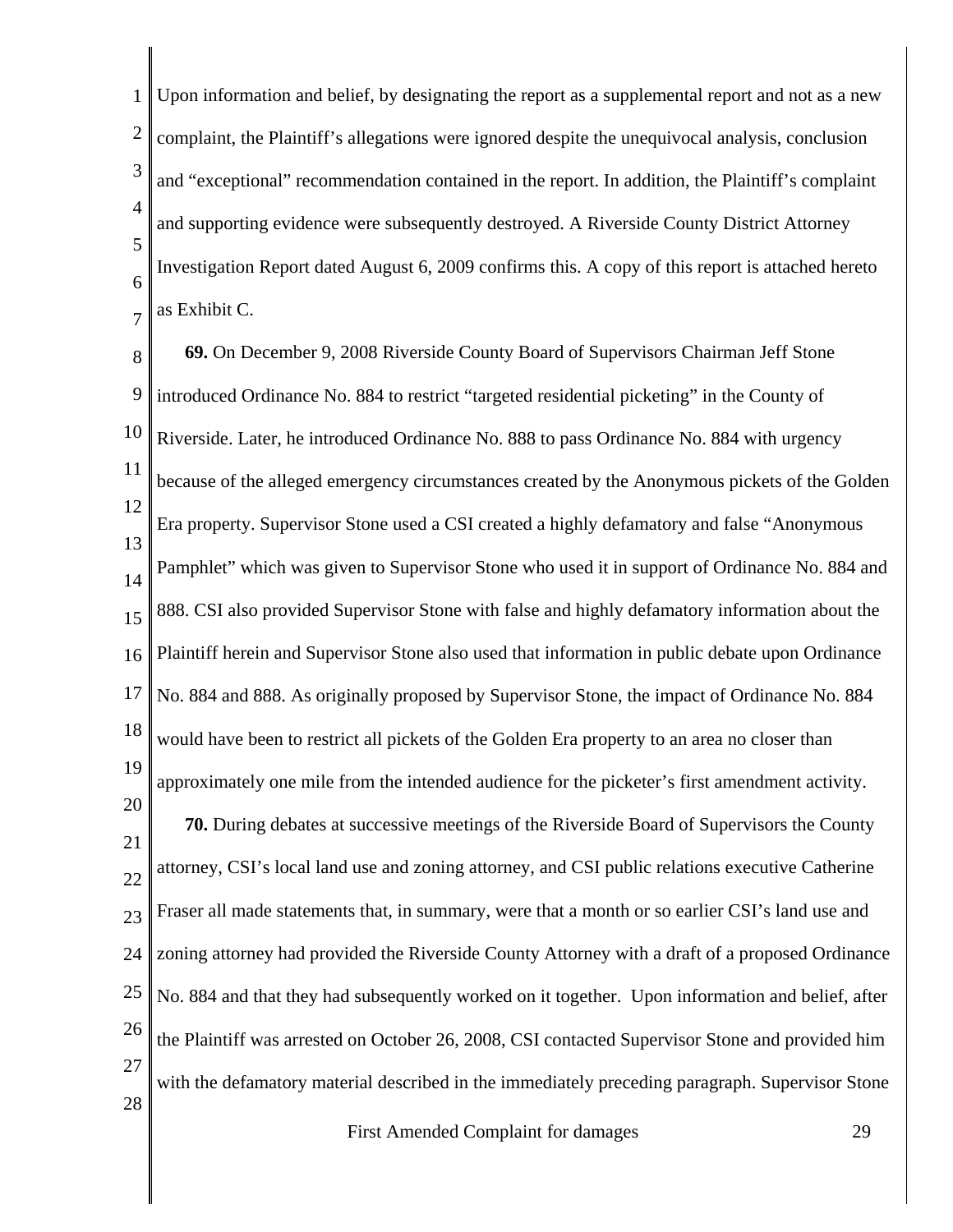1 2 3 4 5 6 used the CSI produced materials to publicly and falsely accuse the Plaintiff, among others, of being a "dangerous criminal" engaged in bomb threats, anthrax attacks, nuclear bombings and other sick absurdities. These fabricated characterizations of the Plaintiff in particular and the Anonymous anti-Scientology abuses in general were subsequently used by Supervisor Stone to justify emergency passage of the Scientology proposed Ordinances.

7 8 9 10 11 12 13 14 15 **71.** The Plaintiff and others publicly opposed the proposed Ordinance No. 884 and 888 during the public comment sessions of the Riverside County Board of Supervisors and he has, along with others, continued to call the Riverside County Board of Supervisors attention to the human rights abuses, civil rights abuses, human trafficking and unlawful imprisonments at the Golden Era property; all without success. The Plaintiff has handled supporting documentation to Supervisor Stone personally and to Sheriff Stanley Sniff. The Plaintiff has also attended political fundraisers and observed Scientology retained lawyers and staffers also attending, presumably making political contributions to Supervisor Stone and others.

16 17 18 19 20 21 22 23 24 25 26 27 28 **72.** The Plaintiff, along with others, has also protested corruption in both Riverside and Los Angeles Counties, particularly concerning relationships between the Scientology enterprise, local government, county government, the civil and criminal courts, and their relevant representatives. **73.** Upon information and belief, for decades CSI has engaged in a continuing course of related similar conduct mandated by it's copyrighted "Suppressive Persons" and other policies, and that conduct of CSI (or its predecessor Church of Scientology of California) has been employed in matters that are part of a course of conduct constituting, *inter alia*, public corruption involving and/or including but not limited to the Plaintiff herein as alleged herein and for which he seeks relief herein, Paulette Cooper, the Estate of L. Ron Hubbard, Julie Christofferson, Gerald Armstrong, Michael Flynn, Esq., Lawrence Wollersheim, Charles B. O'Reilly, Esq., Robin Scott, David Mayo, Joseph A. Yanny, Esq., Barry Van Sickle, Esq., Ford Greene, Esq., the Cult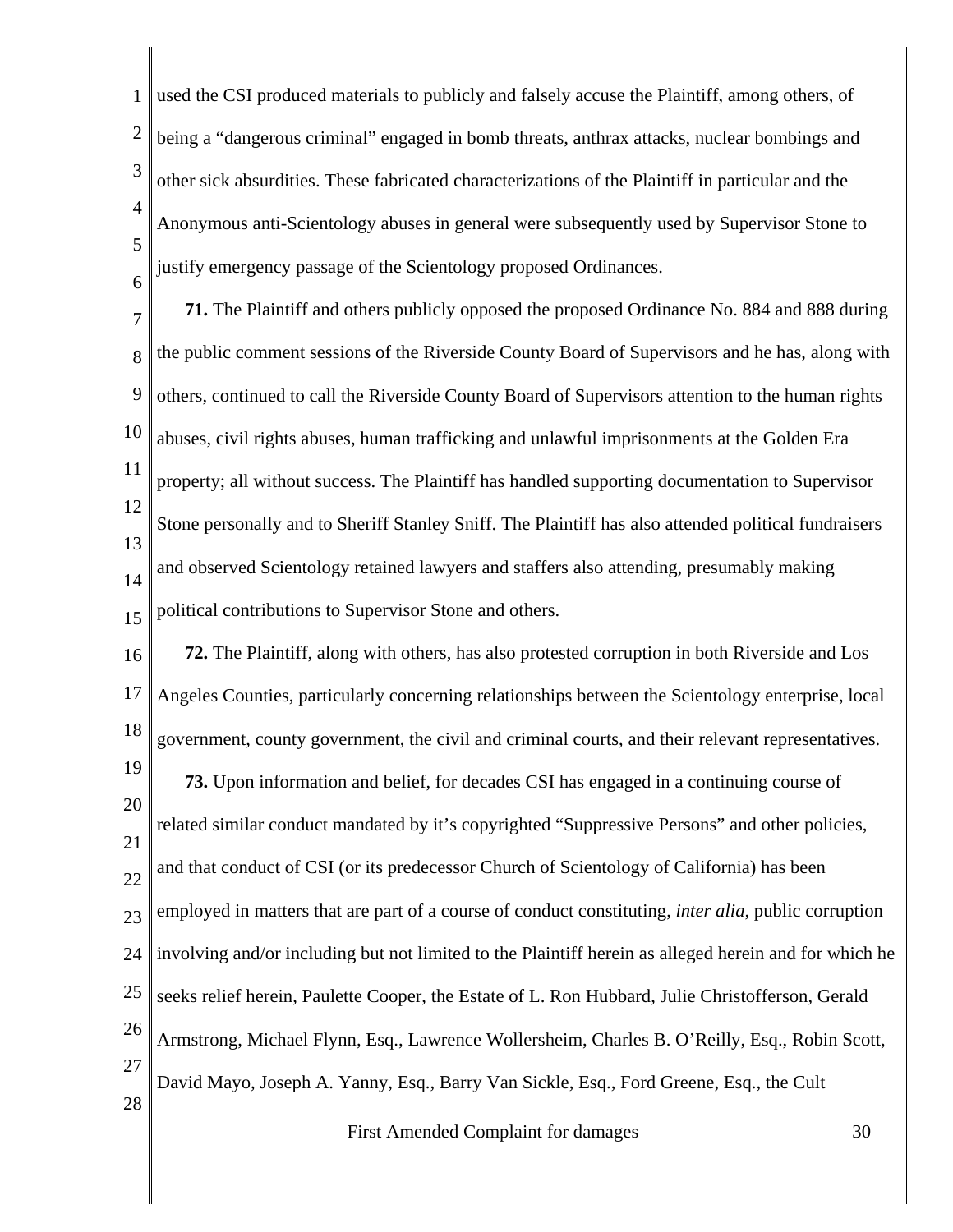1 2 3 4 5 6 7 8 9 10 11 12 13 14 15 16 17 18 19 20 21 22 23 24 25 26 27 28 First Amended Complaint for damages 31 Awareness Network, F.A.C.T. Net, Arnie Lerma, Keith Henson, Jesse Prince, Mark Bunker, Robert Minton, Ursula Caberta, and that group of over nine thousand persons calling themselves Anonymous and anonymously protesting Scientology crime and abuse around the globe. **74.** On December 3, 2008 the Plaintiff made his first appearance before the California Superior Court in Riverside. On this occasion he did not enter a plea. The Court continued the hearing and released the Plaintiff upon his own recognizance. A "stay away" from the Golden Era property order was entered. **75.** Later in December 2008 the Plaintiff participated in an Anonymous picket of CSI's 6331 Hollywood Boulevard offices during the Hollywood Christmas parade. Two CSI agents arranged for the L.A.P.D. to arrest the Plaintiff. After the Plaintiff was handcuffed and detained, an L.A.P.D. on the spot investigation concluded that he had done nothing unlawful and the Plaintiff was then released without charge or citation. **76.** On January 29, 2009, the Plaintiff made his second appearance in the Scientology driven prosecution for misdemeanor trespass and felony battery upon a peace officer. CSI's in-house attorney and national litigation coordinator Elliot Abelson, Esq., also attended in the company of CSI public relations officer Catherine Fraser and Defendant Dunigan. Ms. Fraser and Defendant Dunigan had also attended Plaintiff's first appearance on December 3, 2008. On that occasion, the Plaintiff had taken a photograph of Defendant Dunigan and Catherine Fraser as they walked away from the steps of the Murrieta courthouse. At the January 29, 2009 hearing Scientology attorney Elliot Abelson informed the court that there had also been a stay-away from victims order in the case (even though a number of people could recall no such thing and there was no such minute order on record). CSI's attorney Elliott Abelson argued that by taking a photograph the Plaintiff had violated the alleged oral stay away order and that his bail should be revoked. Even though Catherine Fraser was not a victim, at CSI's request the Court revoked the Plaintiff's bail, he was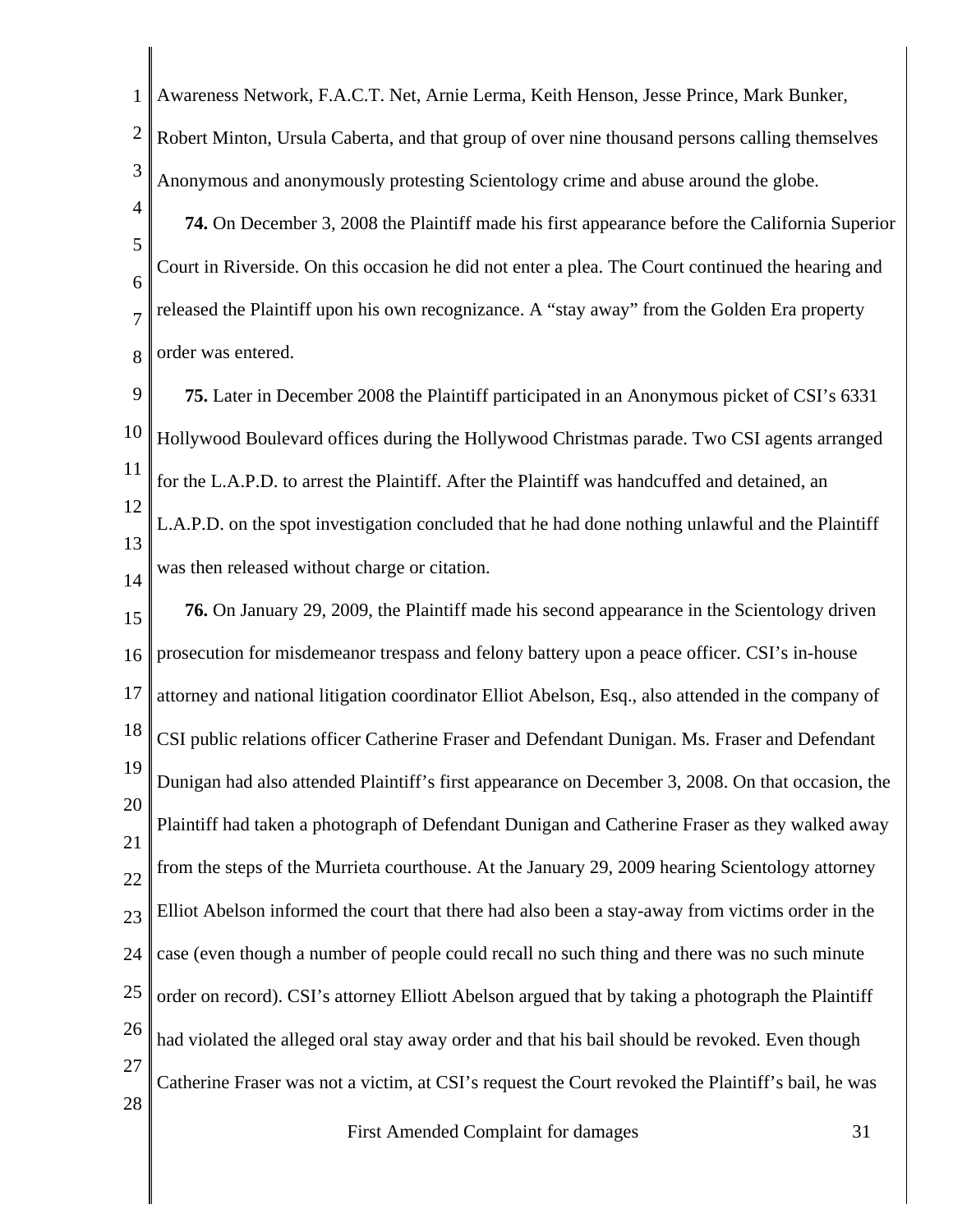| 1              | arrested, hand-cuffed and returned to the Riverside County Jail in Murrieta at about 9 A.M. on       |
|----------------|------------------------------------------------------------------------------------------------------|
| $\overline{2}$ | January 29, 2009. Although the Plaintiff had his bail bond ready almost immediately and              |
| 3              | ordinarily would have been released in about three hours he was held for another day and night in    |
| $\overline{4}$ | custody before the Riverside Sheriff's Department would process the necessary paperwork and          |
| 5<br>6         | release him. As a result of the [mis] representations of CSI's attorney Abelson, the false complaint |
| $\overline{7}$ | of Fraser and Dunigan, and the application of CSI's Suppressive Person policies and practices, the   |
| 8              | Plaintiff now had a further arrest on his previously blemish free record. Subsequently, the Court    |
| 9              | refused to order a copy of the audio recording of the December 3, 2008 hearing and bail              |
| 10             | conditions be provided to the Plaintiff in connection with the alleged misrepresentations by CSI     |
| 11             | attorney Elliot Abelson as to what the court had actually ordered in connection with the "stay       |
| 12             | away from Gold Base" restriction and the alleged restriction that he was to have no contact with     |
| 13<br>14       | his October 26, 2008 "victims" as alleged by CSI attorney Elliott Abelson in successfully moving     |
| 15             | the court to revoke the Plaintiff's bail and return him to County jail for another day.              |
| 16             | 77. Following his second arrest and imprisonment on January 29, 2009 the Plaintiff continued         |
| 17             | to picket other Church of Scientology locations and to speak at Riverside County Board of            |
| 18             | Supervisor's meetings on the subject of Riverside County corruption and CSI's conduct at the         |
| 19             | Golden Era property involving alleged forced labor, human trafficking, serious physical violence     |
| 20<br>21       | and beatings by Managing Agent David Miscavige of certain employees, unlawful imprisonment,          |
| 22             | voting deprivations, human rights abuses and other civil rights abuses.                              |
| 23             | <b>78.</b> On or about September 15, 2009, the Plaintiff handed Supervisor Stone a copy of some of   |
| 24             | the evidence in the criminal case previously destroyed in the District Attorney's Office. Plaintiff  |
| 25             | requested Jeff Stone that it be reviewed by the Supervisor and then given to the Riverside County    |
| 26             | Sheriff. Upon information and belief, Supervisor Stone has continued to work with representatives    |
| 27             |                                                                                                      |
| 28             |                                                                                                      |

 $\mathbb{I}$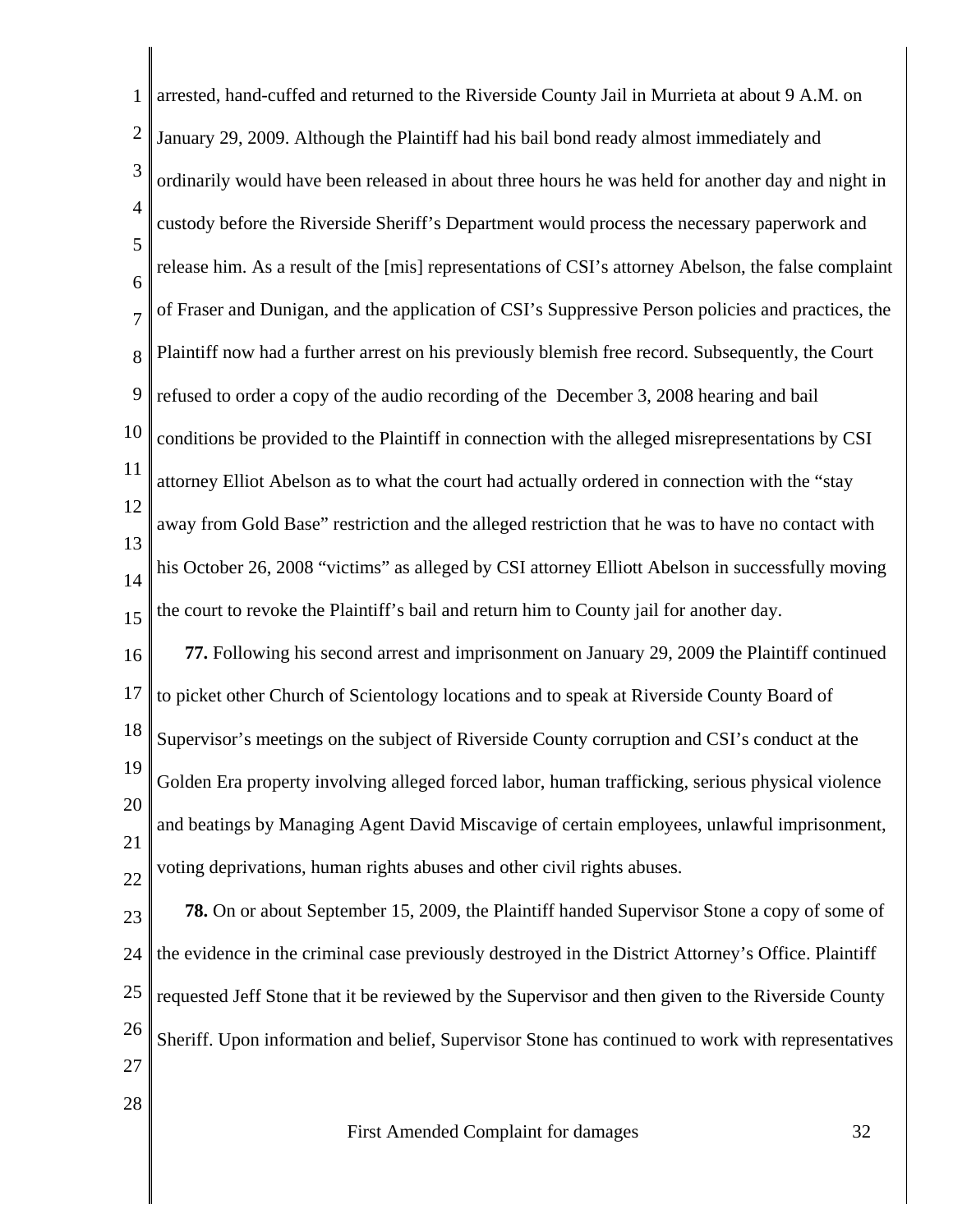1 2 of CSI to limit the picketing activity of the Plaintiff in particular and other protestors in general against CSI crimes and abuses including those from the Anonymous group.

3 4 5 6 7 8 **79.** Subsequent to the passage of the Scientology sponsored Ordinance No. 884 the Scientology employees have sometimes argued that it prevents any picketing outside the Golden Era property and other times they have conducted clearly false citizen's arrests involving arrests and citations that have been subsequently dropped without further appearance or action being necessary.

9 10 11 12 13 14 15 16 17 18 19 **80.** On October 2, 2009, at about 9-15 A.M. the Plaintiff arrived at the Riverside County Southwest Justice Center in Murrieta with his attorney and another participant in the Anonymous anti-Scientology crime and abuse movement. They were attending a hearing in another case. As they were approaching the entrance to the courthouse they came across Riverside County Supervisor Jeff Stone who had just been videotaped as part of business promotion video for Fausto's Bail Bonds. According to public records, Fausto's Bail Bonds had recently given Supervisor Jeff Stone an [illegal] political campaign contribution of \$3,900.00 which was in apparent violation of California Code of Regulations, Title 10, section 2078 (which provides in/with the disjunctive word "or"). Fausto Atilano, Jr. was also the Plaintiff's bail bondsman in the then pending trespass and battery prosecution.

20 21 22 23 24 25 26 27 28 **81.** The Plaintiff and Supervisor Jeff Stone entered the courthouse at the same time. The Plaintiff, referring to the paper he had recently given Supervisor Stone personally asked if the Supervisor had read it and forwarded it to Riverside County District Attorney Rod Pacheo. Although surrounded by Riverside County Deputy Sheriffs, Supervisor Stone signaled to Fausto Atilano, Jr. who then demanded his client the Plaintiff step aside the courthouse. Plaintiff's bail bondsman Fausto Atilano, Jr. then escorted the Plaintiff to his pseudo police squad car, donned a bullet proof vest, asked his videographer to continue filming the promotional video commenced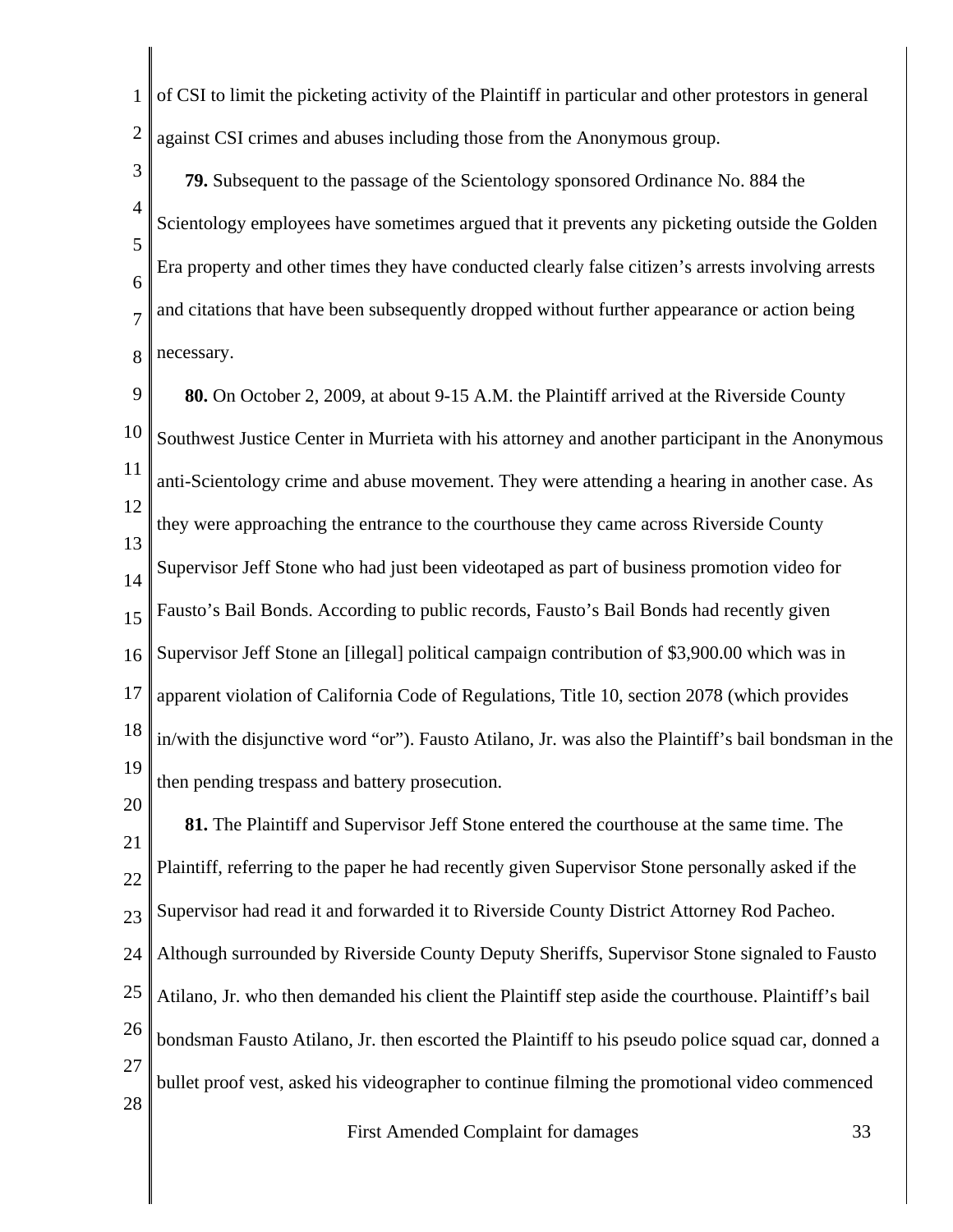1 2 3 4 5 6 7 8 9 10 11 12 13 14 15 16 17 18 19 20 21 22 23 24 25 26 27 28 with Supervisor Jeff Stone and then told the Plaintiff he was under arrest. When the Plaintiff asked why he was being arrested his bail bondsman threatened to tazor the Plaintiff. Instead of delivering the Plaintiff to the adjacent County Jail he drove the Plaintiff to the office of Fausto's Bail Bonds where business records demonstrated that the Plaintiff was in full compliance with the terms of bail. Notwithstanding, Fausto Atilano, Jr. then drove the Plaintiff back to the South West Justice Center and delivered him to the Riverside County Jail, all in breach of Penal Code §§847 (a), 1299 and 1300. The Deputy Sheriff's expressly stated they did not know why the Plaintiff was there but they were going to "book him" anyway. The Plaintiff was then held in jail for a further nine hours before being released upon his own recognizance. **82.** At 1-30 P.M. on October 8, 2009 a Hearing re Bail Surrender was held in the criminal proceeding Case SWM080760. A copy of the court minute order is attached hereto as Exhibit D. Contrary to the minute order the Defendant was not in custody. Neither Defendant nor his counsel were served with or otherwise provided with: (a) any notice of the October 8, 2009 hearing, (b) any copies of any documents filed in connection with the hearing of which there was at least one, (c) any notice of the orders made at the October 8, 2009 hearing, (d) any disclosure that the October 8, 2009 Hearing re Bail Surrender had occurred, even when a directly related motion was heard by the same court the very next morning and argument was had regarding bail matters involved in the undisclosed bail hearing the previous day. A copy of the court's October 9, 2009 minute order is attached hereto as Exhibit E, (e) any disclosure that the October 8, 2009 Hearing re Bail Surrender had occurred, even when a directly related motion was heard by the same court on October 19, 2009 and argument was had regarding bail matters involved in the undisclosed bail October 8, 2009 hearing and the un-served papers filed therein. A copy of the court's October 19, 2009 minute order is attached hereto as Exhibit F.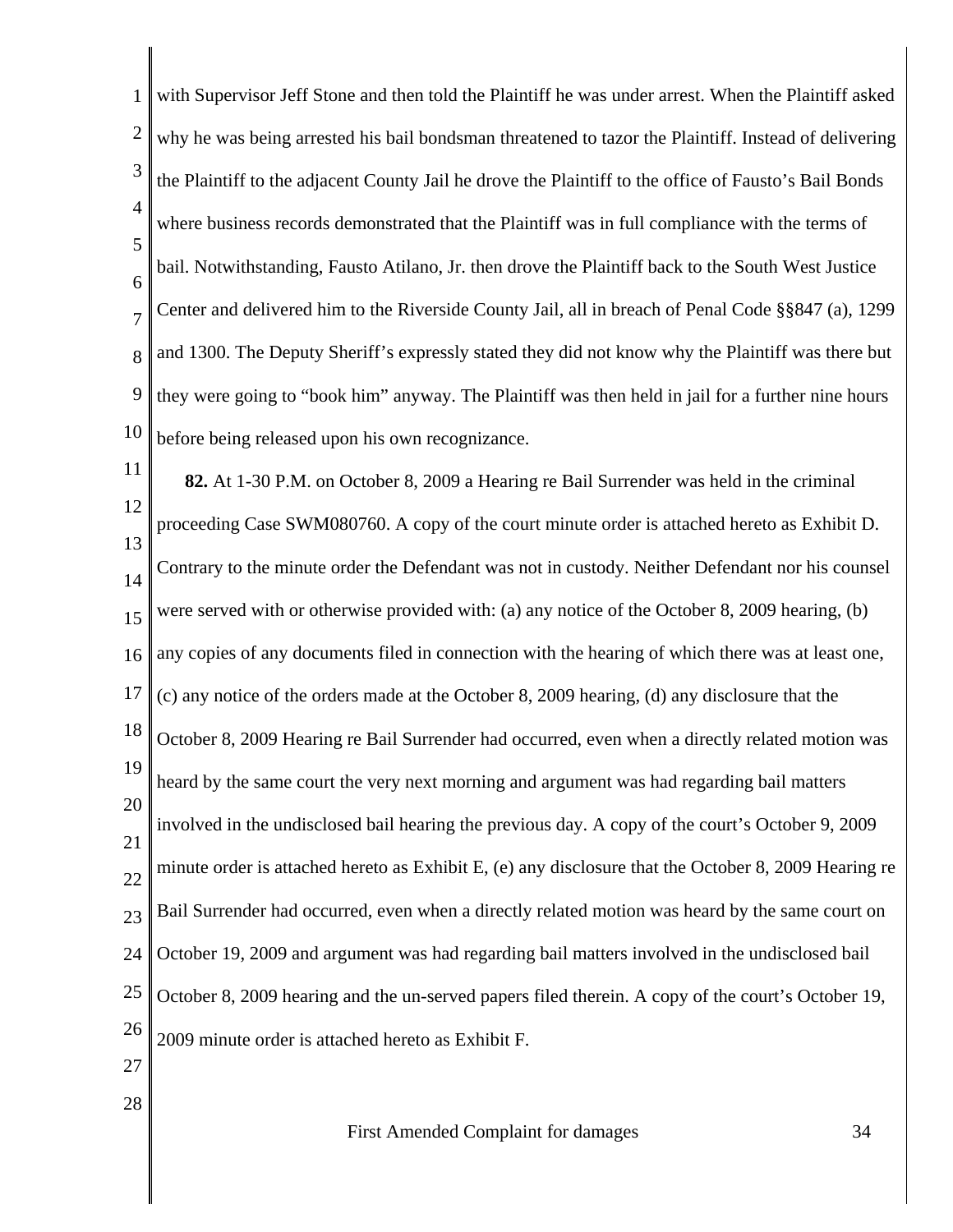| $\mathbf{1}$   | 83. Upon information and belief, the actions of Defendants in connection with unmasking the          |
|----------------|------------------------------------------------------------------------------------------------------|
| $\overline{c}$ | anti-Scientology crime and abuse protestors collectively known as Anonymous and the old Guard,       |
| 3              | who included the Plaintiff herein, as alleged at the beginning of the Common Allegations herein,     |
| $\overline{4}$ | and the subsequent wrongful conduct of the Defendants either jointly or severally, includes but is   |
| 5<br>6         | not limited to: (a) the violation of the Plaintiff's constitutional right to exercise his First      |
| $\overline{7}$ | Amendment rights lawfully and anonymously, (b) the various false arrests and false                   |
| 8              | imprisonments of the Plaintiff between October 26, 2008 and October 2, 2009, (c) the abuses of       |
| 9              | process and malicious prosecution that continued against the Plaintiff through October 19, 2009,     |
| 10             | (d) CSI's violent terrorism and Patriot Act complaints, made through CSI's lead in-house attorney    |
| 11             | Kendrick L. Moxon, Esq, and resulting double SWAT team take-downs (against an Golden Era             |
| 12             | property Anonymous participant (s)) in Las Vegas on October 15/16, 2009 were all part of a single    |
| 13             | transaction and series of events, or res gestae, all with foreseeable, natural and/or probable       |
| 14<br>15       | consequences as alleged herein, and for which the Defendants are culpable and liable to the          |
| 16             | Plaintiff as alleged herein. In the doing of the things alleged herein the Defendants also acted     |
| 17             | through Kendrick L. Moxon, Esq., and Elliot Abelson, Esq. who each misled both the District          |
| 18             | Attorney's Office and the Court in connection, inter alia, with the charges filed against the        |
| 19             | Plaintiff and the bail and other restrictions that were placed upon the Plaintiff who contends that, |
| 20             | in all of the circumstances herein, these communications were not subject to any applicable          |
| 21             | privileges.                                                                                          |
| 22             | 84. Even if the Plaintiff had briefly entered over an invisible line in the desert dirt on October   |
| 23<br>24       | 26, 2008, and thereby committed a <i>de minimis</i> technical trespass which is denied, he did not   |
| 25             | occupy the land or cause damage to it.                                                               |
| 26             | 85. The wrongful conduct, acts and omissions of the Defendants against the Plaintiff were            |
| 27             |                                                                                                      |
| 28             | commenced in front of his friends and associates, were maliciously and baselessly continued in the   |
|                | First Amended Complaint for damages<br>35                                                            |

∥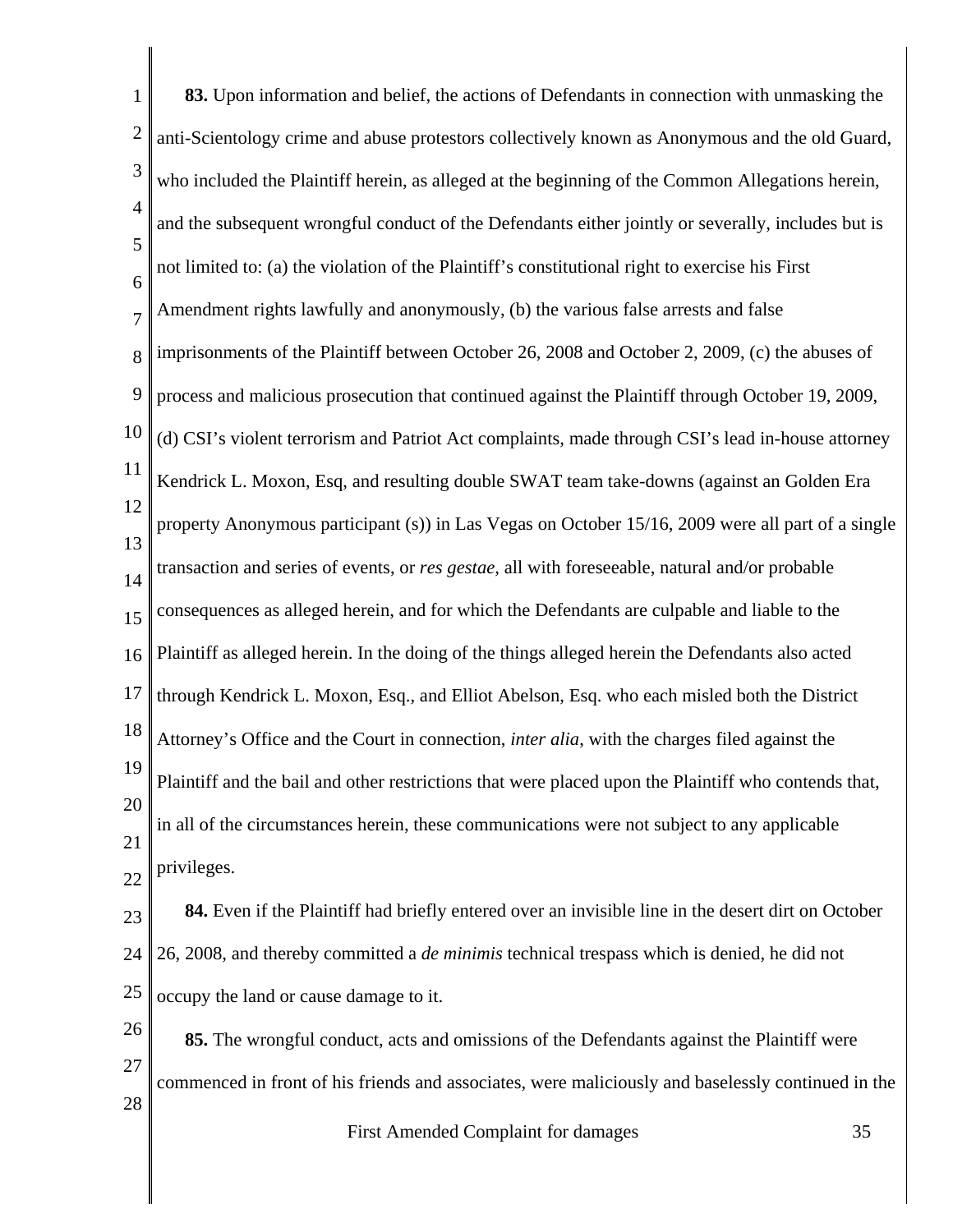| 1              | public arena for nearly twelve months, were published worldwide, and will remain upon the      |
|----------------|------------------------------------------------------------------------------------------------|
| $\overline{2}$ | Internet and World Wide Web in perpetuity. This has permanently damaged the Plaintiff's aero-  |
| 3              | space employment prospects, particularly for secret government work, and consequently his      |
| $\overline{4}$ | financial prospects.                                                                           |
| 5<br>6         | 86. At all times Plaintiff believed he was acting lawfully, violating no laws and he had no    |
| $\overline{7}$ | intention to violate any laws.                                                                 |
| 8              | 87. Defendants assault (s) and battery (s) upon the Plaintiff was/were unjustified and without |
| 9              | provocation.                                                                                   |
| 10             | 88. When the Plaintiff was swarmed and dog piled by the Defendants he was not free to leave.   |
| 11             | 89. When the Plaintiff was placed in handcuffs he was not free to leave.                       |
| 12             | 90. The dog piling of the Plaintiff constituted excessive force as a matter of law and the     |
| 13<br>14       | handcuffing of the Plaintiff was unlawful and unnecessary because there was no probable cause  |
| 15             | and/or legal basis to either arrest or handcuff the Plaintiff.                                 |
| 16             | 91. The dog piling and handcuffing of the Plaintiff caused physical pain and injury to the     |
| 17             | Plaintiff for which he sought medical treatment.                                               |
| 18             | 92. The dog piling, handcuffing, false arrest and false imprisonment of the Plaintiff caused   |
| 19             | physical pain and injury to the Plaintiff which caused him emotional pain, discomfort,         |
| 20<br>21       | embarrassment and humiliation.                                                                 |
| 22             | 93. While and when the Defendants swore out a "private persons" arrest form and delivered      |
| 23             | the Plaintiff into the custody of the Riverside Sheriff's Department he was not free to leave. |
| 24             | 94. When the Plaintiff was placed in a sheriff's vehicle he was not free to leave.             |
| 25             | 95. On the subsequent occasions upon which the Plaintiff was arrested, transported, detained   |
| 26             | and/or imprisoned as alleged herein he was not free to leave.                                  |
| 27             |                                                                                                |
| 28             | 36<br>First Amended Complaint for damages                                                      |
|                |                                                                                                |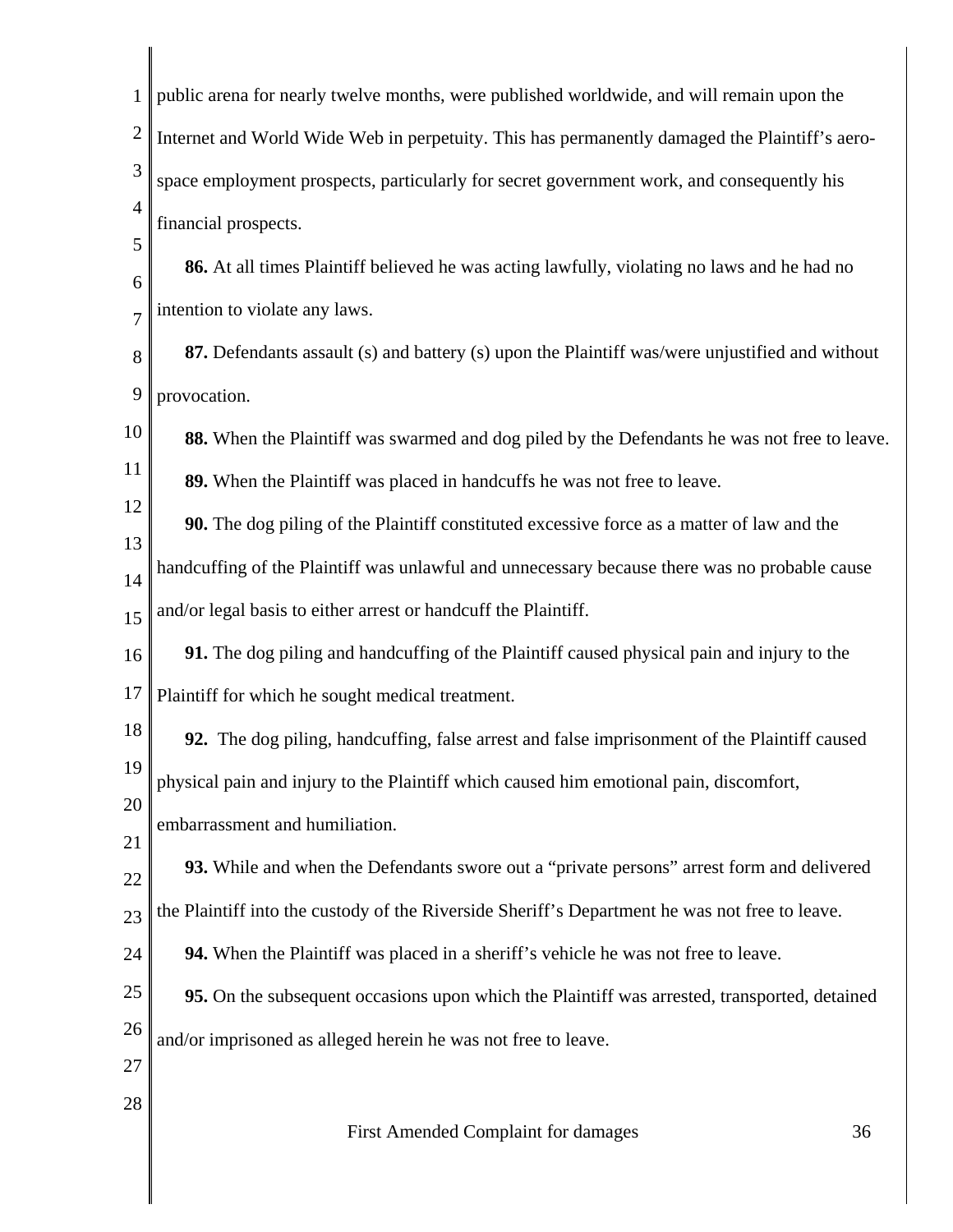| $\mathbf{1}$   | 96. Defendant's acts or omissions against the Plaintiff are alleged to have been engaged in           |
|----------------|-------------------------------------------------------------------------------------------------------|
| $\overline{2}$ | with evil motive and intent, and/or in callous, reckless, and wanton disregard to the rights of the   |
| 3              | Plaintiff. Among other things, Defendant CSI's copyrighted and mandatory Suppressive Person           |
| $\overline{4}$ | policies and practices expressly declare that Suppressive Persons such as the Plaintiff have no civil |
| 5<br>6         | rights at all and may be "destroyed utterly" by any Scientologist without any penalty to that         |
| $\overline{7}$ | Scientologist. In the case of the individual Defendants herein, through the Scientology secular       |
| 8              | system (s), inter alia, of statistics, "upstats," "downstats," and "conditions," they are rewarded or |
| 9              | punished according to the extent they are able to secure the arrest, imprisonment and prosecution     |
| 10             | of the Plaintiff whether that was factually based or fraudulently obtained and pursued as is alleged  |
| 11             | herein.                                                                                               |
| 12             | On October 26, 2008, or any material date thereafter, the Plaintiff did not intentionally<br>97.      |
| 13<br>14       | trespass (and any trespass is denied), threaten the Defendants of any Peace Officer, obstruct         |
| 15             | justice, resist arrest, batter and/or assault any peace officer. The lack of probable cause and show  |
| 16             | of force by the Defendants caused, inter alia, an unreasonable seizure and unlawful imprisonment      |
| 17             | of the Plaintiff in violation of his federal and state constitutional and civil rights.               |
| 18             | 98.<br>On October 14, 2009 the Riverside District Attorney's Office advised the Plaintiff's           |
| 19             | lawyer herein that, at the next court date, all criminal charges against the Plaintiff would be       |
| 20<br>21       | dismissed pursuant to California Penal Code §1385. On October 19, 2009 the Riverside Superior         |
| 22             | Court granted the motion of the District Attorney's office to dismiss all charges against the         |
| 23             | Plaintiff. A copy of the Court's minute order dismissing the prosecution is attached hereto as        |
| 24             | Exhibit F.                                                                                            |
| 25             | Upon information and belief, in the course of the conduct and communications set forth<br>99.         |
| 26             | above and/or related thereto, Defendants or persons associated with them have made false              |
| 27             | statements about the Plaintiff under oath, maliciously and with knowledge that such statements        |
| 28             | First Amended Complaint for damages<br>37                                                             |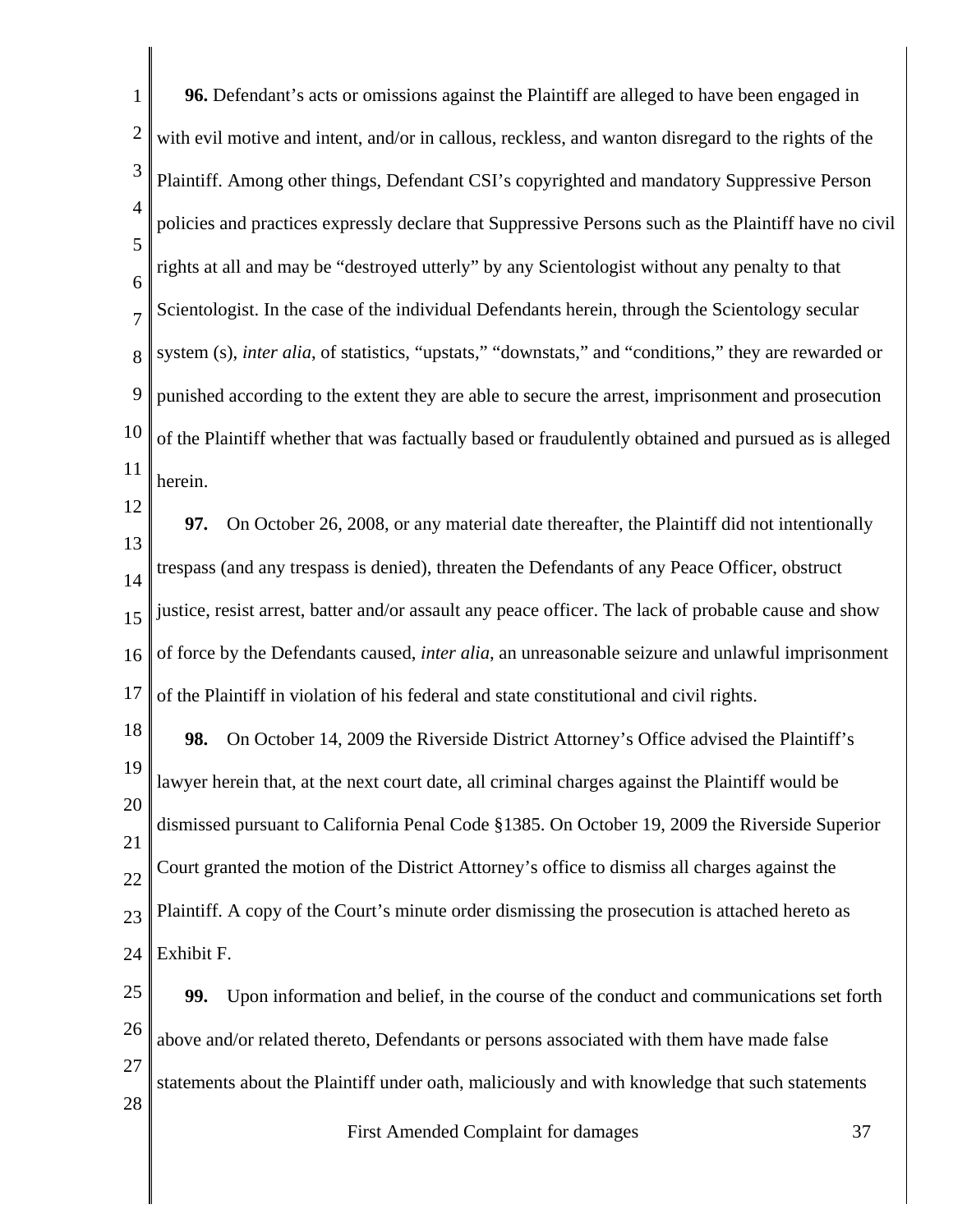1 2 3 4 5 6 were materially false. Among other things, the false statements were relied upon by deputy sheriffs and prosecutors and further encouraged the arrest and continued prosecution of the Plaintiff. Among other things, such false statement (s) caused the Plaintiff to be falsely arrested on four occasions, charged with misdemeanor trespass, felony battery upon a peace officer, and falsely imprisoned on three occasions for over three days in aggregate.

7 8 9 10 11 12 13 14 15 **100.** Defendant's false statements about the Plaintiff, and acts and/or omissions against the Plaintiff, are alleged to have violated the Plaintiff's federal first amendment and fourth amendment rights, and his comparable California constitutional rights, including Plaintiff's right to be free of arrest without probable cause and to be free of unnecessary, unreasonable and excessive force. Upon information and belief, and as commented upon in various United States and State of California trial court and appellate court opinions, CSI's predecessor, CSI and certain of its representatives have a demonstrable history of making such false statements to police officers, prosecutors and judges.

16 17 18 19 20 21 22 23 **101.** All of Defendant CSI's employees who were present at the scene of the Defendant's citizen's arrest of the Plaintiff on October 26, 2008, and all those CSI employees who were monitoring the Defendant's conduct through surveillance cameras/monitors, cell phones and other communication devices, whether or not specifically directing the conduct of the individual Defendants are also liable to the Plaintiff for their failure to intervene to prevent the preventable harms and violations of the Plaintiff's rights and his injuries committed and caused in their presence or audio/visual view and/or hearing.

24 25 26 27 **102.** Plaintiff is informed and believes that Defendant CSI, *inter alia*, failed to properly train, hire, retain, and supervise its employees who caused Plaintiff's damages and failed to properly supervise the Plaintiff's arrest and therefore are responsible for Plaintiff's damages.

28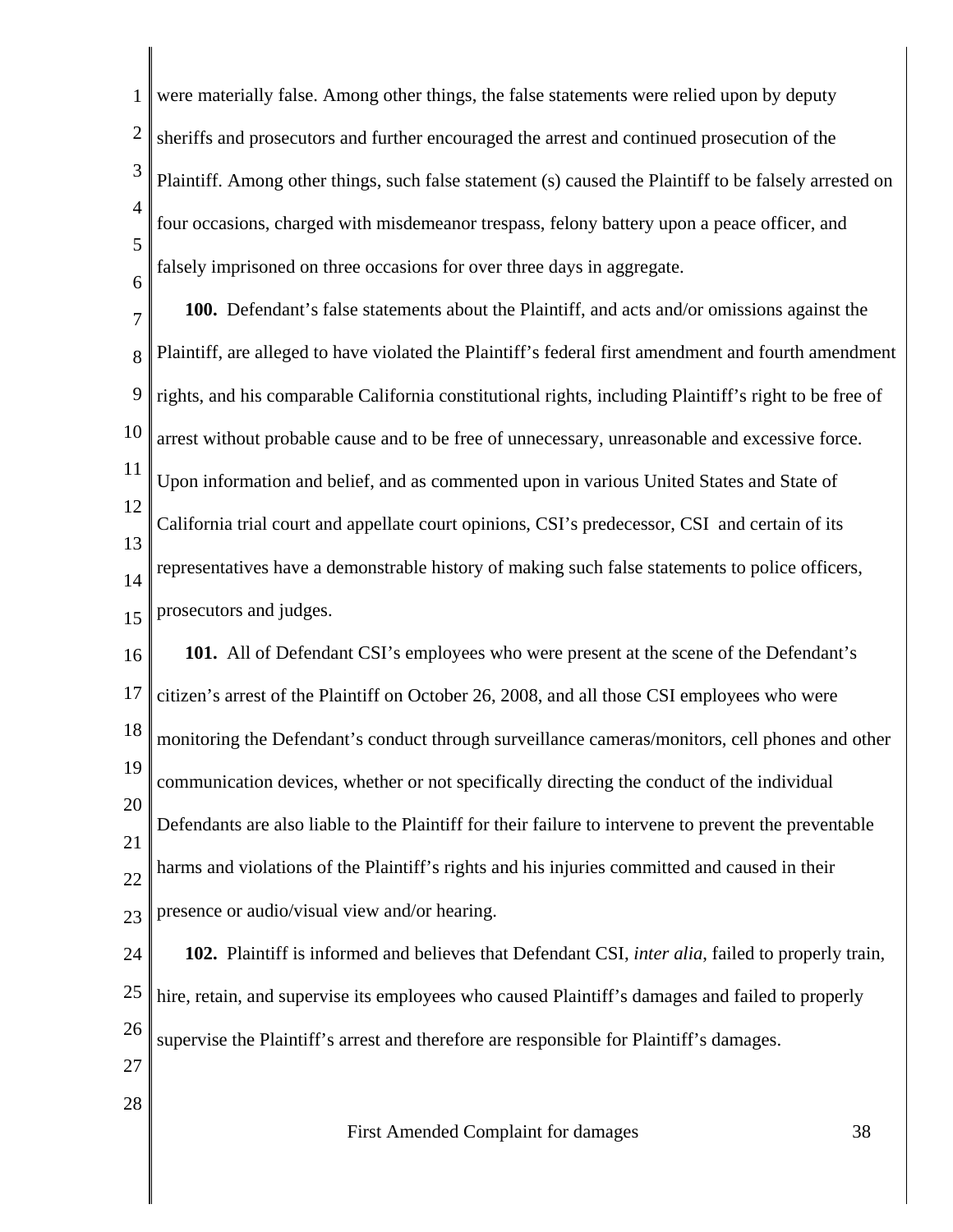1 2 3 4 5 6 7 **103.** Plaintiff is informed and believes that the above-described "Suppressive Person" and related customs, policies, practices and actions of Defendant CSI constituted, *inter alia*, willful and deliberate indifference to the constitutional and statutory rights of persons such as the Plaintiff. Plaintiff is further informed that the above-described "Suppressive Person" and related customs, policies, practices and actions of Defendant CSI, and the actions and omissions of the Defendants, were a direct, foreseeable and proximate cause of the Plaintiff's damages.

8 9 10 11 12 13 14 15 16 17 **104.** Plaintiff is informed and believes that Defendant CSI, acting through its executives and employees, maintained, fostered, and condoned a policy, practice or custom of deliberate and/or willful indifference to violations of public laws and related rights, which was a direct, proximate and probable cause of the Plaintiff's damages alleged herein. The Plaintiff is informed and believes that Defendant CSI's policy, custom, and practice of deliberate indifference includes, among other things: (a) arresting alleged criminal suspects without probable cause, (b) conspiring with security guards and others to falsify police reports, factual allegations, legal submissions, and other matters, and (c) failing to properly supervise, hire, and train its employees regarding their duty to arrest criminal suspects with probable cause.

18 19 20 21 22 23 **105.** Plaintiff is further informed and believes that the above-described customs, policies, or practices of the Defendants constituted deliberate indifference to the constitutional and statutory rights of persons, such as the Plaintiff. The Plaintiff is further informed and believes that this custom, policy, or practice was a direct, proximate, probable and foreseeable cause of Plaintiff's damages.

24 25 26 27 28 **106.** The Defendant's use of excessive force against the Plaintiff, as alleged herein, was effected by the Defendants without authority of law and without any reasonable necessity to use any force, much less the excessive force that they employed and the force employed was used without legal justification, without Plaintiff's consent, with malice and with intent to inflict pain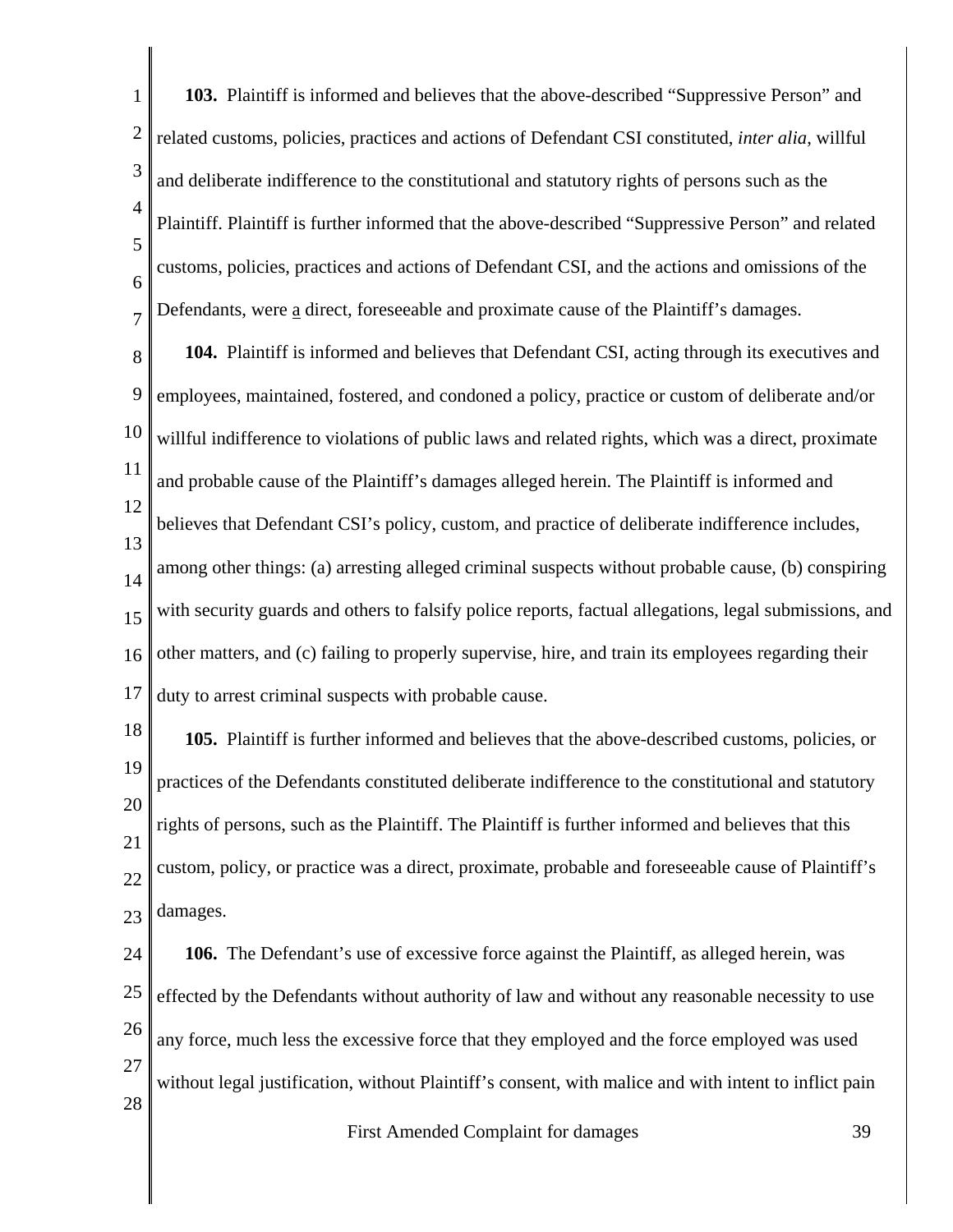1 2 and suffering which it did thereby also causing damage, injury, pain, suffering and the other damages alleged herein.

3 4 5 6 7 8 9 10 11 12 13 14 15 16 17 18 19 20 21 22 23 24 25 26 27 28 **107.** Plaintiff is informed and believes that all of the conduct alleged herein was part of a single sequence of foreseeable consequences, events or *res gestae* whether or not, as with the bail and motion related events of October 2-9, 2009, any of the Defendants were directly involved in any associated conduct or conspiracy. Plaintiff is further informed and believes that communications and conduct alleged herein that may otherwise be subject to the Civil Code §47 litigation immunity were also part of a single sequence of conduct, foreseeable consequences, events or *res gestae* in accordance with the foregoing allegations. Upon information and belief, because at least some if not all of those communications were made in furtherance of a crime or fraud, none of them are subject to any otherwise applicable privileges including but not limited to the attorney-client privilege. **108.** Upon information and belief, the Plaintiff alleges that at all times material herein the Defendants engaged in the conduct and/or communications alleged of them intentionally, recklessly, negligently and with a willful disregard for the Plaintiff's rights under the law. **109.** The Defendants conduct was performed knowingly, intentionally, willfully and maliciously, and were a deliberate and callous attempt to inflict physical, mental, emotional and financial injury and damage upon the Plaintiff thus entitling him to an award of exemplary and punitive damages for the sake of example and by way of punishing the Defendants. The conduct alleged of the Defendants herein, including but not limited to the claims of false arrest and false imprisonment, was unlawful and not privileged as claimed herein irrespective of whether or not the Plaintiff would have been convicted of either misdemeanor trespass and/or felony battery upon a peace officer as charged at the Defendant's request to the Riverside County Sheriff's Department, on October 26, 2008, after Defendants had failed to provide the Plaintiff with proper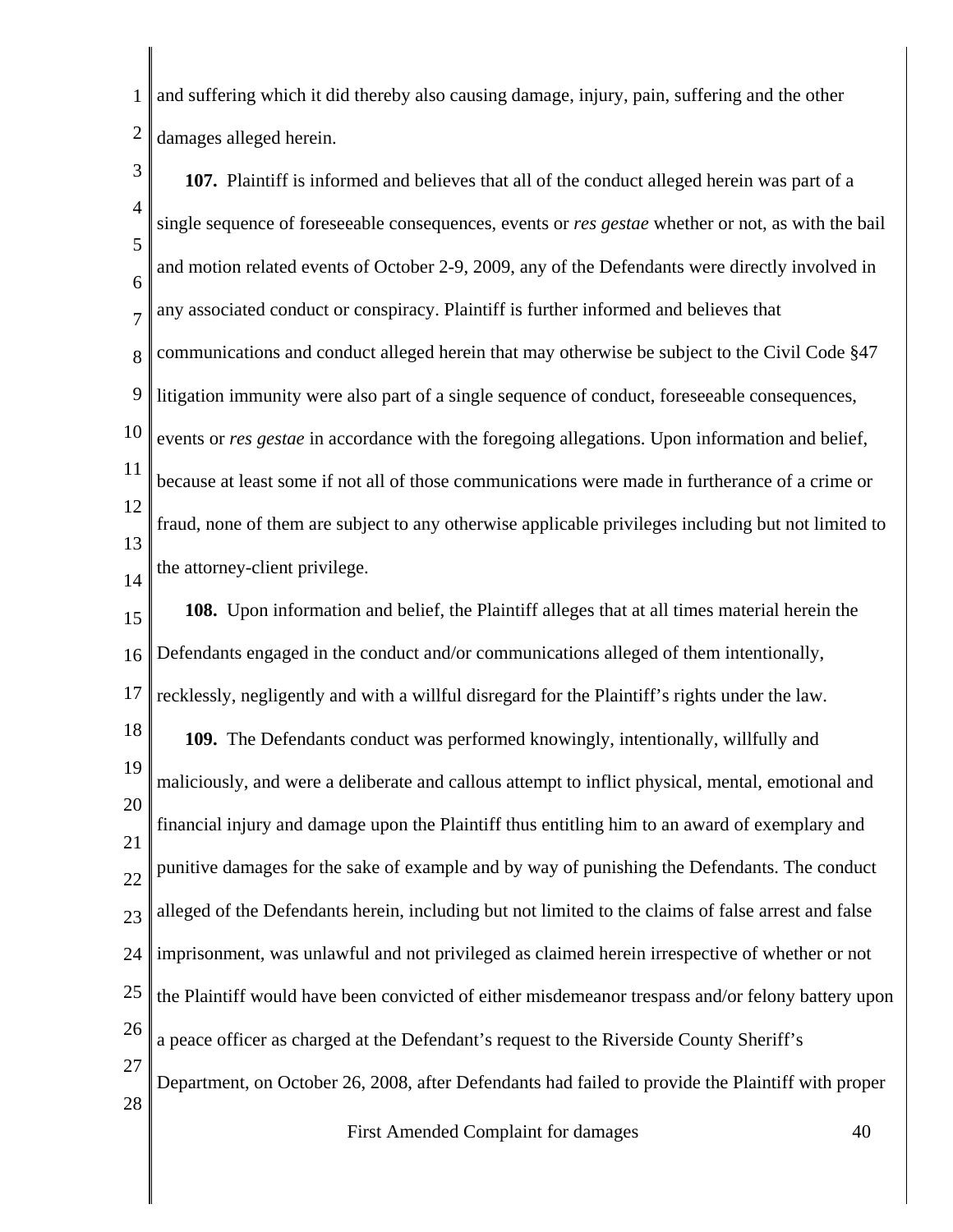1 2 3 4 5 6 7 8 9 10 11 12 13 14 15 16 17 18 19 20 21 22 23 24 25 26 27 28 First Amended Complaint for damages 41 and adequate notice of the alleged trespass and opportunity to exit as required by applicable law. The Riverside District Attorney failed to follow the January 2009 recommendation of the Riverside Sheriff's Department, made after a probable cause investigation, to charge certain of the Defendants herein with criminal assault and battery upon the Plaintiff. **110.** As direct, proximate and/or foreseeable result of the threats, arrests and force applied against him, Plaintiff has suffered serious and permanent physical and health related injuries and complaints, distress, stress, humiliation, embarrassment and false statements made about him in public for a such as courts, council hearing rooms, neighborhood fliers and on the Internet. **111.** As a direct, proximate and/or foreseeable result of the threats and force applied against him, Plaintiff has been caused suffer medical and related expenses in excess of five thousand dollars and similar related expense will continue, perhaps for the rest of the Plaintiff's life. **112.** In violating the First Amendment, Fourth Amendment and other constitutional rights of the Plaintiff, and in the doing of the other conduct alleged herein, the Defendants and its/their agents have caused the Plaintiff damage to his reputation and his future prospects and earnings. **113.** As a direct, proximate and/or foreseeable result of the threats and force applied against him, Plaintiff has been caused considerable anguish, pain and suffering. **114.** As a direct, proximate and/or foreseeable result of the false arrests, false imprisonments and prosecution of the Defendant (through to the eve of trial), the Plaintiff has been caused to incur defense related costs such as land survey fees. **115.** As a result of Defendants conduct as alleged herein the Plaintiff continues to incur medical expenses, related expenses and general damages in an amount (s) to be disclosed in discovery and proven at trial. **116.** The aforementioned acts of the individual Defendants, and any corporate Defendant not incorporated as a religious corporation under the laws of the State of California, were willful,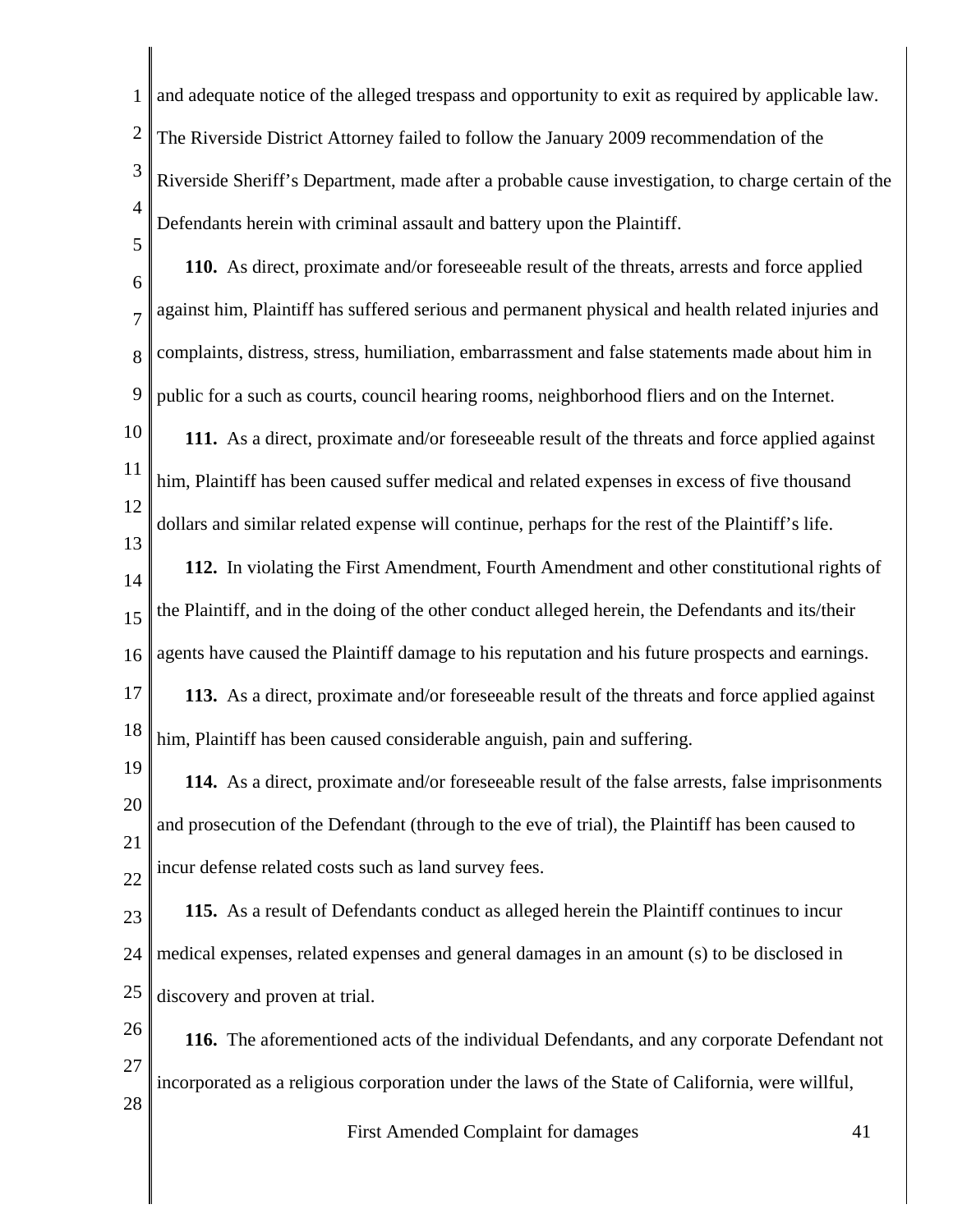| 1                   | wanton, despicable, malicious and oppressive and justify the awarding of exemplary and punitive        |
|---------------------|--------------------------------------------------------------------------------------------------------|
| $\overline{2}$      | damages in an amount subject to proof at the time of trial of this matter.                             |
| 3                   | 117. Upon information and belief, Defendants CSI and/or BMS are incorporated as California             |
| $\overline{4}$      | religious corporations and, as such, may only be sued for punitive damages after the making of a       |
| 5                   | successful special motion herein to add a claim for punitive damages. Accordingly, at an               |
| 6<br>$\overline{7}$ | appropriate time after the filing of this complaint the Plaintiff will make a special motion pursuant  |
| 8                   | to Code Civ. Proc. §425.14 to add a claim (s) for punitive damages against the corporate defendant     |
| 9                   | (s) herein.                                                                                            |
| 10                  | <b>FIRST CAUSE OF ACTION</b>                                                                           |
| 11                  | Assault & Battery<br>(Against all Defendants and Does 1-20 inclusive)                                  |
| 12                  | 118. Plaintiff re-alleges and incorporates by reference, as though fully set forth herein, each        |
| 13                  | and every allegation set forth in paragraphs 1-117 above.                                              |
| 14<br>15            | 119. The individual Defendants, individually and in concert, while in the course and scope of          |
| 16                  | their employment or volunteer duties for CSI and/or BMS, intentionally and/or recklessly and/or        |
| 17                  | in willful disregard of Plaintiff's rights, committed acts which threatened and resulted in imminent   |
| 18                  | apprehension of and harmful or offensive contact with Plaintiff's person, to which Plaintiff did not   |
| 19                  | consent. Said imminent apprehension of and harmful or offensive contact caused physical,               |
| 20                  | emotional and pecuniary injury, damage, loss and/or harm to Plaintiffs as alleged herein.              |
| 21                  |                                                                                                        |
| 22                  | 120. The individual Defendants, individually and in concert, while in the course and scope of          |
| 23                  | their employment or volunteer duties for CSI and/or BMS, intentionally and/or recklessly and/or        |
| 24                  | in willful disregard of Plaintiff's rights, committed acts which involved offensive criminal,          |
| 25                  | tortuous and non-consensual contact with and upon his person. The aforesaid contact and conduct        |
| 26                  | upon Plaintiff's person included intentionally and/or willfully broadcasting an excessively loud       |
| 27                  | organ tri-note for many hours at a time in willful disregard for the Plaintiff's rights and health and |
| 28                  | First Amended Complaint for damages<br>42                                                              |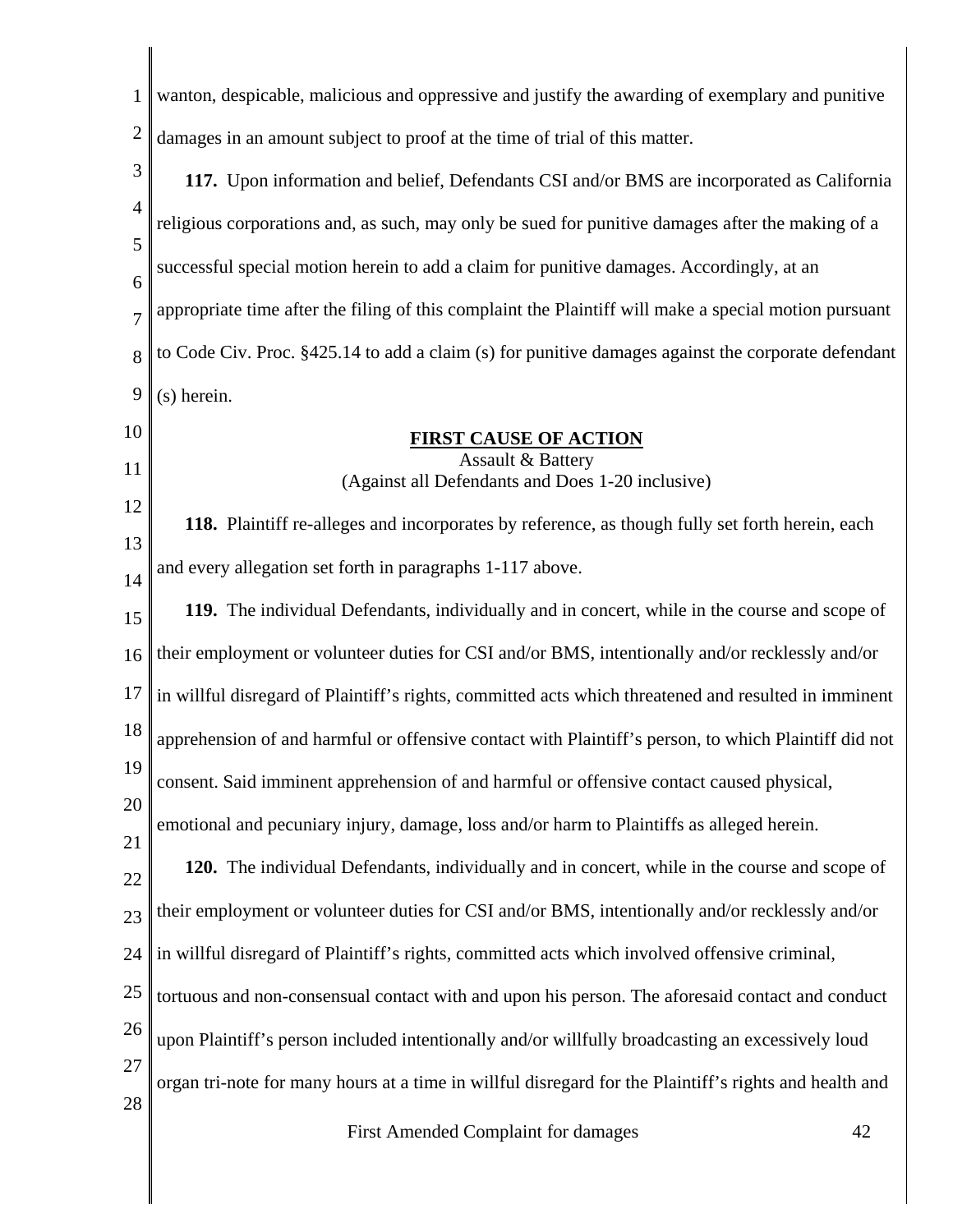| for the purpose, <i>inter alia</i> , interfering with the Plaintiff's First Amendment rights and their        |
|---------------------------------------------------------------------------------------------------------------|
| communication and receipt. The aforesaid contact and conduct upon Plaintiff's person also                     |
| included intentionally and/or willfully spraying him with water from pre-positioned water                     |
| sprinklers in willful disregard for the Plaintiff's rights and health, causing him to be soaked wet           |
| and to have to step off the public easement and onto the busy Highway 79, and for the purpose,                |
| inter alia, interfering with the Plaintiff's First Amendment rights and their communication and               |
| receipt.                                                                                                      |
| 121. Defendants, and each of them, knew or should have known, that the Plaintiff had been                     |
| assaulted and battered by said noise and water attacks. After learning of the individual                      |
| Defendant's unlawful conduct, Defendants CSI and/or BMS failed to discipline them and kept                    |
| them in their employ, thereby authorizing and ratifying their unlawful conduct.                               |
| 122. The acts described above constitute assault and battery, actionable under the laws of                    |
| California.                                                                                                   |
| 123. The assault and battery and of the Plaintiff was, at least in part, in furtherance of the                |
| CSI's copyrighted "Suppressive Person" policies and practices as alleged herein.                              |
| 124. By the aforesaid acts and omissions of Defendants, and each of them, the Plaintiff has                   |
| been directly and legally caused to suffer general and special damages, <i>inter alia</i> , as alleged herein |
| in an amount to be proven at trial.                                                                           |
| 125. At the appropriate time, the Plaintiff will make a Code Civ. Procedure §425.14 motion to                 |
| add a claim for punitive damages herein against Defendants CSI and/or BMS.                                    |
| 126. The Defendants, Does 1 through 20, and each of them, committed the foregoing acts and                    |
| engaged in the foregoing conduct intentionally, despicably, maliciously, and oppressively to injure           |
| the Plaintiff and, inter alia, to subject him to the Suppressive Person policies and practices of the         |
| corporate defendants and/or their alter egos and corporate affiliates, to otherwise cause him injury,         |
| First Amended Complaint for damages<br>43                                                                     |
|                                                                                                               |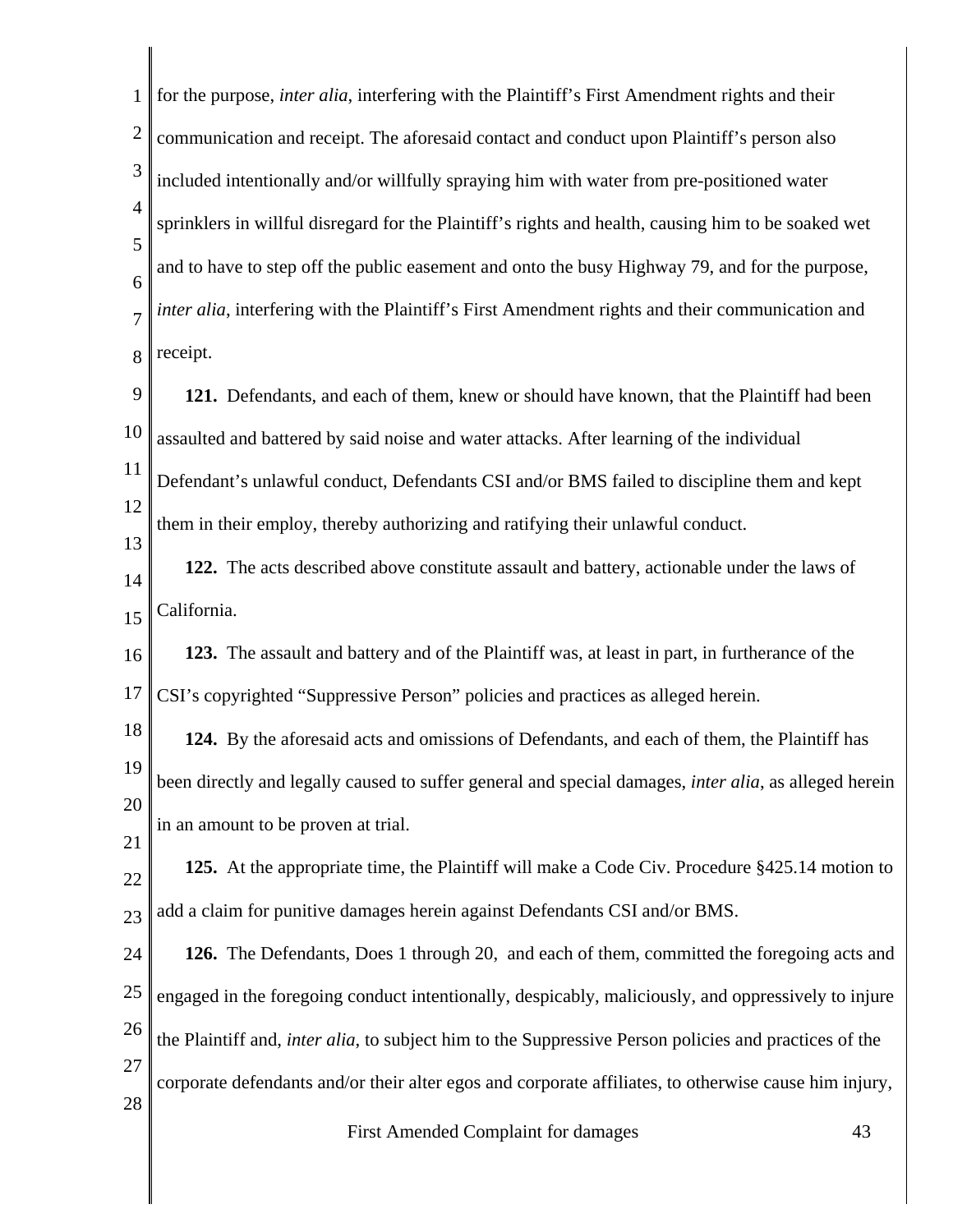| 1              | damage and/or hardship in willful, conscious or reckless disregard to the physical and emotional       |
|----------------|--------------------------------------------------------------------------------------------------------|
| $\overline{2}$ | safety of the Plaintiff and his rights. The Plaintiff is therefore entitled to an award of punitive    |
| 3              | damages against the individual Defendants, and Does 1-20, jointly and severally, for the sake of       |
| $\overline{4}$ | example and by way of punishing the individual Defendants, Does 1-20, and each of them.                |
| 5<br>6         | <b>SECOND CAUSE OF ACTION</b>                                                                          |
| 7              | Assault & Battery, Excessive Force<br>(Against all Defendants and Does 1-20 inclusive)                 |
| 8              | 127. Plaintiff realleges and incorporates by reference, as though fully set forth herein, each         |
| 9              | and every allegation set forth in paragraphs 1-126 above.                                              |
| 10             | 128. The Defendants, individually and in concert, while in the course and scope of their               |
| 11             | employment or volunteer duties for CSI and/or BMS, intentionally and/or recklessly and/or in           |
| 12<br>13       | willful disregard of Plaintiff's rights, committed acts which threatened and resulted in imminent      |
| 14             | apprehension of and harmful or offensive contact with Plaintiff's person, to which Plaintiff did not   |
| 15             | consent. Said imminent apprehension of and harmful or offensive contact caused physical,               |
| 16             | emotional and pecuniary injury, damage, loss and/or harm to Plaintiffs as alleged herein.              |
| 17             | 129. The individual Defendants, individually and in concert, while in the course and scope of          |
| 18             | their employment or volunteer duties for CSI and/or BMS, intentionally and/or recklessly and/or        |
| 19             | in willful disregard of Plaintiff's rights, committed acts which involved offensive criminal,          |
| 20<br>21       | tortuous and non-consensual contact with and upon his person. The aforesaid contact and conduct        |
| 22             | upon Plaintiff's person included swarming him, tackling him to the ground, dog piling him,             |
| 23             | dangerously wedging and pressuring their knees into his neck and back while forcing his full face      |
| 24             | and mouth into the dry desert dirt where the Plaintiff proceeded to suffer great pain, serious injury, |
| 25             | the fear of suffocation and death. To this end, at least three of the individual Defendants were dog   |
| 26             | piled on top of the Defendant at one time, his legs flailing in the air, with the individual           |
| 27             | Defendants holding his hands behind his back while they punched and kicked him many times              |
| 28             | First Amondod Complaint for damages<br>$\Lambda$                                                       |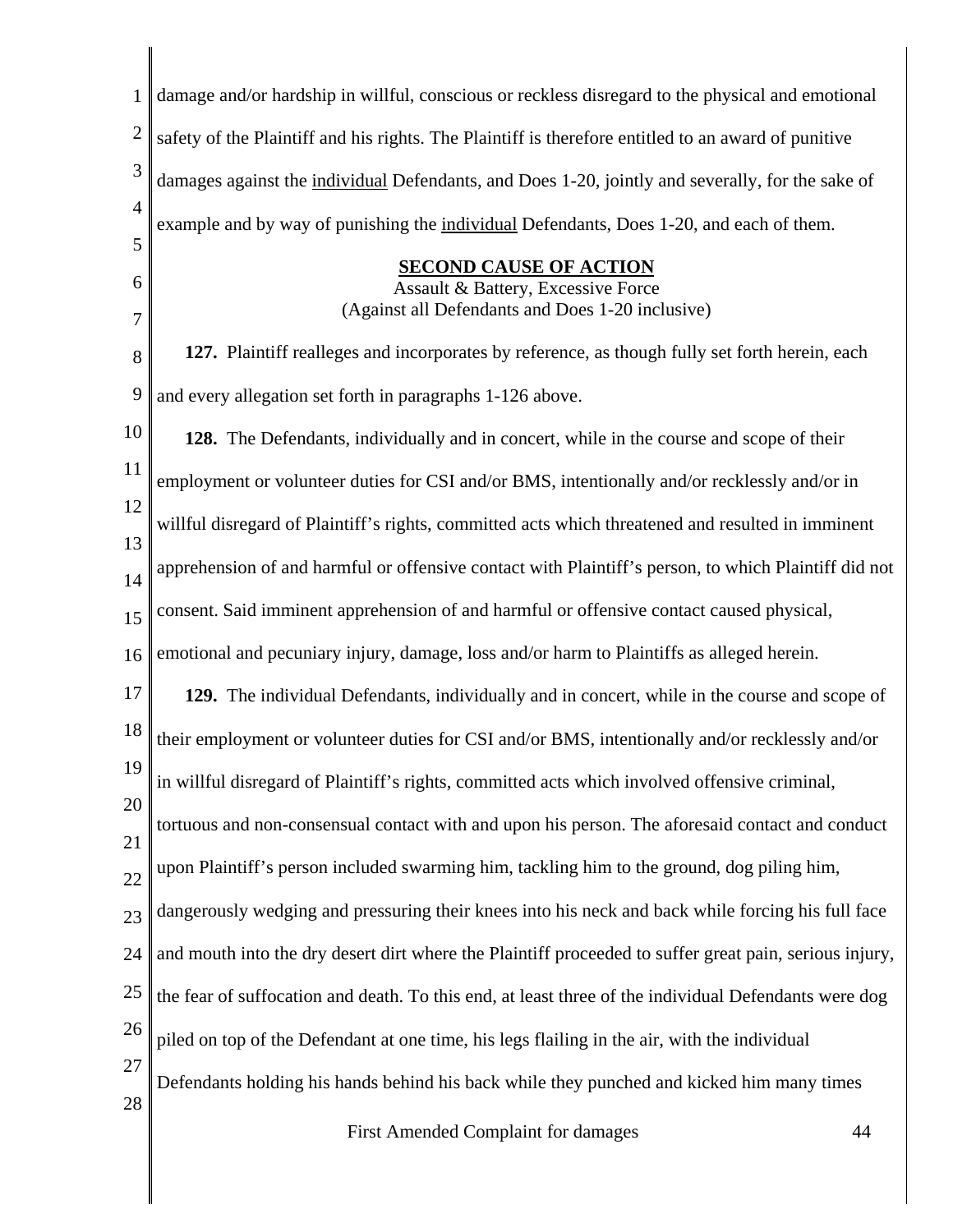1 2 causing him severe bruising, neck pains and permanent injuries. At this same time, audio-video film (s) recording the incident clearly records what appears to be a single gun shot.

3 4 5 6 7 8 9 10 11 12 13 14 15 16 **130.** When the Plaintiff's companions arrived upon the scene a minute or two later they unsuccessfully begged the individual Defendants to get off the Plaintiff and to stop beating and suffocating him. Defendant Dunigan responded by kicking one of them, a late middle aged woman to the desert dirt and then kicking and injuring her while she was down. Later, Defendant Dunigan falsely claimed to Riverside County Deputy Sheriffs that this much older woman was interfering with his citizen's arrest and that it she who had struck him. She suffered abrasions from being thrown to the ground, a deep bruise to one arm, a split nail and a sprained back muscle. Eventually the individual Defendants got up off the Plaintiff but kept his hands tied behind him despite his complaints that the plastic cuffs were too tight, that he was in significant pain and suffering and that he needed medical attention. The Defendants then detained the Plaintiff against his will until the Deputy Sheriff's who had departed a few minutes before then returned to the scene of Defendant's attack upon the Plaintiff.

17 18 19 20 **131.** Defendants, and each of them, knew or should have known, that the Plaintiff had been assaulted and battered. After learning of the individual Defendant's unlawful conduct, Defendants CSI and/or BMS failed to discipline them and kept them in their employ, thereby authorizing and ratifying their unlawful conduct.

22 23 **132.** The assault and battery and of the Plaintiff was, at least in part, in furtherance of the CSI's copyrighted "Suppressive Person" policies and practices as alleged herein.

24 25 **133.** The conduct of the Defendants, as described above, constitutes assault and battery, actionable under the laws of California.

26

21

- 27
- 28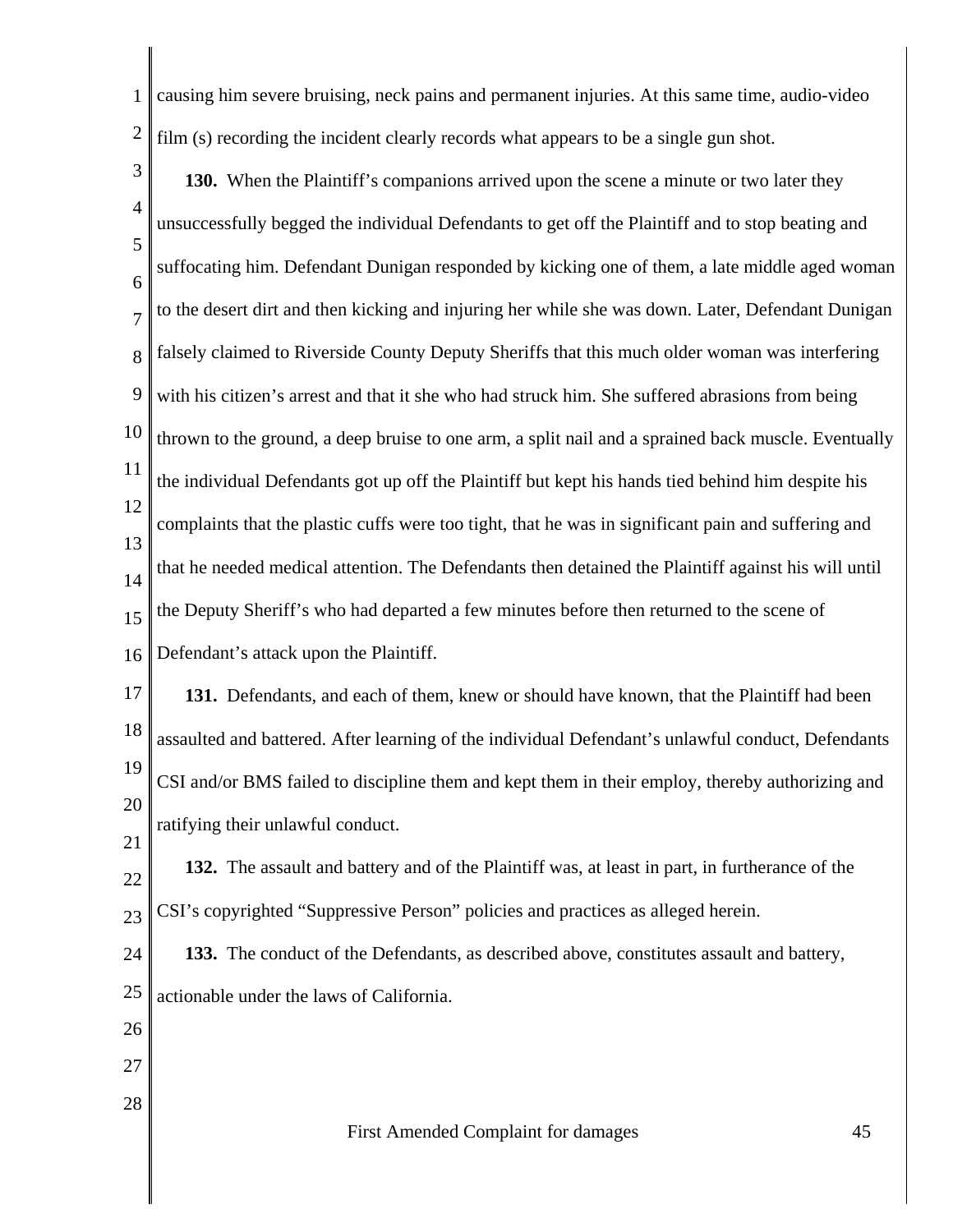1 2 3 **134.** The conduct of the Defendants, as described above, and acting either under the authority of their office (s) as a peace officer (s) and/or in the course and scope of their employment as security guards and estates manager and/or as citizens, constituted excessive force.

4

5 6 7 **135.** By the aforesaid acts and omissions of Defendants, and each of them, the Plaintiff has been directly and legally caused to suffer general and special damages, *inter alia*, as alleged herein in an amount to be proven at trial.

8 9 10 11 12 13 14 15 16 17 18 **136.** Upon information and belief, Defendant Dunigan has a propensity for violence and he has engaged in acts of violence against other persons including his wife, a member of the public who drove up to the Golden Era property guardhouse, Scientology staffers attempting to escape from the Golden Era property and Scientology staffers who had escaped from the Golden Era property and were proceeding along the public roadways. These people include former Scientologists Marc Headley and Maureen Bolstead. Defendant Dunigan's propensity for physical violence was well known to his employer (s) CSI and/or BMS which had settled a civil lawsuit resulting from an assault and battery upon a member of the public sitting in his car outside the Golden Era property. Upon information and belief, CSI paid about \$1.4 million to quickly and quietly settle this case soon after it was filed.

19 20 21 **137.** At the appropriate time, the Plaintiff will make a Code Civ. Procedure §425.14 motion to add a claim for punitive damages herein against Defendants CSI and/or BMS.

22 23 24 25 26 27 28 **138.** The Defendants, Does 1 through 20, and each of them, committed the foregoing acts and engaged in the foregoing conduct intentionally, despicably, maliciously, and oppressively to injure the Plaintiff and, *inter alia*, to subject him to the Suppressive Person policies and practices of the corporate defendants and/or their alter egos and corporate affiliates, to otherwise cause him injury, damage and/or hardship in willful, conscious or reckless disregard to the physical and emotional safety of the Plaintiff and his rights. The Plaintiff is therefore entitled to an award of punitive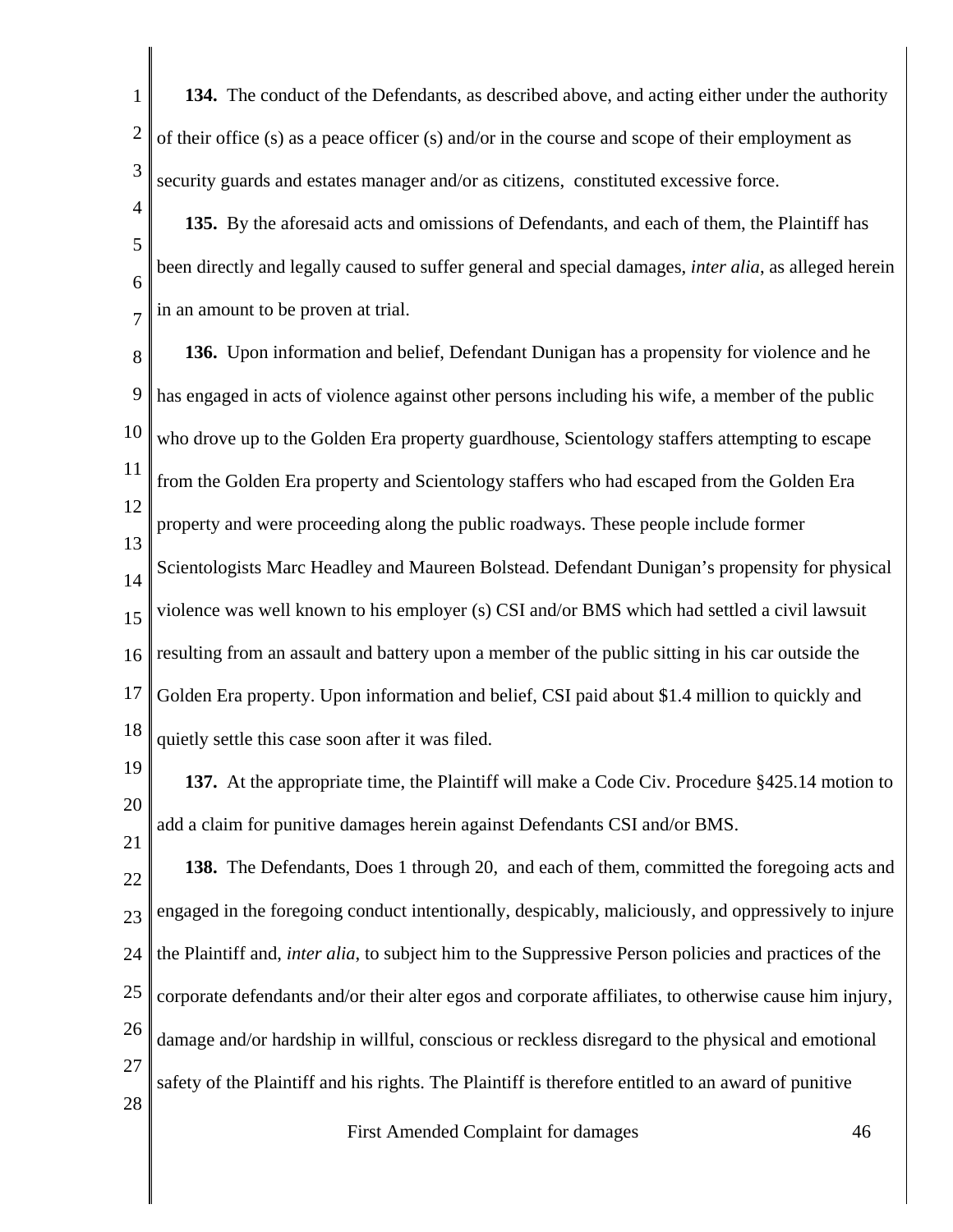| $\mathbf{1}$   | damages against the individual Defendants, and Does 1-20, jointly and severally, for the sake of       |
|----------------|--------------------------------------------------------------------------------------------------------|
| $\overline{2}$ | example and by way of punishing the individual Defendants, Does 1-20, and each of them.                |
| 3              | <b>THIRD CAUSE OF ACTION</b>                                                                           |
| $\overline{4}$ | False arrest and imprisonment<br>(Against all Defendants and Does 1-20 inclusive)                      |
| 5              | 139. Plaintiff re-alleges and incorporates by reference, as though fully set forth herein, each        |
| 6              | and every allegation set forth in paragraphs 1-138 above.                                              |
| $\overline{7}$ |                                                                                                        |
| 8              | <b>140.</b> The Defendants jointly and/or severally caused the initial arrest (s) of the Plaintiff and |
| 9              | were thereby a direct, proximate, probable and foreseeable cause of the subsequent arrests of the      |
| 10             | Plaintiff whether or not caused by them, CSI agents at the Hollywood Christmas parade, CSI's           |
| 11             | attorneys Elliot Abelson and Kendrick Moxon, or Supervisor Jeff Stone and Fausto Atilano, Jr.          |
| 12<br>13       | But for the Defendant's initial arrest (s) of the Plaintiff the subsequent arrests would not have      |
| 14             | occurred.                                                                                              |
| 15             | 141. On October 26, 2008, the Defendants arrested the Plaintiff at the Golden Era Property             |
| 16             | without probable cause to believe that Defendant had committed criminal activity and/or arrested       |
| 17             | the Plaintiff in disregard of mandatory applicable provisions of the Penal Code including giving       |
| 18             | the Plaintiff notice of the alleged trespass and a reasonable opportunity to exit the unfenced         |
| 19             | roadside property.                                                                                     |
| 20             | 142. On or about November 30, 2008, the Defendant Church of Scientology and two of its                 |
| 21             | agents, believed but known to be Laurie and Tom Burpee and who are therefore sued as Does until        |
| 22             | their identity is either confirmed or ascertained, caused the Los Angeles Police Department to         |
| 23             | arrest the Plaintiff without probable cause to believe that Defendant had committed criminal           |
| 24             |                                                                                                        |
| 25<br>26       | activity and/or arrested the Plaintiff in disregard of mandatory applicable provisions of the Penal    |
| 27             | Code. Following an immediate on the spot investigation of the evidence complained the Los              |
| 28             |                                                                                                        |
|                | First Amended Complaint for damages<br>47                                                              |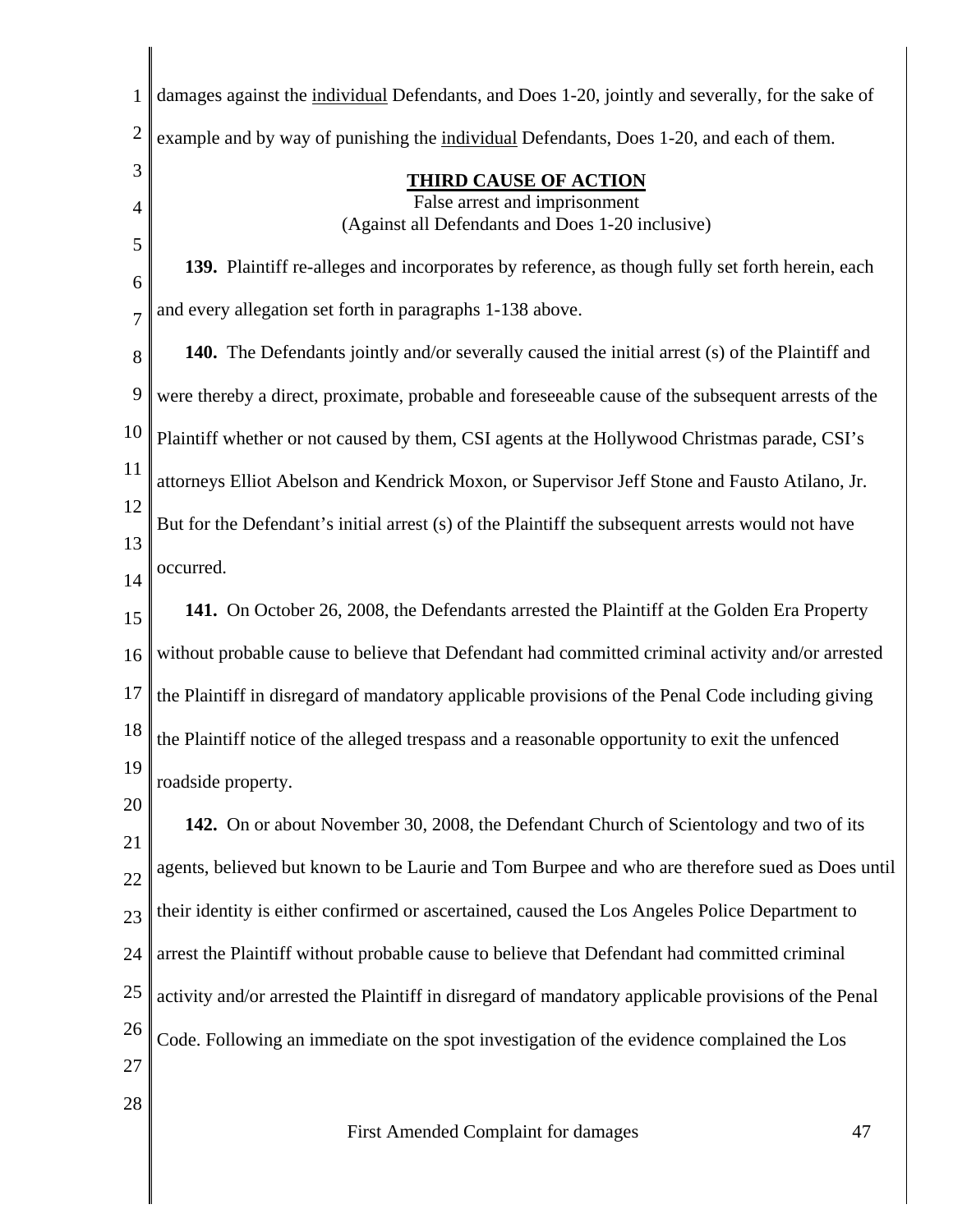1 2 Angeles Police Department released the Defendant from custody, confinement and arrest without further action.

3 4 5 6 7 **143.** On January 29, 2009, the Defendant Church of Scientology, acting through its in-house attorney Elliot Abelson, made false representations to the Riverside Court about the bail restrictions imposed upon the Defendant and thereby caused him to be arrested again and detained a further day and night before release.

8 9 10 11 12 **144.** On October 2, 2009, Riverside County Board of Supervisors Chairman Jeff Stone who, upon information and belief, has been acting together with representatives of Defendant Church of Scientology International to limit hitherto lawful first amendment activity outside the Golden Era property and elsewhere in Riverside County, caused the Defendant to be falsely arrested and falsely imprisoned for a further day.

14 15 16 17 **145.** Upon information and belief, on October 2, 2009, and acting upon the unlawful instructions of Riverside County Board of Supervisors Chairman Jeff Stone, the Defendant's bail bondsman Fausto Alitano, Jr., falsely arrested and imprisoned the Plaintiff without compliance with the mandatory provisions of applicable law.

18 19 20 21 **146.** Upon information and belief, on October 8, 2009, Defendant's bail bondsman Fausto Alitano, Jr. caused and participated in a Riverside County Superior Court hearing for the purpose of surrendering and revoking the Defendant's bail without any notice to the Defendant.

22 23 24 **147.** Upon information and belief, Defendant Church of Scientology International, acting through certain of its employees and agents, was involved in some manner in the false arrest, false imprisonment and bail matters that occurred on or about October 2 and October 8, 2009.

25 26 27 **148.** As a result of the Defendants' conduct as alleged above, the Plaintiff was confined upon multiple occasions without his consent, he was not free to leave, and the confinement was not otherwise privileged.

28

13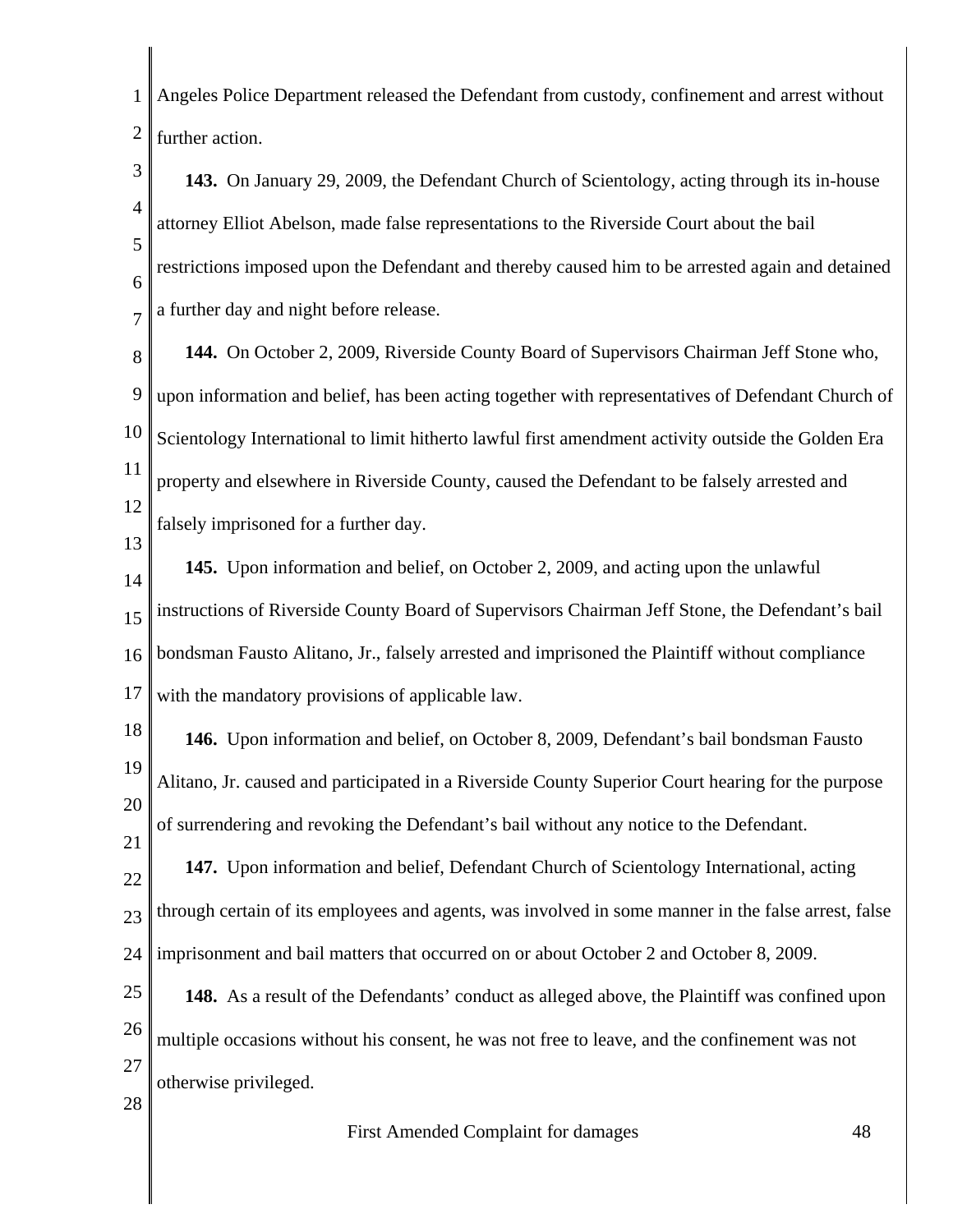1 2 3 4 **149.** The conduct of the Defendants was in violation of the Fourth Amendment to the United States Constitution, Article 1, section 13 of the State of California Constitution, and the provisions of other applicable Federal and State laws, being more particularly the Plaintiff's rights to be free of arrest and imprisonment without probable cause and/or due process.

6 7 8 **150.** The false arrest (s) of the Plaintiff was caused by the Defendants, without any legal justification, without authority of the law and without any reasonable cause of belief that the Plaintiff was in fact guilty of the charged crimes.

9 10 11 **151.** The various Defendants who knew of the false arrest (s) and allowed the illegal detention of the Plaintiff to continue are liable to the Plaintiff as a result of their affirmative duty to intervene.

12 13 14 15 16 17 18 19 **152.** Defendant's managing agent (s), supervisors, superiors and others (whether within or outside the Scientology enterprise) who knew of the false arrest of the Plaintiff and continued to allow and/or order the resulting unlawful prosecution and subsequent arrests and imprisonments of the Plaintiff and/or who either directly participated in the violation of the Plaintiff's rights or who after learning of the violation failed to immediately and/or promptly to remedy the wrong are liable to the Plaintiff for the various violations of his Federal and State constitutional rights, and his other applicable legal rights.

20 21 22 **153.** The false arrest (s) and confinement (s) of the Plaintiff was, at least in part, in furtherance of the CSI's copyrighted "Suppressive Person" policies and practices as alleged herein.

23 24 25 26 27 **154.** As a direct, proximate and foreseeable result of the unlawful arrest (s), the Plaintiff was has been subjected to illegal confinements, forced to attend court appearances, suffered emotional harm, mental anguish, embarrassment, humiliation, anxiety, and pecuniary loss. His reputation in the community was impaired, he was prevented from attending his necessary affairs of business, and he was otherwise injured and permanently damaged.

28

5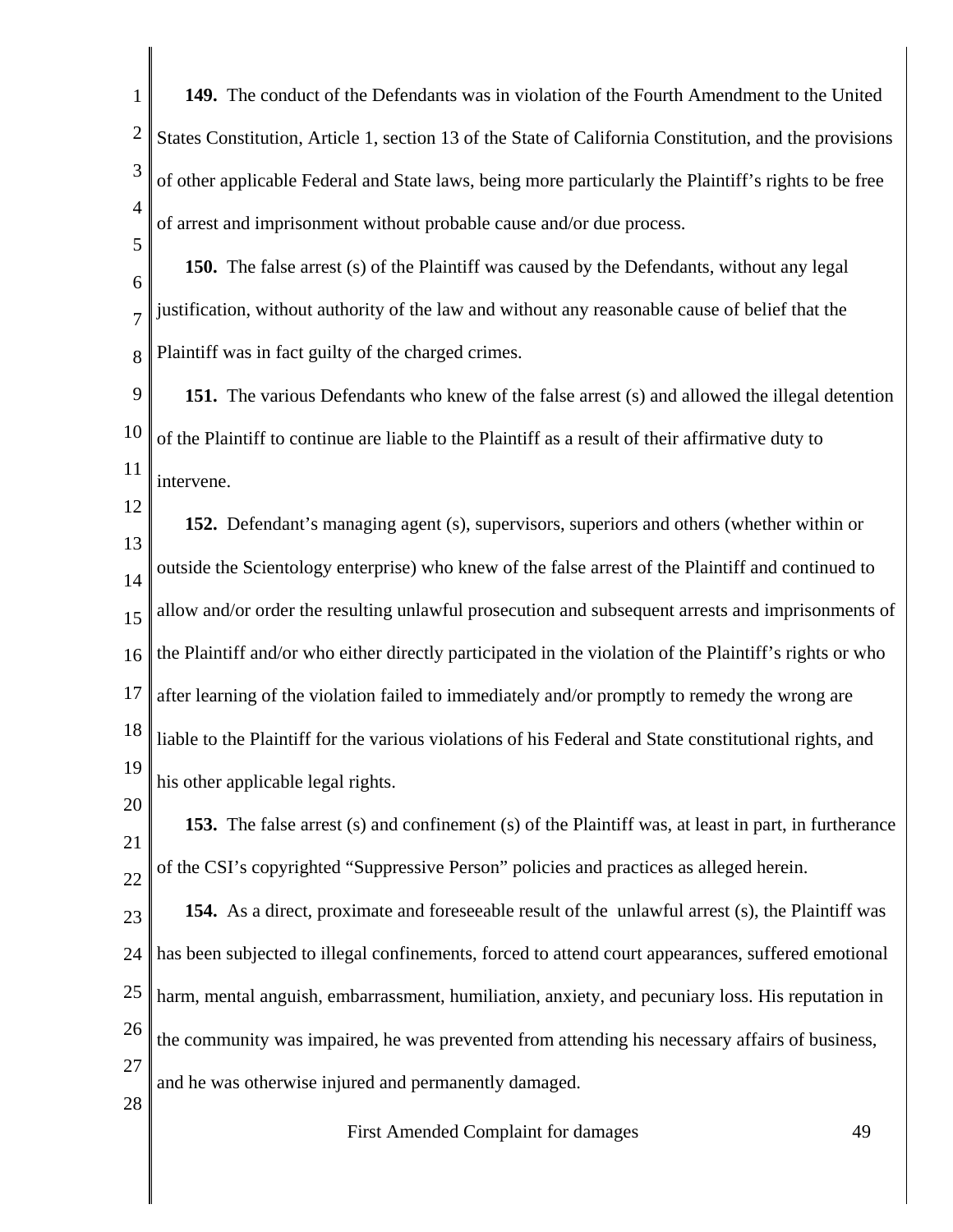| $\mathbf{1}$   | 155. At the appropriate time, the Plaintiff will make a Code Civ. Procedure §425.14 motion to                                         |
|----------------|---------------------------------------------------------------------------------------------------------------------------------------|
| $\overline{2}$ | add a claim for punitive damages herein against Defendants CSI and/or BMS.                                                            |
| 3              | 156. The Defendants, Does 1 through 20, and each of them, committed the foregoing acts and                                            |
| $\overline{4}$ | engaged in the foregoing conduct intentionally, despicably, maliciously, and oppressively to injure                                   |
| 5<br>6         | the Plaintiff and, inter alia, to subject him to the Suppressive Person policies and practices of the                                 |
| 7              | corporate defendants and/or their alter egos and corporate affiliates, to otherwise cause him injury,                                 |
| 8              | damage and/or hardship in willful, conscious or reckless disregard to the physical and emotional                                      |
| 9              | safety of the Plaintiff and his rights. The Plaintiff is therefore entitled to an award of punitive                                   |
| 10             | damages against the individual Defendants, and Does 1-20, jointly and severally, for the sake of                                      |
| 11             | example and by way of punishing the individual Defendants, Does 1-20, and each of them.                                               |
| 12             | <b>FOURTH CAUSE OF ACTION</b>                                                                                                         |
| 13<br>14       | Negligent Hiring, Supervision and Retention<br>(Against corporate defendants CSI and BMS only and Does 1-20 inclusive)                |
| 15             | 157. Plaintiff re-alleges and incorporates by reference, as though fully set forth herein, each                                       |
| 16<br>17       | and every allegation set forth in paragraphs 1-156 above.                                                                             |
| 18             | 158. Upon information and belief, Defendants CSI and/or BMS, by and through their agents                                              |
| 19             | and employees, knew or reasonably should have known of the propensity for wrongful,                                                   |
| 20             | exploitative and dangerous conduct of one or more of the individual defendants herein including                                       |
| 21             | Defendant Dunigan.                                                                                                                    |
| 22             | 159. Defendants CSI and/or BMS had a duty not to retain employees, agents, volunteers ad                                              |
| 23             | other representatives given their wrongful, exploitative and dangerous propensities, and to provide                                   |
| 24<br>25       | reasonable supervision of Defendant Dunigan and any others similarly situated.                                                        |
| 26             | 160. Defendants CSI and/or BMS negligently retained and/or failed to supervise Defendant                                              |
| 27             | Dunigan among others in his/their positions of trust and authority, where Defendant Dunigan and                                       |
| 28             | others were able to commit the wrongful acts complained of herein against the Plaintiff.<br>First Amended Complaint for damages<br>50 |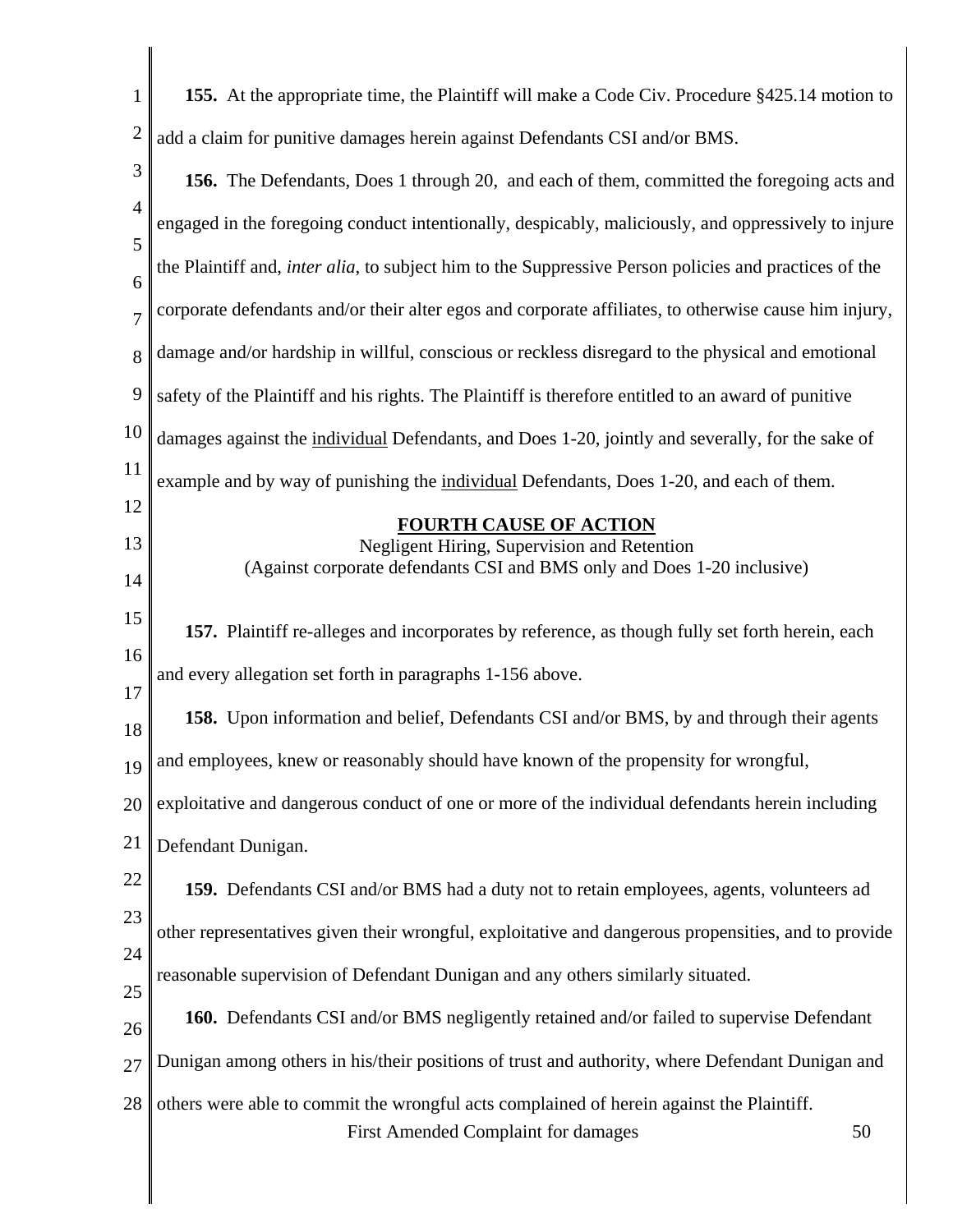1 2 Defendants CSI and/or BMS failed to provide reasonable supervision of their employees, agents and representatives.

3 4 5 6 7 8 9 10 11 12 13 14 15 16 17 18 19 20 21 22 23 24 25 26 27 28 **161.** Defendant CSI and/or BMS failed to train its employees to control their tempers and to exercise the proper deportment and temperament, to use force prudently and only when necessary, and otherwise to act herein as a reasonably prudent estates manager or as reasonable prudent security guards, and in that the corporate Defendant (s), and its/their agents, employees, volunteers and representatives were otherwise reckless, careless, deliberately indifferent and negligent. **162.** As a direct, proximate and/or foreseeable consequence of the above-described conduct, the Plaintiff has suffered, and continues to suffer, great pain of mind, shock, distress, embarrassment, loss of esteem, disgrace, humiliation, loss of enjoyment of life, and has sustained loss of earning and future earning capacity in an amount to be proven at trial. **163.** Defendants CSI and/or BMS and their managing agent, officers and directors engaged in the acts alleged herein and/or condoned, permitted, authorized, and/or ratified the conduct of its employees, subcontractors, and agents. **164.** The conduct of the Defendants as alleged herein was, at least in part, in furtherance of the CSI's copyrighted "Suppressive Person" policies and practices as alleged herein. **165.** At the appropriate time, the Plaintiff will make a Code Civ. Procedure §425.14 motion to add a claim for punitive damages herein against Defendants CSI and/or BMS. **166.** The Defendants, Does 1 through 20, and each of them, committed the foregoing acts and engaged in the foregoing conduct intentionally, despicably, maliciously, and oppressively to injure the Plaintiff and, *inter alia*, to subject him to the Suppressive Person policies and practices of the corporate defendants and/or their *alter egos* and corporate affiliates, to otherwise cause him injury, damage and/or hardship in willful, conscious or reckless disregard to the physical and emotional safety of the Plaintiff and his rights. The Plaintiff is therefore entitled to an award of punitive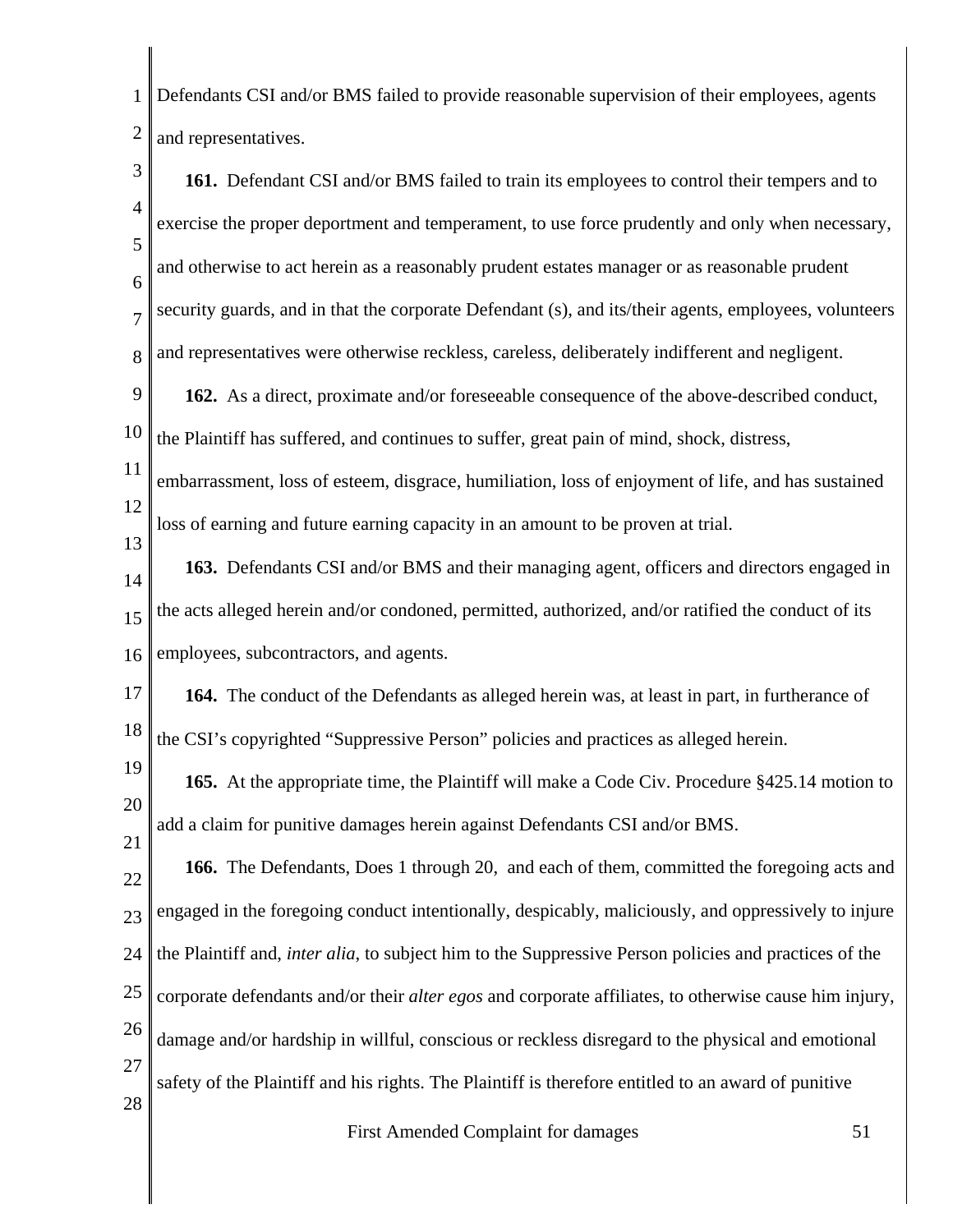| 1              | damages against the individual Defendants, and Does 1-20, jointly and severally, for the sake of                              |
|----------------|-------------------------------------------------------------------------------------------------------------------------------|
| $\overline{2}$ | example and by way of punishing the individual Defendants, Does 1-20, and each of them.                                       |
| 3              | <b>FIFTH CAUSE OF ACTION</b>                                                                                                  |
| 4              | Negligence, Nuisance & Occupier/Premises Liability<br>(Against corporate defendants CSI and BMS only and Does 1-20 inclusive) |
| 5              |                                                                                                                               |
| 6              | 167. Plaintiff re-alleges and incorporates by reference, as though fully set forth herein, each                               |
| $\overline{7}$ | and every allegation set forth in paragraphs 1-166 above.                                                                     |
| 8<br>9         | 168. Upon information and belief, either CSI and/or BMS are the owners, lessees and/or                                        |
| 10             | licensees of the Golden Era property and are in legal control of the unfenced road side land where                            |
| 11             | Defendants attacked the Plaintiff as alleged herein. In such capacity and, <i>inter alia</i> , pursuant to                    |
| 12             | Civil Code section 1714 (a), CSI and/or BMS owed a legal duty to the Plaintiff to exercise                                    |
| 13             | ordinary care in the management of the premises to avoid exposing the Plaintiff and other                                     |
| 14             | foreseeable entrants upon the unfenced roadside land to an unreasonable risk of harm.                                         |
| 15             | 169. The Plaintiff herein was a foreseeable intruder upon the unfenced roadside land and                                      |
| 16<br>17       | Defendants CSI and/or BMS owed a legal duty of care to the Plaintiff to maintain the property in                              |
| 18             | such a manner as to avoid exposing the Plaintiff to an unreasonable risk of injury.                                           |
| 19             | 170. In attacking, arresting and detaining the Plaintiff upon the unfenced roadside land on                                   |
| 20             | October 26, 2008, in violation of applicable law and duty as alleged herein, Defendants CSI and/or                            |
| 21             | BMS failed to conform to a standard of care to protect the Plaintiff, failed to meet this standard of                         |
| 22             | care, failed act reasonably or to maintain land in their possession and control in a reasonably safe                          |
| 23             | condition, and were the proximate or legal cause of resulting injury and/or damage to the Plaintiff.                          |
| 24<br>25       | 171. In attacking, arresting and detaining the Plaintiff upon the unfenced roadside land on                                   |
| 26             | October 26, 2008, in violation of applicable law as alleged herein, Defendants CSI and/or BMS                                 |
| 27             | unreasonably created a sudden and unforeseen condition upon the unfenced roadside property and                                |
| 28             |                                                                                                                               |
|                | First Amended Complaint for damages<br>52                                                                                     |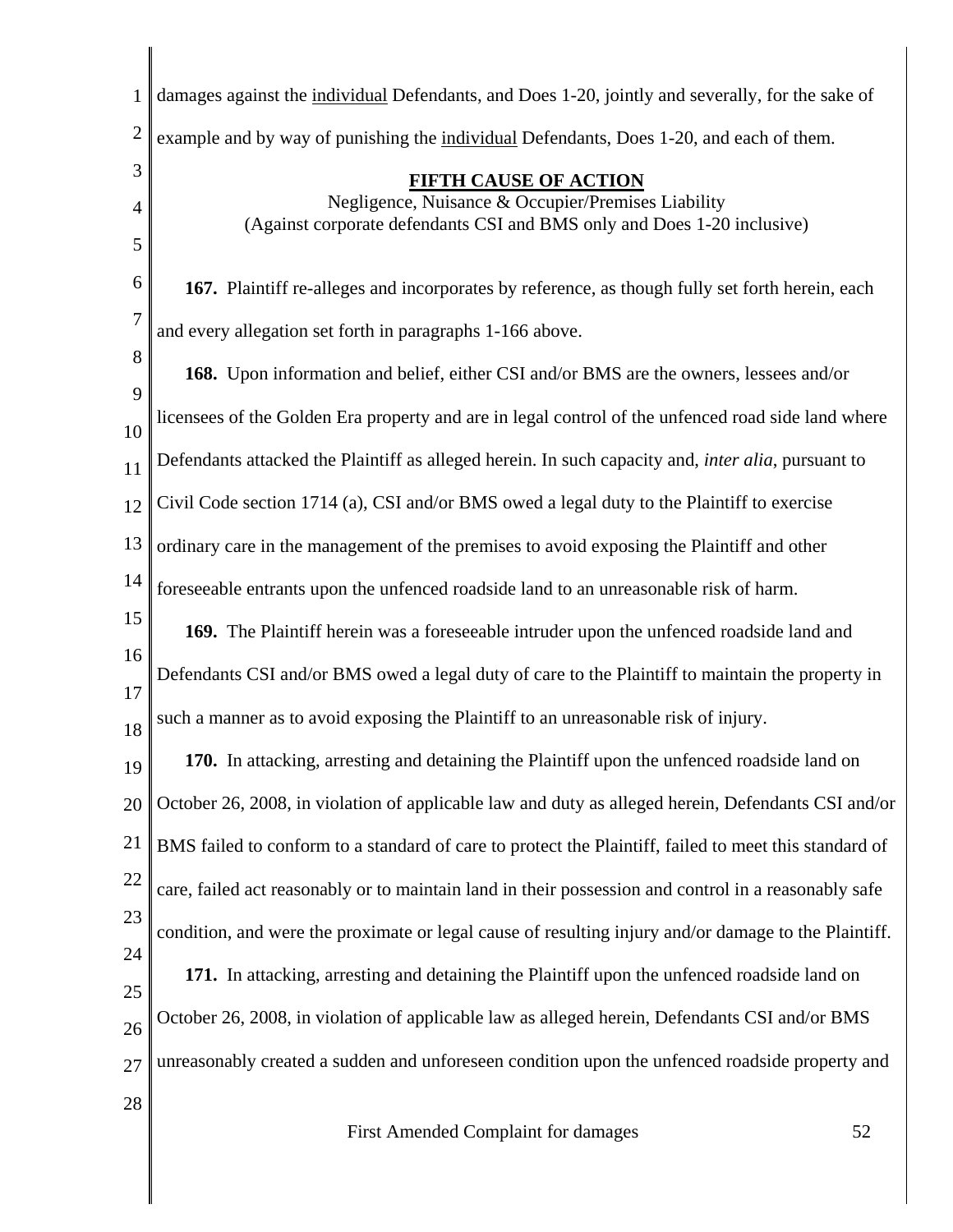1 2 premises creating and causing an unreasonable risk of serious injury and damage, and causing actual injury and damage, to the Plaintiff as alleged above.

3 4 5 6 7 8 9 10 11 12 13 14 15 16 17 18 19 20 21 22 23 24 25 26 27 28 First Amended Complaint for damages 53 **172.** In failing to properly position any no trespassing sign on the unfenced roadside land Defendants CSI and/or BMS created a public nuisance as defined by applicable law such as Penal Code §556.3. In creating and maintaining a public nuisance on the unfenced roadside land CSI and/or BMS acted unreasonably and breached their duty of care to the public including but not limited to persons such as the Plaintiff who might foreseeably enter upon the unfenced roadside land in misplaced reliance upon the improperly sized and located "no trespassing" sign (s). **173.** Defendant's negligence as alleged herein was a substantial factor in causing the Plaintiff's harm, injury and damage as alleged herein. **174.** The public nuisance (Penal Code §556.3) created and maintained by the Defendants was a substantial factor in causing the Plaintiff's harm, injury and damage as alleged herein. **175.** Defendants CSI and/or BMS unreasonably and negligently created the conditions that caused injury and damage to Plaintiff *inter alia* in furtherance of the CSI's copyrighted "Suppressive Person" policies and practices as alleged herein. **176.** At the appropriate time, the Plaintiff will make a Code Civ. Procedure §425.14 motion to add a claim for punitive damages herein against Defendants CSI and/or BMS. **SIXTH CAUSE OF ACTION** Abuse of process (Against all Defendants and Does 1-20 inclusive) **177.** Plaintiff re-alleges and incorporates by reference, as though fully set forth herein, each and every allegation set forth in paragraphs 1-176 above. **178.** On or about October 26, 2009, Defendant Dunigan specifically and aided and abetted by each of the other Defendants made a false citizen's arrest and caused the subsequent false arrests and false imprisonments and [malicious] prosecution of the Plaintiff by also making a private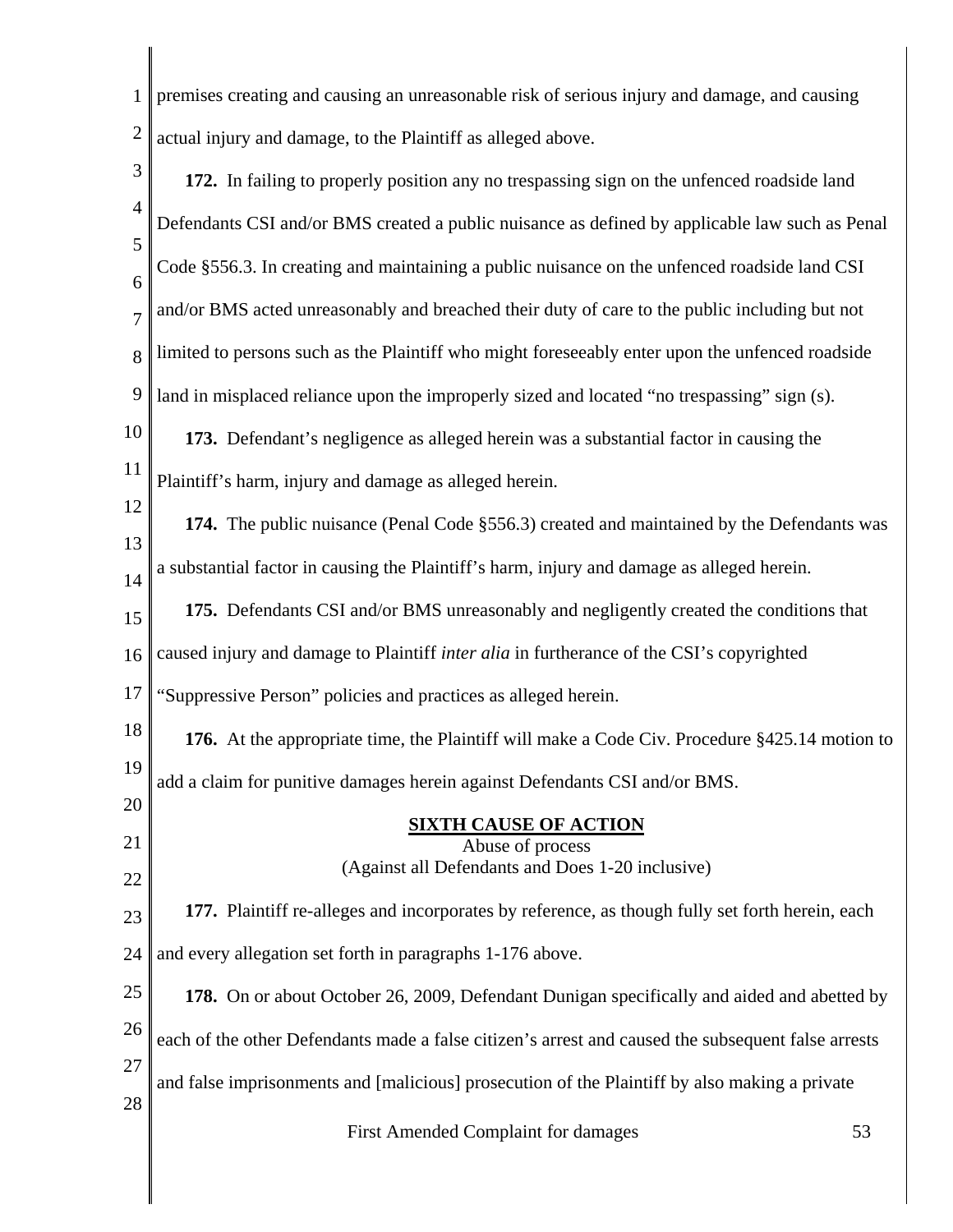1 2 persons arrest and delivering the Plaintiff into the custody of the Riverside Sheriff's Department as alleged herein.

3 4 5 6 7 8 9 10 11 12 13 **179.** In initiating the false arrest, false imprisonment and baseless twelve month prosecution of the Plaintiff on a misdemeanor charge of trespass and a felony charge of battery upon a peace officer the Defendants were, *inter alia*, acting in furtherance of their copyrighted policies and practices for the handling of Suppressive Persons and they thereby entertained an ulterior motive in using the process and committed a wrongful act in a wrongful manner including the making of a false private persons arrest, false police report, false and misleading statements to the Sheriff's Department, the District Attorney's office and the Court, and permitting the false imprisonment and false prosecution of the Plaintiff to be maintained until dismissed at the motion of the Riverside District Attorney's Office upon the eve of trial.

14 15 **180.** The Plaintiff was harmed and damaged by the abuse (s) of process by the Defendants and each of them.

16 17 **181.** The Defendant's abuse (s) of process was/were a substantial factor and, *inter alia*, the proximate cause in causing the harm and damage to the Plaintiff as set forth herein.

18 19 20 21 22 23 24 25 26 **182.** The Defendant's abuse of process, concealment and suppression, false and misleading representations of fact to the Sheriff's Department, the District Attorney's Office and the court were /was a substantial factor (s) and the proximate cause in causing the harm and damage to the Plaintiff as alleged herein and constituted a punishable fraud upon the Riverside Superior Court. **183.** The Plaintiff cannot ascertain at this time the full nature, extent or amount of his harm and damages suffered by virtue of the Defendant's abuse (s) of process. These monies would not otherwise have been spent but for the failure of the Defendants to disclose the concealed and suppressed facts.

- 27
- 28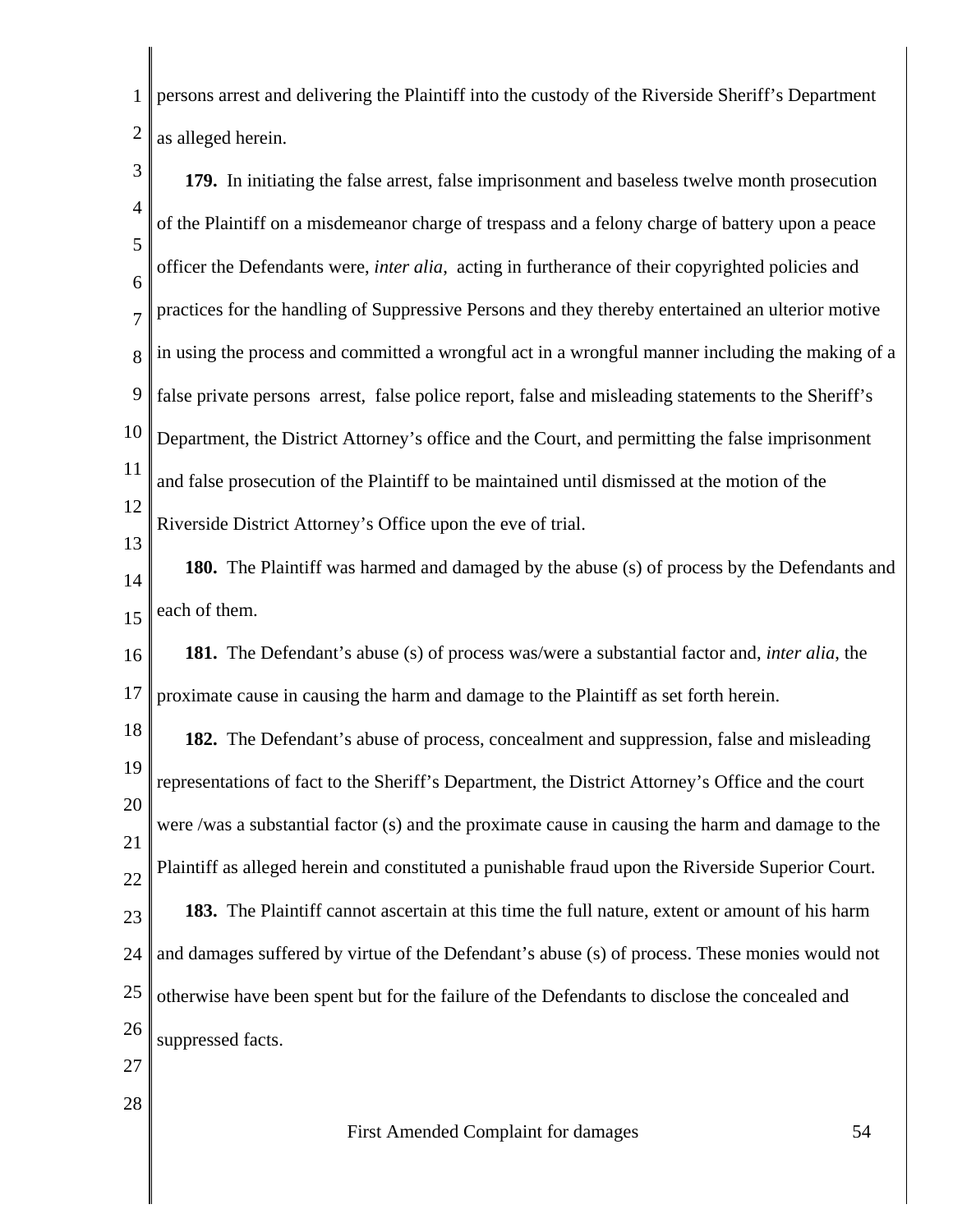| $\mathbf{1}$   | 184. Even if Defendants had properly obtained the initial process against the Plaintiff they           |
|----------------|--------------------------------------------------------------------------------------------------------|
| $\overline{c}$ | subsequently misused it and engaged in the perversion of legal procedure by acts and omissions         |
| 3              | which resulted in the issuance of process against the Plaintiff by the Riverside Superior Court.       |
| $\overline{4}$ | 185. The conduct of the Defendants as alleged herein was, at least in part, in furtherance of          |
| 5<br>6         | the CSI's copyrighted "Suppressive Person" policies and practices as alleged herein.                   |
| 7              | 186. At the appropriate time, the Plaintiff will make a Code Civ. Procedure §425.14 motion to          |
| 8              | add a claim for punitive damages herein against Defendants CSI and/or BMS.                             |
| 9              | 187. The Defendants, Does 1 through 20, and each of them, committed the foregoing acts and             |
| 10             | engaged in the foregoing conduct intentionally, despicably, maliciously, and oppressively to injure    |
| 11             | the Plaintiff and, inter alia, to subject him to the Suppressive Person policies and practices of the  |
| 12             | corporate defendants and/or their alter egos and corporate affiliates, to otherwise cause him injury,  |
| 13<br>14       | damage and/or hardship in willful, conscious or reckless disregard to the physical and emotional       |
| 15             | safety of the Plaintiff and his rights. The Plaintiff is therefore entitled to an award of punitive    |
| 16             | damages against the individual Defendants, and Does 1-20, jointly and severally, for the sake of       |
| 17             | example and by way of punishing the individual Defendants, Does 1-20, and each of them.                |
| 18             | <b>SEVENTH CAUSE OF ACTION</b>                                                                         |
| 19             | Malicious prosecution<br>(Against all Defendants and Does 1-20 inclusive)                              |
| 20             | 188. Plaintiff re-alleges and incorporates by reference, as though fully set forth herein, each        |
| 21<br>22       | and every allegation set forth in paragraphs 1-187 above.                                              |
| 23             | 189. On or about October 26, 2009, Defendant Dunigan acting without probable cause and                 |
| 24             | aided and abetted by each of the other Defendants made a false citizen's arrest of the Plaintiff and   |
| 25             | caused the subsequent false arrests and false imprisonments and [malicious] prosecution of the         |
| 26             | Plaintiff by also making a private persons arrest and delivering the Plaintiff into the custody of the |
| 27             | Riverside Sheriff's Department as alleged herein. The aforesaid conduct of the Defendants caused       |
| 28             | First Amended Complaint for damages<br>55                                                              |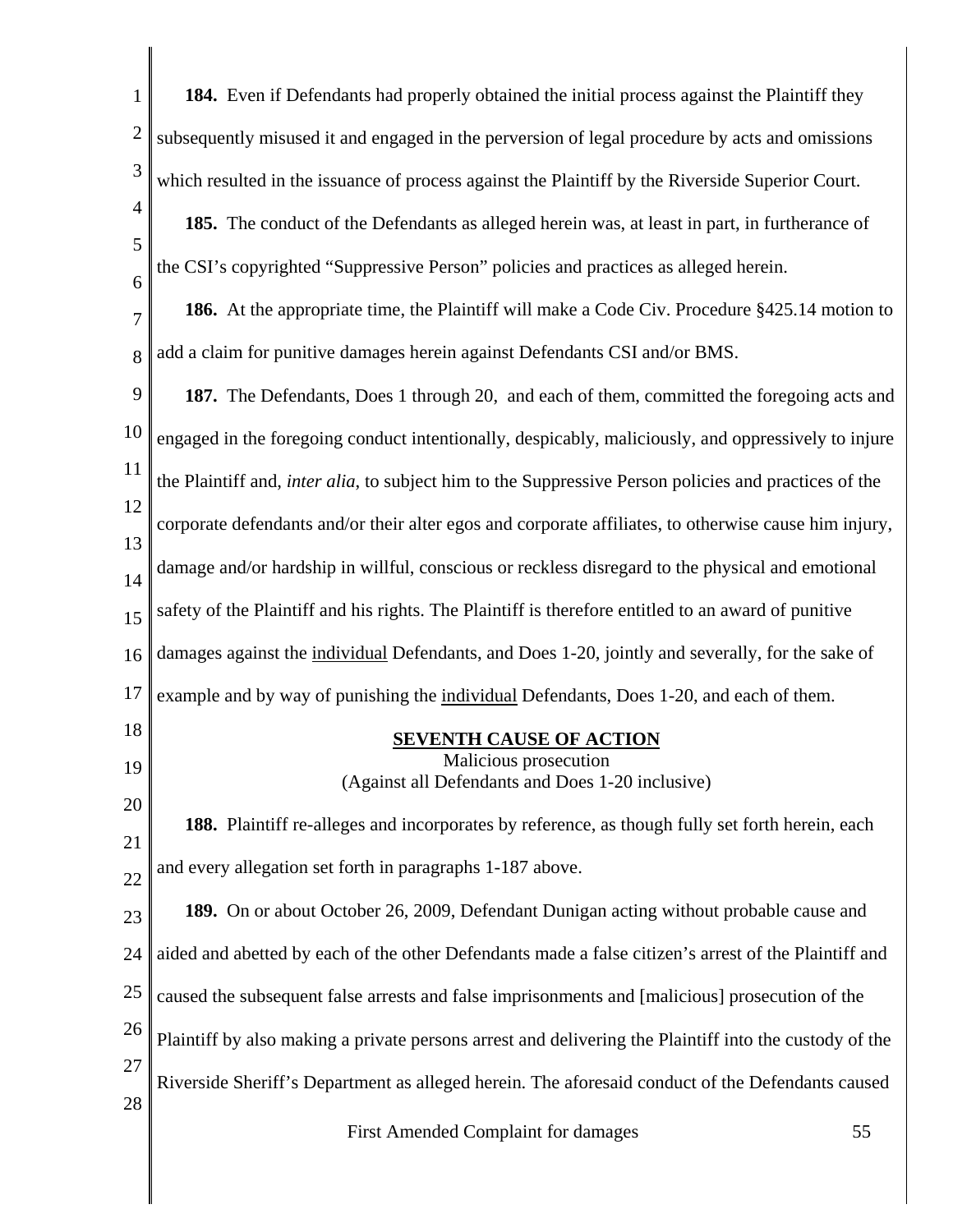1 2 a criminal proceeding to be brought and maintained against the Plaintiff until voluntarily dismissed in Plaintiff's favor upon the eve of trial.

3 4 5 6 7 **190.** The Defendants sought out the police and prosecutorial authorities, falsely reported facts to them falsely indicating that the Plaintiff had committed a crime. The Defendants were actively instrumental in causing the prosecution of the Plaintiff and they were actively involved in causing a continuation of the prosecution.

8 **191.** The criminal proceeding ended in the Plaintiff's favor.

9 10 **192.** No reasonable persons in any of the Defendant's circumstances would have believed that there were grounds for causing the Plaintiff to be arrested and/or prosecuted.

11 12 13 14 15 16 17 18 19 20 21 22 **193.** The Defendants acted primarily for a purpose other than to bring the Plaintiff to justice. **194.** In initiating the false arrest, false imprisonment and baseless twelve month prosecution of the Plaintiff on a misdemeanor charge of trespass and a felony charge of battery upon a peace officer the Defendants were, *inter alia*, acting in furtherance of their copyrighted policies and practices for the handling of Suppressive Persons and they thereby entertained an ulterior motive in using the process and committed a wrongful act in a wrongful manner including the making of a false private persons arrest, false police report, false and misleading statements to the Sheriff's Department, the District Attorney's office and the Court, and permitting the false imprisonment and false prosecution of the Plaintiff to be maintained until dismissed at the motion of the Riverside District Attorney's Office upon the eve of trial.

23 24 25 26 **195.** The Plaintiff was harmed and damaged by the malicious prosecution of the Plaintiff by the Defendants and each of them as alleged herein. This damage includes the Plaintiff out of pocket costs, distress and injury to his reputation as a result of the groundless allegations made in pleadings that are a matter of public record.

- 27
- 28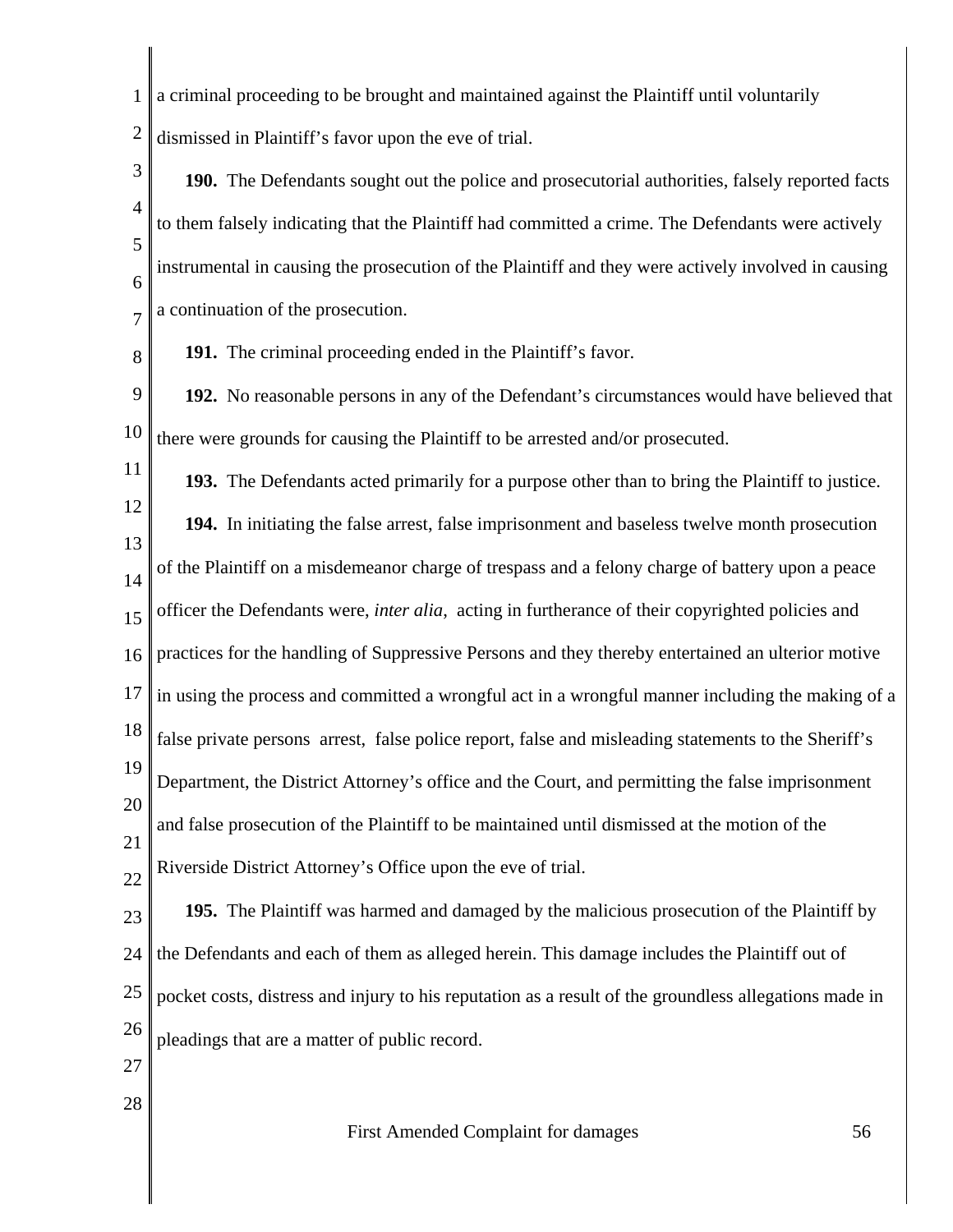1 2 3 **196.** The Defendant's wrongful conduct and malicious prosecution of the Plaintiff was/were a substantial factor and, *inter alia*, the proximate cause in causing the harm and damage to the Plaintiff as set forth herein.

4

13

20

5 6 7 8 9 10 11 12 **197.** The Defendant's conduct, concealment and suppression, false and misleading representations of fact to the Sheriff's Department, the District Attorney's Office and the court were /was a substantial factor (s) and the proximate cause in causing the harm and damage to the Plaintiff as alleged herein and constituted a punishable fraud upon the Riverside Superior Court. **198.** The Plaintiff cannot ascertain at this time the full nature, extent or amount of his harm and damages suffered by virtue of the Defendant's malicious prosecution of him. These monies would not otherwise have been spent, or would not otherwise be required to be spent in the future, but for the failure of the Defendants to disclose the concealed and suppressed facts.

14 15 16 17 **199.** Even if Defendants had properly obtained the initial process against the Plaintiff they subsequently misused it and engaged in the perversion of legal procedure by acts and omissions which resulted in the issuance and maintenance of process against the Plaintiff by the Riverside Sheriff, District Attorney and Superior Court.

18 19 **200.** The conduct of the Defendants as alleged herein was, at least in part, in furtherance of the CSI's copyrighted "Suppressive Person" policies and practices as alleged herein.

21 22 **201.** At the appropriate time, the Plaintiff will make a Code Civ. Procedure §425.14 motion to add a claim for punitive damages herein against Defendants CSI and/or BMS.

23 24 25 26 27 28 **202.** The Defendants, Does 1 through 20, and each of them, committed the foregoing acts and engaged in the foregoing conduct intentionally, despicably, maliciously, and oppressively to injure the Plaintiff and, *inter alia*, to subject him to the Suppressive Person policies and practices of the corporate defendants and/or their alter egos and corporate affiliates, to otherwise cause him injury, damage and/or hardship in willful, conscious or reckless disregard to the physical and emotional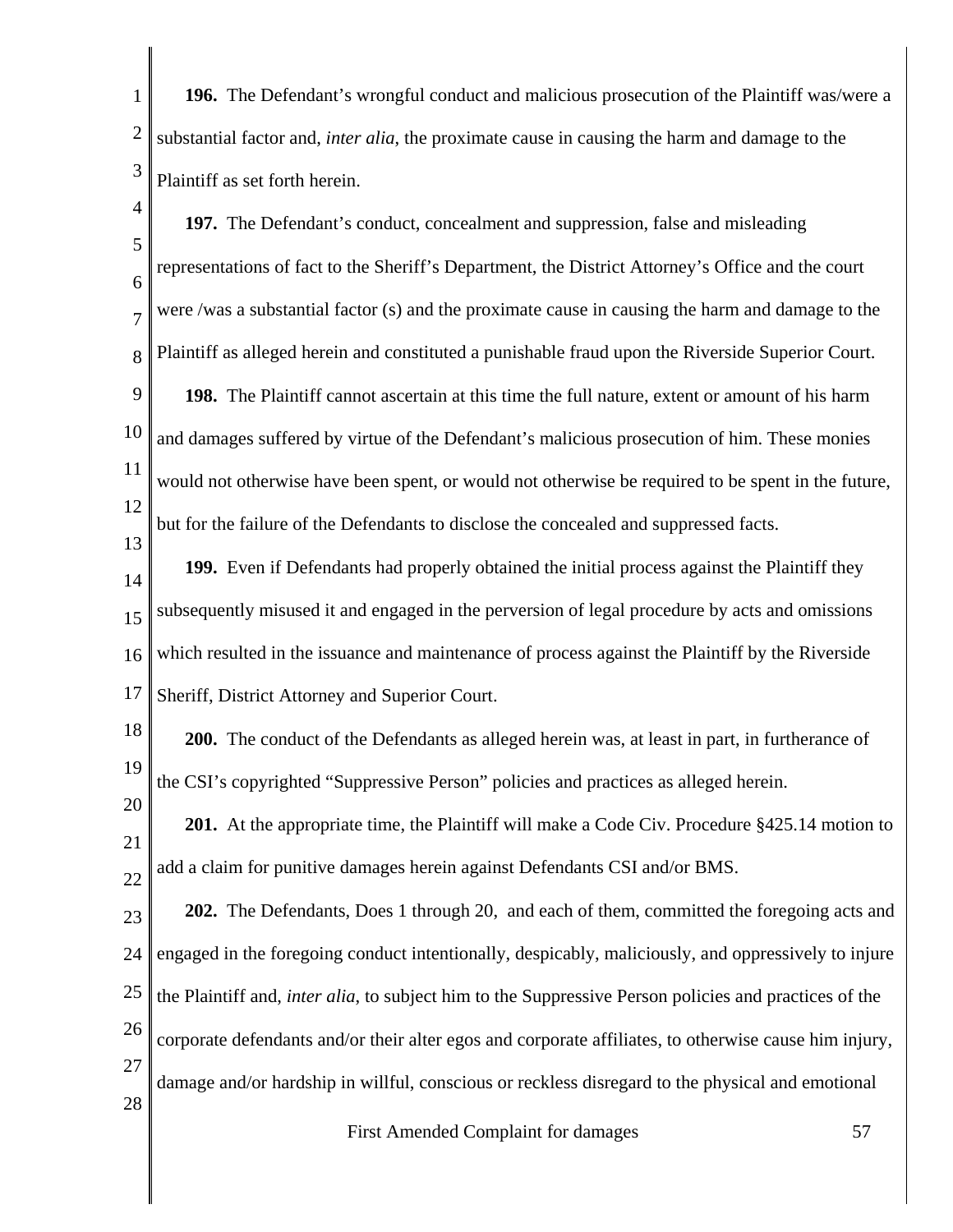| 1                   | safety of the Plaintiff and his rights. The Plaintiff is therefore entitled to an award of punitive      |
|---------------------|----------------------------------------------------------------------------------------------------------|
| $\overline{2}$      | damages against the individual Defendants, and Does 1-20, jointly and severally, for the sake of         |
| 3                   | example and by way of punishing the individual Defendants, Does 1-20, and each of them.                  |
| $\overline{4}$<br>5 | <b>EIGHTH CAUSE OF ACTION</b><br>Violation of California Civil Code §52.1                                |
| 6                   | (Against all Defendants and Does 1-20 inclusive)                                                         |
| 7                   | 203. Plaintiff re-alleges and incorporates by reference, as though fully set forth herein, each          |
| 8                   | and every allegation set forth in paragraphs 1-202 above.                                                |
| 9                   | 204. As alleged and set forth herein, the Defendants intentionally, recklessly and/or with               |
| 10                  | willful disregard for Plaintiff's rights, interfered with or attempted to interfere with the rights of   |
| 11                  | Plaintiff, and those engaged in Anonymous protest with him, to be free from any violence threats,        |
| 12<br>13            | intimidation, and/or coercion of rights by threatening, and committing violent, intimidating or          |
| 14                  | coercive acts in violation of Cal. Civ. Code § 52.1. In the course of such interference the              |
| 15                  | Defendants assaulted and battered the Plaintiff, threatened and intimidated him, and restrained his      |
| 16                  | freedom of movement through false police reports, false arrests, false imprisonments, abuses of          |
| 17                  | process and malicious prosecution.                                                                       |
| 18                  | 205. The aforesaid unlawful conduct of the Defendants set forth herein was, at least in part, in         |
| 19                  | furtherance of the CSI's copyrighted "Suppressive Person" policies and practices as alleged              |
| 20<br>21            | herein.                                                                                                  |
| 22                  | 206. Defendants CSI and/or BMS engaged in the acts alleged herein and/or condoned,                       |
| 23                  | permitted, authorized, and/or ratified the conduct of its employees, subcontractors, and agents and      |
| 24                  | are vicariously liable for the wrongful conduct of its employees, subcontractors, and agents for this    |
| 25                  | cause of action.                                                                                         |
| 26                  | 207. In addition to all other relief sought herein, and pursuant to California Civil Code §52.1          |
| 27<br>28            | (a) $\&$ (b) the Plaintiff requests that statutory damages in the amount of \$25,000 be assessed against |
|                     | First Amended Complaint for damages<br>58                                                                |
|                     |                                                                                                          |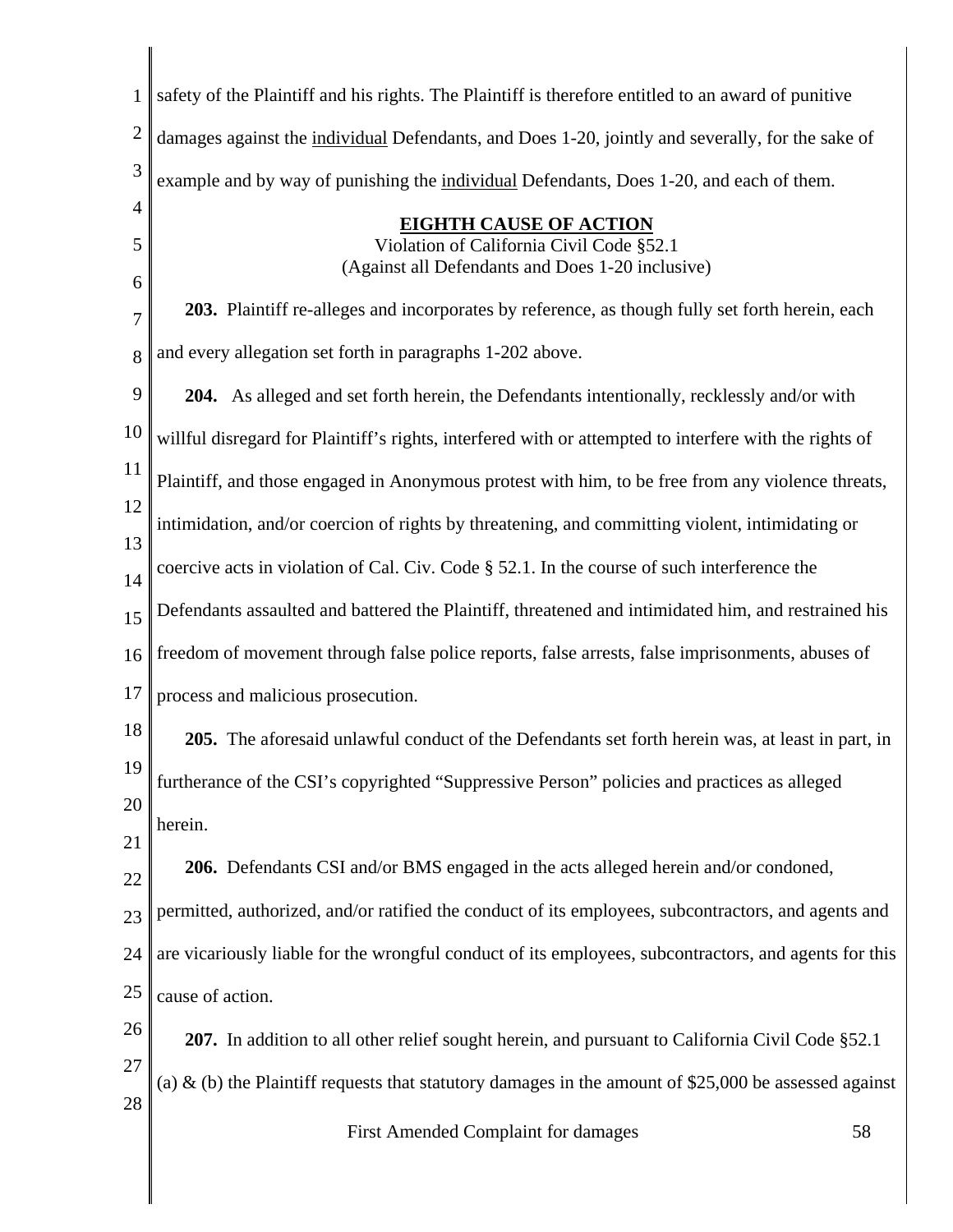| $\mathbf{1}$   | each of the corporate Defendants and each of the Defendants individually who/which are/is                                    |
|----------------|------------------------------------------------------------------------------------------------------------------------------|
| $\overline{c}$ | determined at trial to have violated the aforesaid code provisions.                                                          |
| 3              | 208. In addition to the other relief requested herein, pursuant to California Civil Code §52.1                               |
| $\overline{4}$ | (h) the Plaintiff requests his reasonable attorney's fees herein.                                                            |
| 5<br>6         | 209. In addition to the other relief requested herein, pursuant to California Civil Code §52.1                               |
| $\overline{7}$ | (b), the Plaintiff herein requests injunctive and other appropriate equitable relief to protect the                          |
| 8              | peaceable exercise of enjoyment of his rights secured under the constitutions and laws of the                                |
| 9              | United States of America and the State of California.                                                                        |
| 10             | 210. At the appropriate time, the Plaintiff will make a Code Civ. Procedure §425.14 motion to                                |
| 11             | add a claim for punitive damages herein against Defendants CSI and/or BMS.                                                   |
| 12             | 211. The Defendants, Does 1 through 20, and each of them, committed the foregoing acts and                                   |
| 13<br>14       | engaged in the foregoing conduct intentionally, despicably, maliciously, and oppressively to injure                          |
| 15             | the Plaintiff and, <i>inter alia</i> , to subject him to the Suppressive Person policies and practices of the                |
| 16             | corporate defendants and/or their alter egos and corporate affiliates, to otherwise cause him injury,                        |
| 17             | damage and/or hardship in willful, conscious or reckless disregard to the physical and emotional                             |
| 18             | safety of the Plaintiff and his rights. The Plaintiff is therefore entitled to an award of punitive                          |
| 19             | damages against the individual Defendants, and Does 1-20, jointly and severally, for the sake of                             |
| 20             | example and by way of punishing the individual Defendants, Does 1-20, and each of them.                                      |
| 21<br>22       | <b>NINTH CAUSE OF ACTION</b>                                                                                                 |
| 23             | Violation of California Constitution Article 1, $\S 1, 2, 3, 4, 7 \& 13$<br>(Against all Defendants and Does 1-20 inclusive) |
| 24             | 212. Plaintiff re-alleges and incorporates by reference, as though fully set forth herein, each                              |
| 25             | and every allegation set forth in paragraphs 1-211 above.                                                                    |
| 26             | 213. The California Constitution Article 1, §13 provides: "The right of the people to be secure                              |
| 27             | in their persons, houses, papers, and effects against unreasonable searches and seizures may not be                          |
| 28             | First Amended Complaint for damages<br>59                                                                                    |
|                |                                                                                                                              |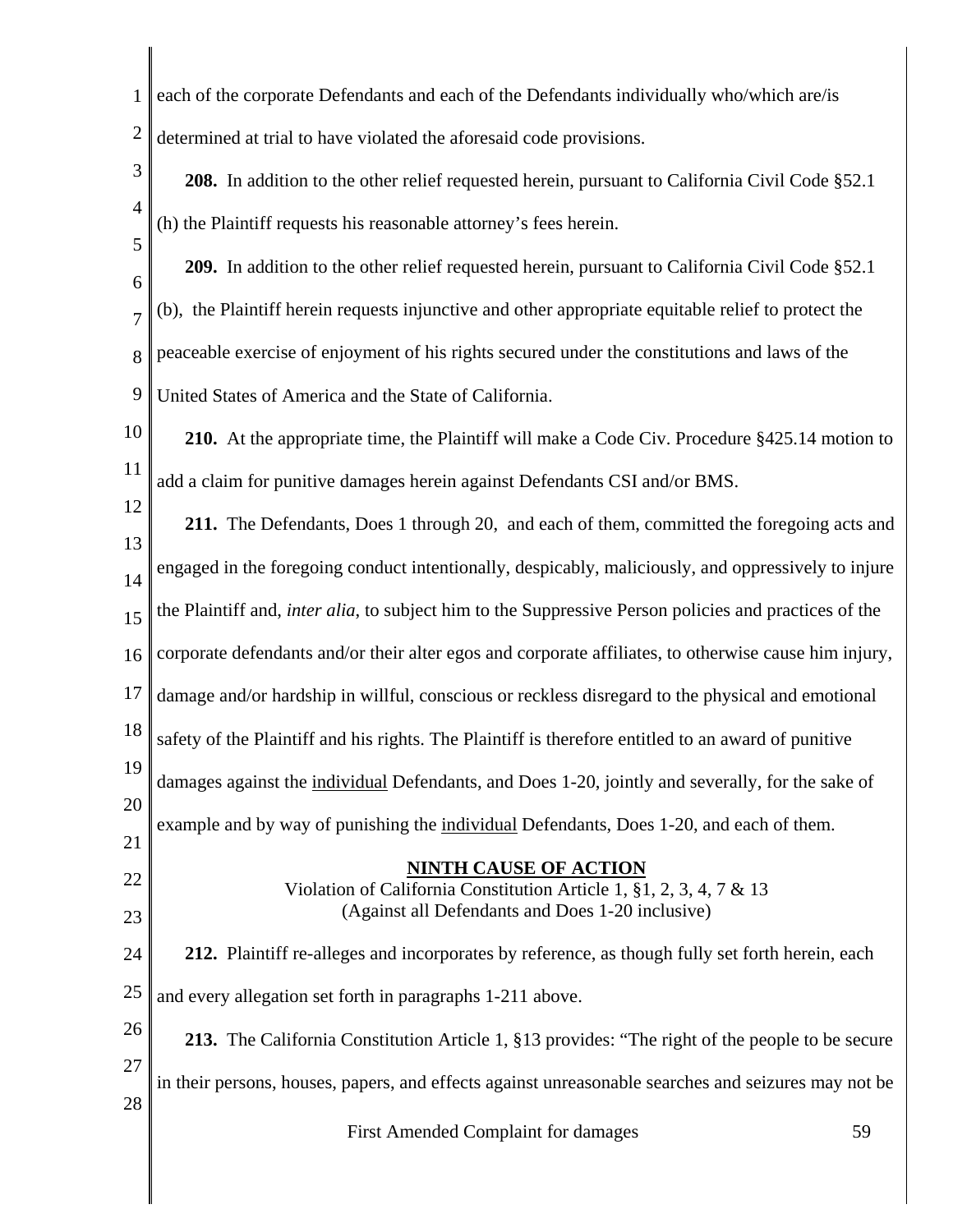1 2 3 violated; and a warrant may not issue except upon probable cause, supported by oath or affirmation, particularly describing the place to be searched and the persons and things to be seized."

- 4 5 6 **214.** The California Constitution Article 1, §24 provides: "Rights guaranteed by this Constitution are not dependent upon those guaranteed by the United States Constitution."
- 7 8 9 10 **215.** The Plaintiff is informed and believes and thereon alleges that the Defendants violated the Plaintiff's right to be secure in his person against unreasonable seizures and caused the Plaintiff to suffer damages through, *inter alia*, false arrest and false imprisonment as alleged herein.

11 12 13 14 15 16 17 **216.** The Defendant's aforesaid conduct, and all of it, as directed at the Plaintiff among others because he/they is/were not Scientologists and/or opposed to Scientology and/or a Suppressive Person denied the Plaintiff his right to be free from hate based conduct and communications, hate based violence, ordinary violence and/or and intimidation by threats of violence because of his political affiliation and religious views, in violation of the Plaintiff's rights under the California Constitution [and the Federal Constitution].

18 19 20 21 **217.** Defendants CSI and/or BMS engaged in the acts alleged herein and/or condoned, permitted, authorized, and/or ratified the conduct of its employees, subcontractors, and agents and are vicariously liable for the wrongful conduct of its employees, subcontractors, and agents for this cause of action.

22

28

23 24 25 26 27 **218.** The above described conduct of the Defendants denied, or attempted to deny, the Plaintiff his rights of privacy and anonymity, to freely and anonymously to speak, write and publish his sentiments, to instruct his representatives, petition government for redress of grievances, to assemble freely and anonymously, to due process of law and equal protection of the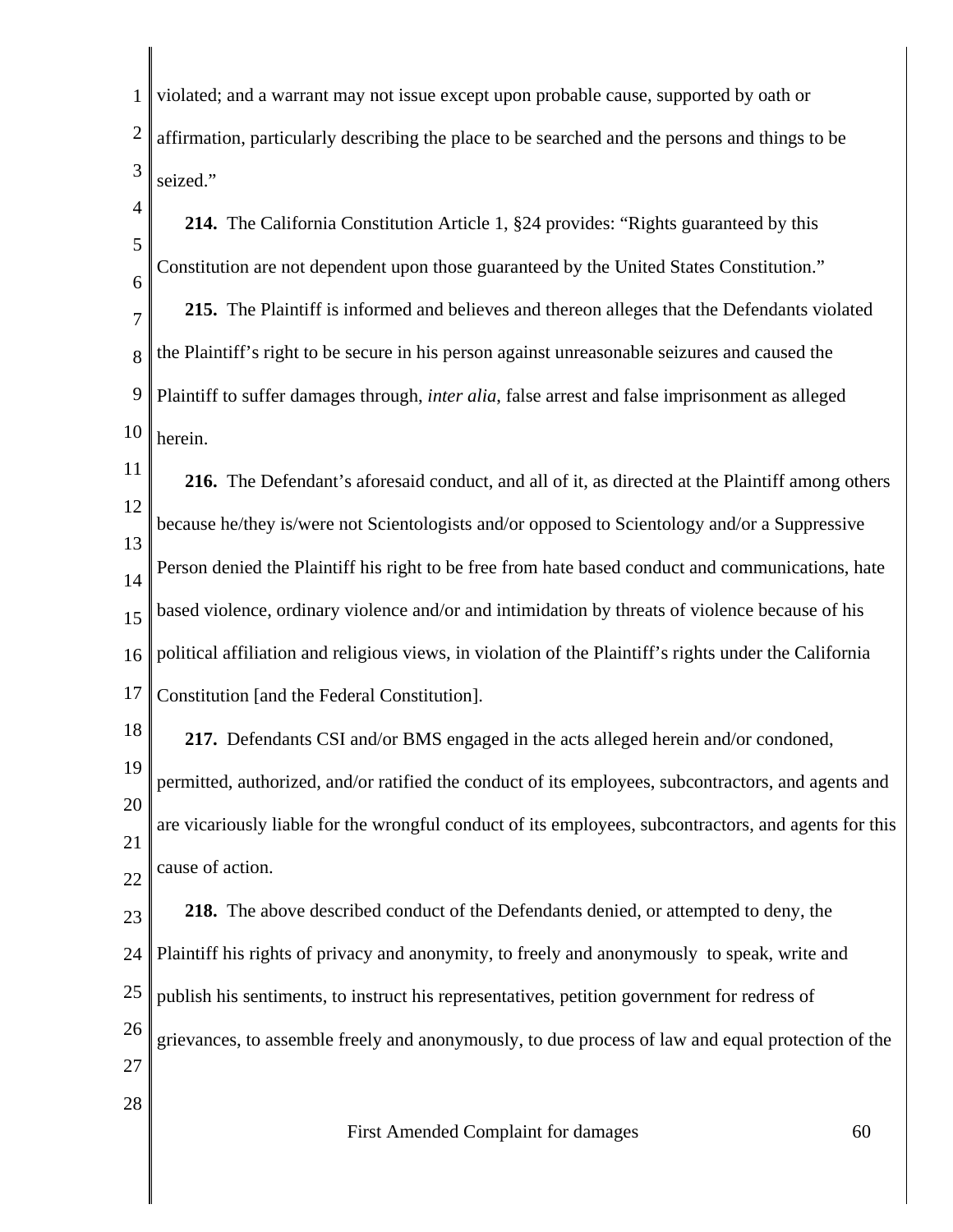1 2 laws, and to be free from unreasonable searches and seizures as provided for by the California Constitution, Article 1, §§1, 2, 3, 7 and 13.

3 4 5 6 7 **219.** In addition to all other relief sought herein, and pursuant to California Civil Code §52.1 (a)  $\&$  (b) the Plaintiff requests that statutory damages in the amount of \$25,000 be assessed against each of the Defendants individually who/which are/is determined at trial to have violated the aforesaid code provisions.

8 9 10 11 12 13 14 15 16 17 18 19 **220.** As a direct and proximate result of the above-described conduct and denials of state constitutional rights, the Plaintiff has suffered and continues to suffer general and special damages, great pain of mind and body, shock, distress, embarrassment, loss of self-esteem, disgrace, humiliation and loss of earnings and earning capacity in an amount to be proven at trial. **221.** The conduct alleged of the Defendants herein was, at least in part, in furtherance of the CSI's copyrighted "Suppressive Person" policies and practices as alleged herein. **222.** At the appropriate time, the Plaintiff will make a Code Civ. Procedure §425.14 motion to add a claim for punitive damages herein against Defendants CSI and/or BMS. **223.** The Defendants, Does 1 through 20, and each of them, committed the foregoing acts and engaged in the foregoing conduct intentionally, despicably, maliciously, and oppressively to injure

20 21 22 23 24 25 26 the Plaintiff and, *inter alia*, to subject him to the Suppressive Person policies and practices of the corporate defendants and/or their alter egos and corporate affiliates, to otherwise cause him injury, damage and/or hardship in willful, conscious or reckless disregard to the physical and emotional safety of the Plaintiff and his rights. The Plaintiff is therefore entitled to an award of punitive damages against the individual Defendants, and Does 1-20, jointly and severally, for the sake of example and by way of punishing the individual Defendants, Does 1-20, and each of them. //

27

//

28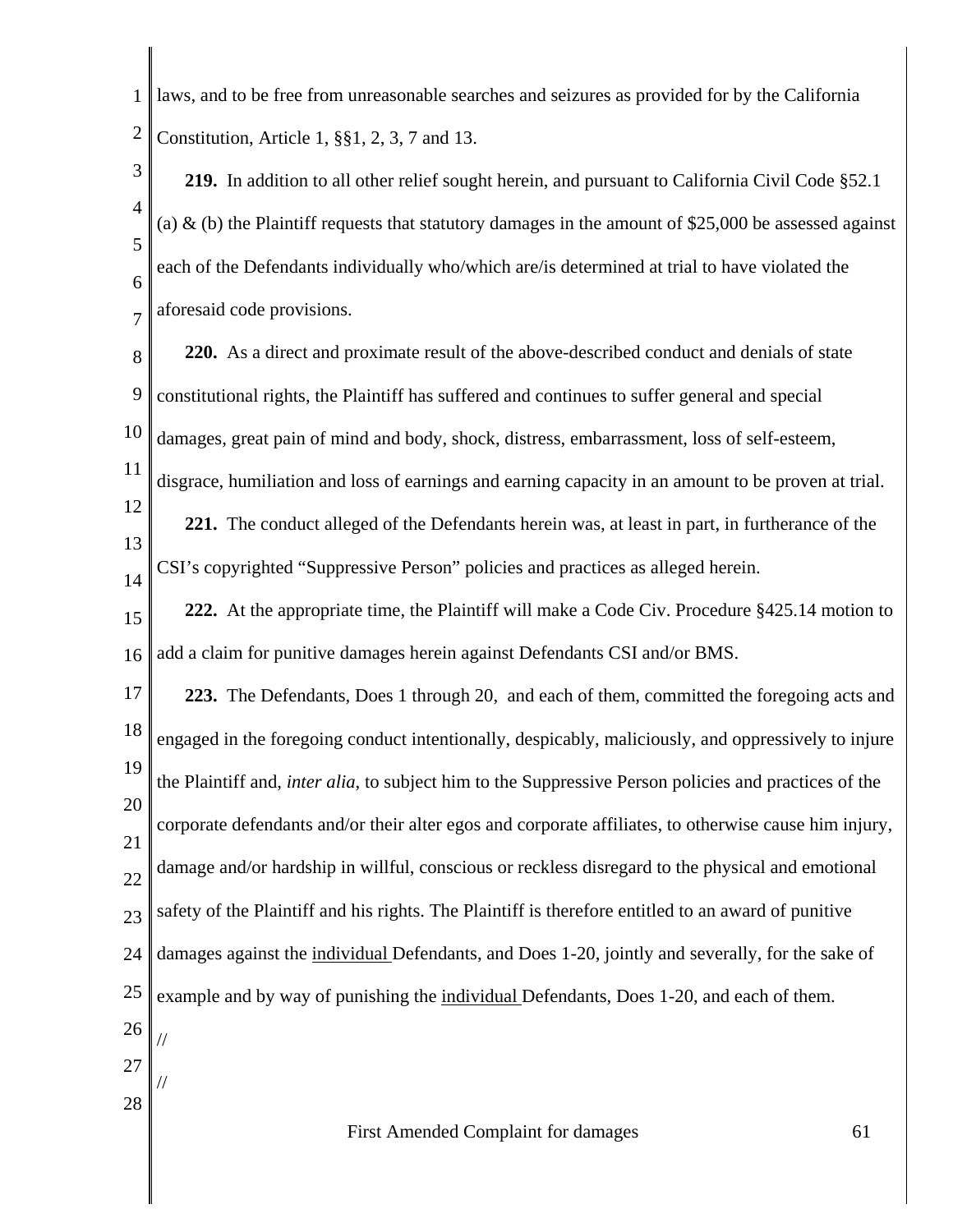| $\mathbf{1}$   | <b>PRAYER FOR RELIEF</b>                                                                                   |  |
|----------------|------------------------------------------------------------------------------------------------------------|--|
| $\mathbf{2}$   | <b>WHEREFORE</b> , the Plaintiff seeks judgment as follows.                                                |  |
| 3              | A. For general and compensatory damages, including loss of earnings and other economic                     |  |
| $\overline{4}$ | or pecuniary damages, against all Defendants and each of them in an amount to be determined                |  |
| 5<br>6         | according to proof at trial;                                                                               |  |
| $\overline{7}$ | B. At this time of initial filing, as against the individual Defendants, and Does 1 through 20             |  |
| 8              | only sued in their individual capacities, for punitive and exemplary damages, according to proof at        |  |
| 9              | trial;                                                                                                     |  |
| 10             | C. After a Code Civ. Proc. §425.14 motion permitting the addition of a claim for punitive                  |  |
| 11             | damages against religious corporations CSI and/or BMS, an award of punitive and exemplary                  |  |
| 12             | damages against all Defendants and each of them in an amount according to proof at trial;                  |  |
| 13             | <b>D.</b> For nominal damages as provided by law and/or according to proof at trial;                       |  |
| 14             | E. For statutory damages and penalties, <i>inter alia</i> , pursuant to Civil Code §§ 52 and 52.1;         |  |
| 15             | F. For reasonable attorney's fees, expenses and costs of suit, <i>inter alia</i> , pursuant to Civil       |  |
| 16<br>17       |                                                                                                            |  |
| 18             | Code §§52 and 52.1, Code Civ. Proc. §1021.5, and 42 U.S.C. §1988, and an additional lodestar               |  |
| 19             | because of CSI's litigious nature and record and its copyrighted mandatory policies and practices          |  |
| 20             | involving the abuse and misuse of civil litigation that, <i>inter alia</i> , discourage potential opposing |  |
| 21             | counsel from accepting retention in litigation involving CSI;                                              |  |
| 22             | G. For pre-judgment interest, according to law and proof;                                                  |  |
| 23             | H. Pursuant to Civil Code §§52 and 52.1, inter alia, for preliminary and permanent                         |  |
| 24             | injunctions that, in both essence and effect, prohibit Church of Scientology Managing Agent                |  |
| 25             | David Miscavige, Defendants, their affiliates, officers, directors and employees, CSI's Office of          |  |
| 26             | Special Affairs and its representatives and agents, from engaging in any further activity to reveal        |  |
| 27             | the identities and other information relating to the Plaintiff and others lawfully protesting, whether     |  |
| 28             | First Amended Complaint for damages<br>62                                                                  |  |

 $\parallel$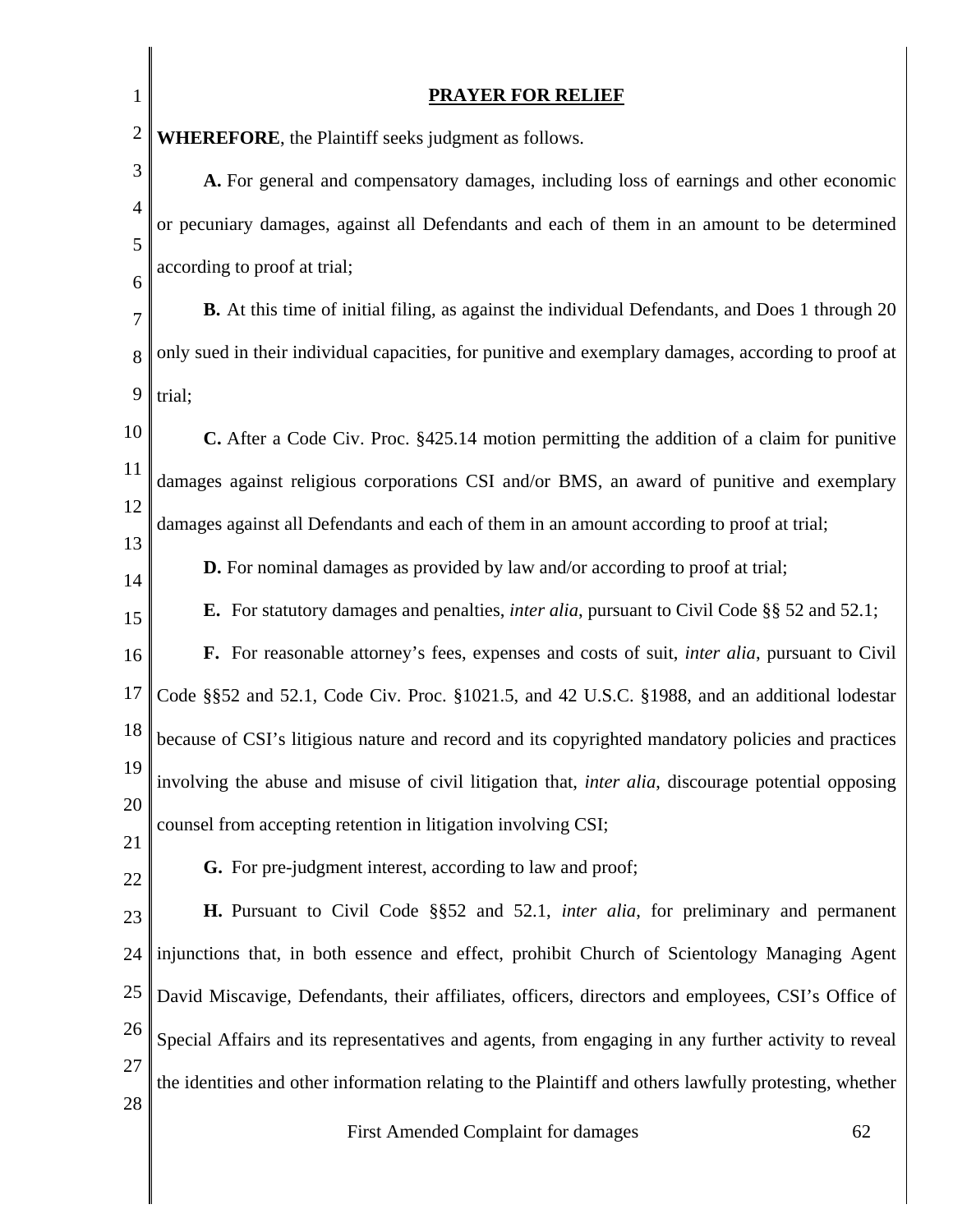| $\mathbf{1}$        | or not anonymously, <i>inter alia</i> alleged Scientology crime and abuse, from conduct that intimidates |
|---------------------|----------------------------------------------------------------------------------------------------------|
| $\overline{2}$      | or interferes with First Amendment activity, and from again making any baseless declaration or           |
| 3                   | false complaint of unlawful assembly, conduct or speech as a pretext for dispersing and                  |
| $\overline{4}$<br>5 | suppressing legitimate First Amendment activities by the Plaintiff and any other participants in         |
| 6                   | Anonymous protests and pickets against crime and abuse alleged of the Scientology corporations,          |
| $\overline{7}$      | churches, entities, individuals or groups; from engaging in further frivolous and false citizen's        |
| 8                   | arrests, and using plastic handcuffs in an improper or unsafe manner when arresting protestors;          |
| 9                   | For such other and further relief as the Court deems just and proper.<br>I.                              |
| 10                  |                                                                                                          |
| 11                  | Dated: November 12, 2009<br>By:                                                                          |
| 12                  | Graham E. Berry                                                                                          |
| 13                  | <b>Attorney for Plaintiff</b><br>FRANCOIS G. CHOQUETTE                                                   |
| 14<br>15            |                                                                                                          |
|                     |                                                                                                          |
|                     | <b>DEMAND FOR JURY TRIAL</b>                                                                             |
| 16                  | The Plaintiff hereby demands trial by jury on all appropriate issues and causes of action.               |
| 17<br>18            |                                                                                                          |
|                     | By:                                                                                                      |
| 20                  | 19    Dated: November 12, 2009<br>Graham E. Berry<br><b>Attorney for Plaintiff</b>                       |
| 21                  | FRANCOIS G. CHOQUETTE                                                                                    |
| 22                  |                                                                                                          |
| 23                  |                                                                                                          |
| 24                  |                                                                                                          |
| 25                  |                                                                                                          |
| 26                  |                                                                                                          |
| 27                  |                                                                                                          |
| 28                  | First Amended Complaint for damages<br>63                                                                |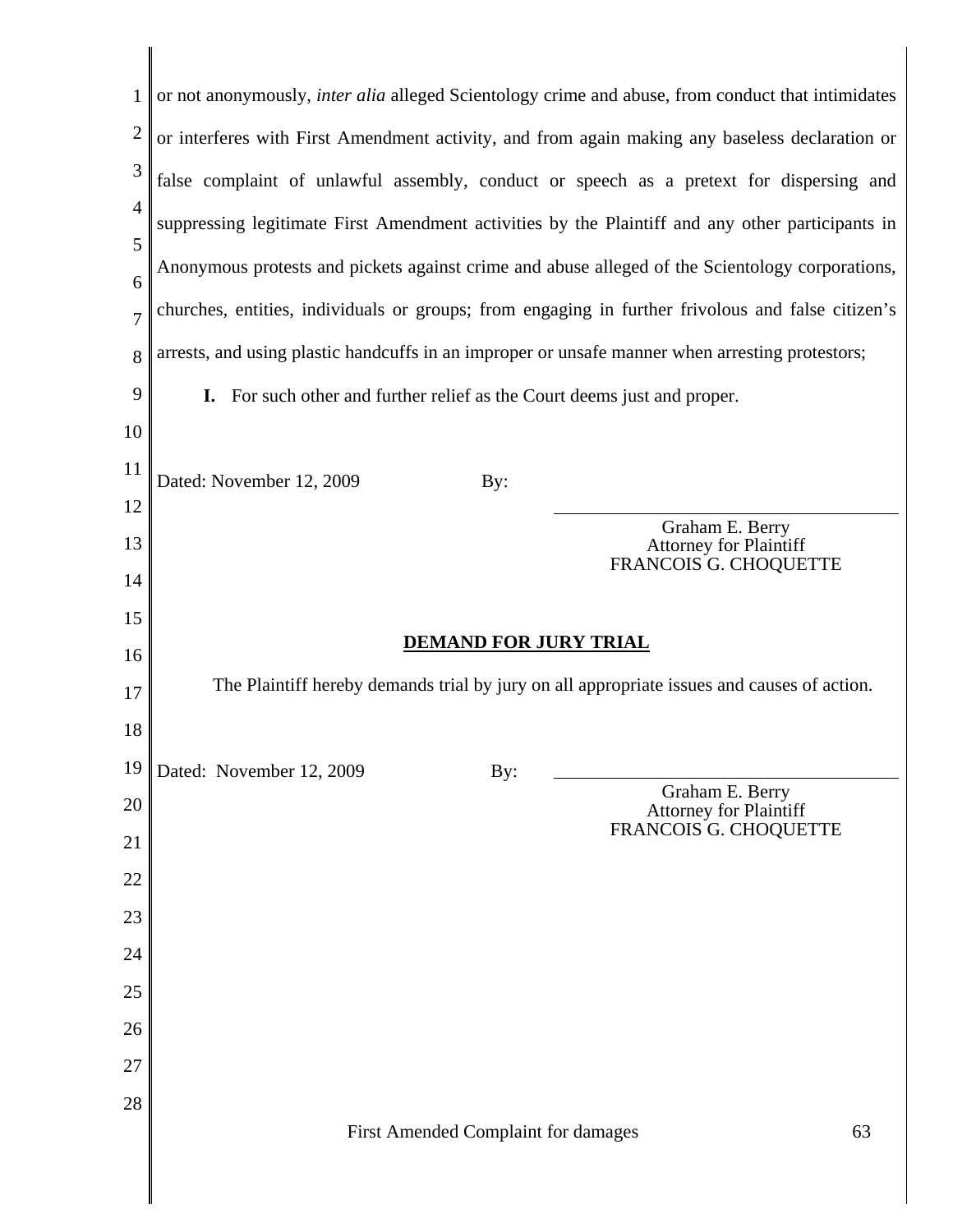